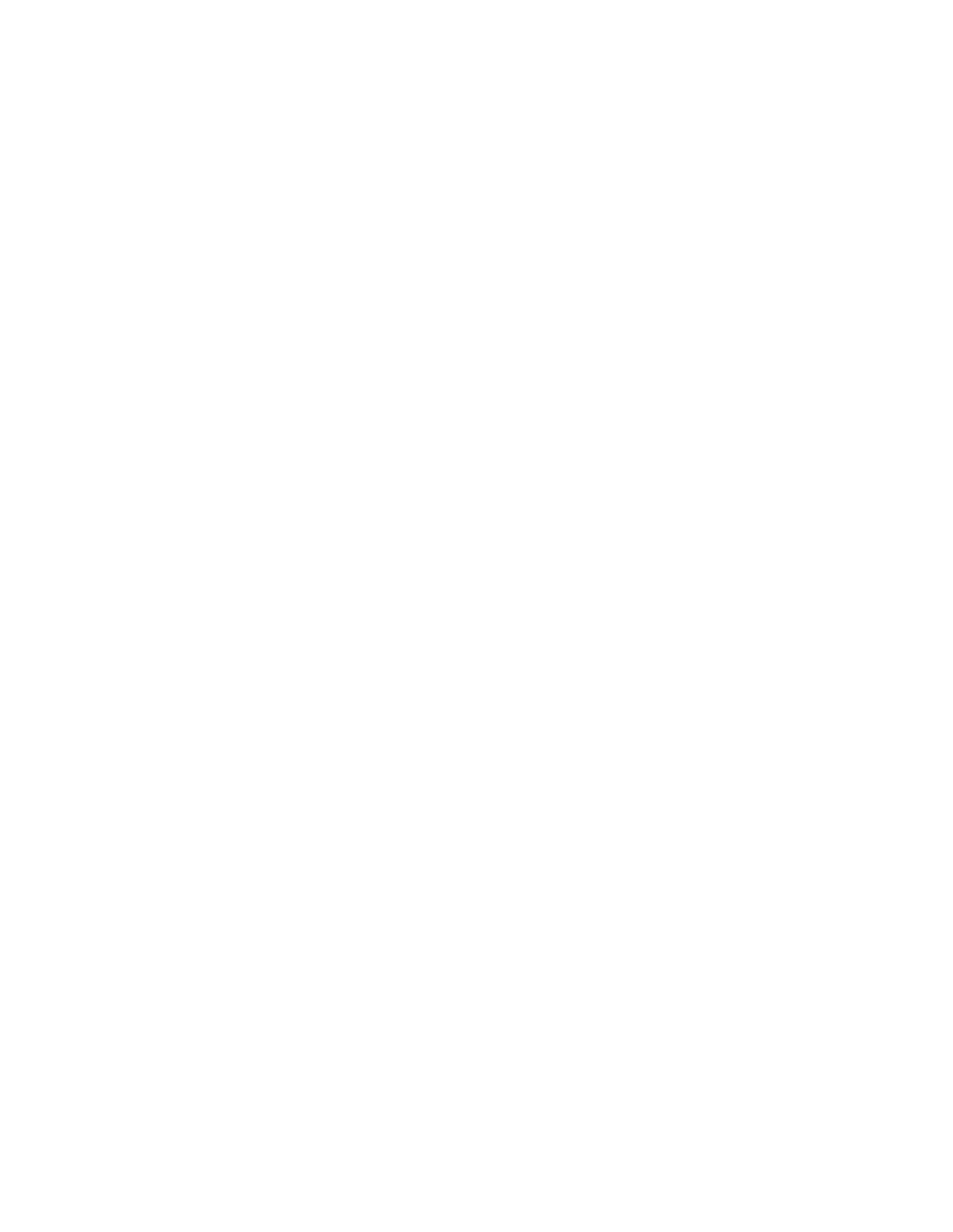

#### *Welcome to the Northland Pioneer College Nursing Program~!*

We are so very pleased that you have enrolled in our nursing program to acquire your Associate of Applied Science in Nursing degree. You have worked hard to come this far and we are committed to be right by your side as you continue toward reaching that goal over the coming semesters.

Nursing is a caring profession well-suited for energetic people who are attentive to detail, passionate about quality and compassionate toward others. One goal of the nursing program is to prepare nurses to practice safely, competently and professionally in a healthcare environment that is ever-changing. You will develop fundamental knowledge and skills during your time in training to serve you in entry-level clinical roles. For more than a decade, nursing has been viewed as the most trusted profession in honesty and ethical standards (Gallup, 2016). Nurses are trusted confidants and demonstrate exceptional communication skills, punctuality, and are among the most responsible and accountable professionals. The way you approach problems and manage situations will no doubt change as you learn to become a safe, competent nurse. We will expect you to be disciplined and organized in the ways you prepare for and participate in patient care, gathering a thorough understanding of the patient's history, course of illness and treatment in the hospital and medications – acquiring knowledge about possible contraindications, incompatibilities, and side effects. How you acquire this clinical knowledge is directly related to your ability to organize and utilize your time to perform in a sustained, superior manner. We look forward to teaching you how to involve patients in decision making, and how to understand psychological social contexts affecting your patients.

This handbook offers information and policies about our program and our expectations of your classroom and clinical performance. Meeting these standards will help you prepare for your future in the profession. Please read the handbook closely and carefully as you will be required to follow the policies found within its pages and you may need to refer to them regularly. You will be required to sign a confirmation statement that you have read and understood its contents.

May you have an exciting and rewarding year! We look forward to celebrating your progress and completion of the nursing program.

The Nursing and Allied Health Faculty and Staff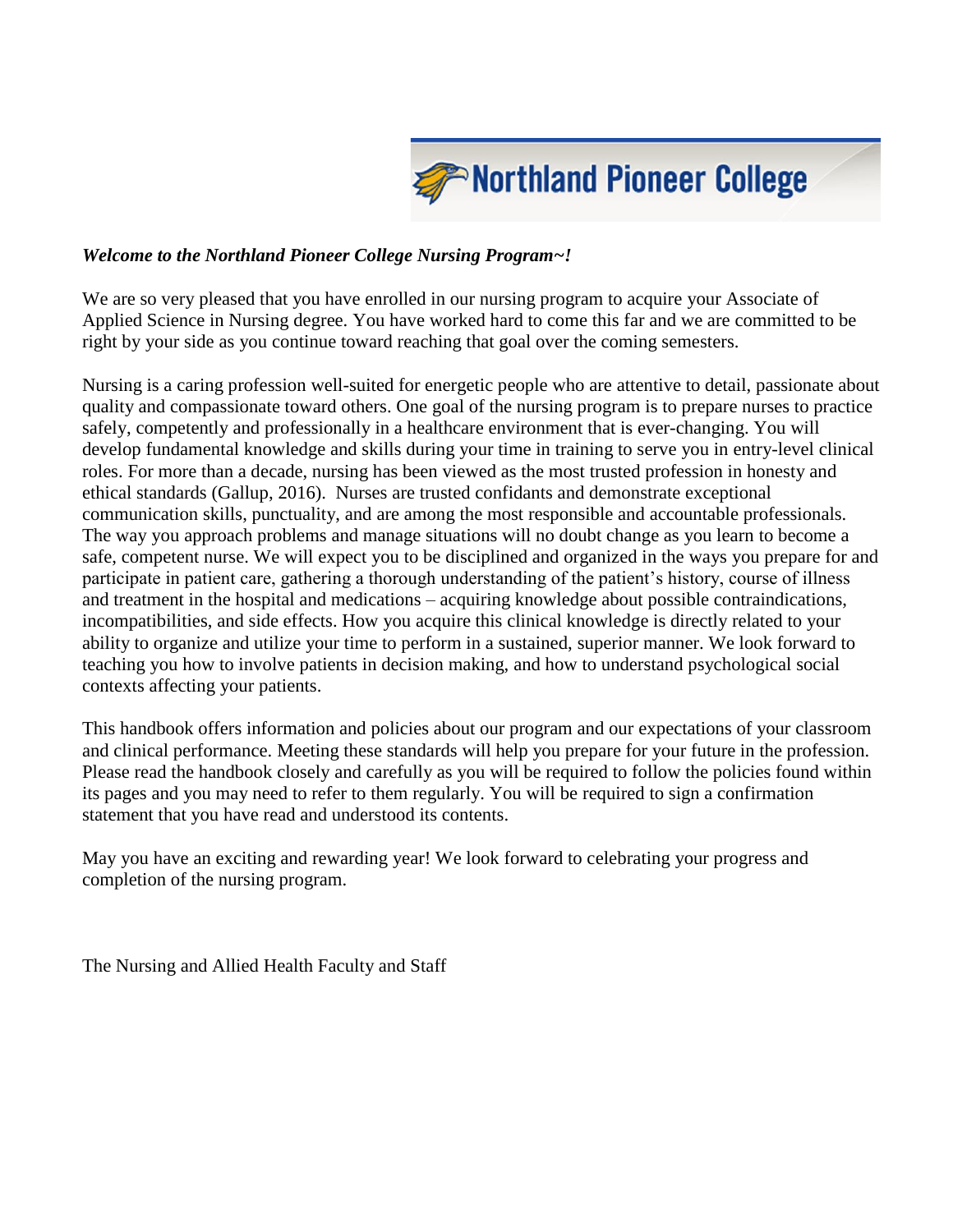Northland Pioneer College Nursing Program is accredited by:

Accreditation Commission for Education in Nursing

3390 Peachtree Road NE, Suite 1400 Atlanta, Georgia 30326 Phone: (404) 975-5000 Fax: (404) 975-5020 Website: [www.acenursing.org](http://www.acenursing.org/)

The most recent accreditation decision made by the ACEN Board of Commissioners for the Associate Degree nursing program is continuing accreditation.

Northland Pioneer College Nursing Program is approved by:

The Arizona State Board of Nursing 1740 W. Adams St., Suite 2000 Phoenix, AZ 85007 Phone: (602) 771-7800 Website: [www.azbn.gov/](http://www.azbn.gov/)

The contents of this handbook supersede all previous editions. This handbook may be revised at any time by NPC and such revisions shall be applicable to all students and any re-enrolling students, and is *subject to change as necessitated by the Covid-19 pandemic*. Students are responsible to know the contents of the handbook at all times. NPC shall endeavor to inform students of any changes. Students are responsible for keeping their address and contact information current with the nursing program and the College. To the extent this handbook is inconsistent with the College Catalog, this Handbook controls but shall be interpreted so as to avoid conflicts where possible.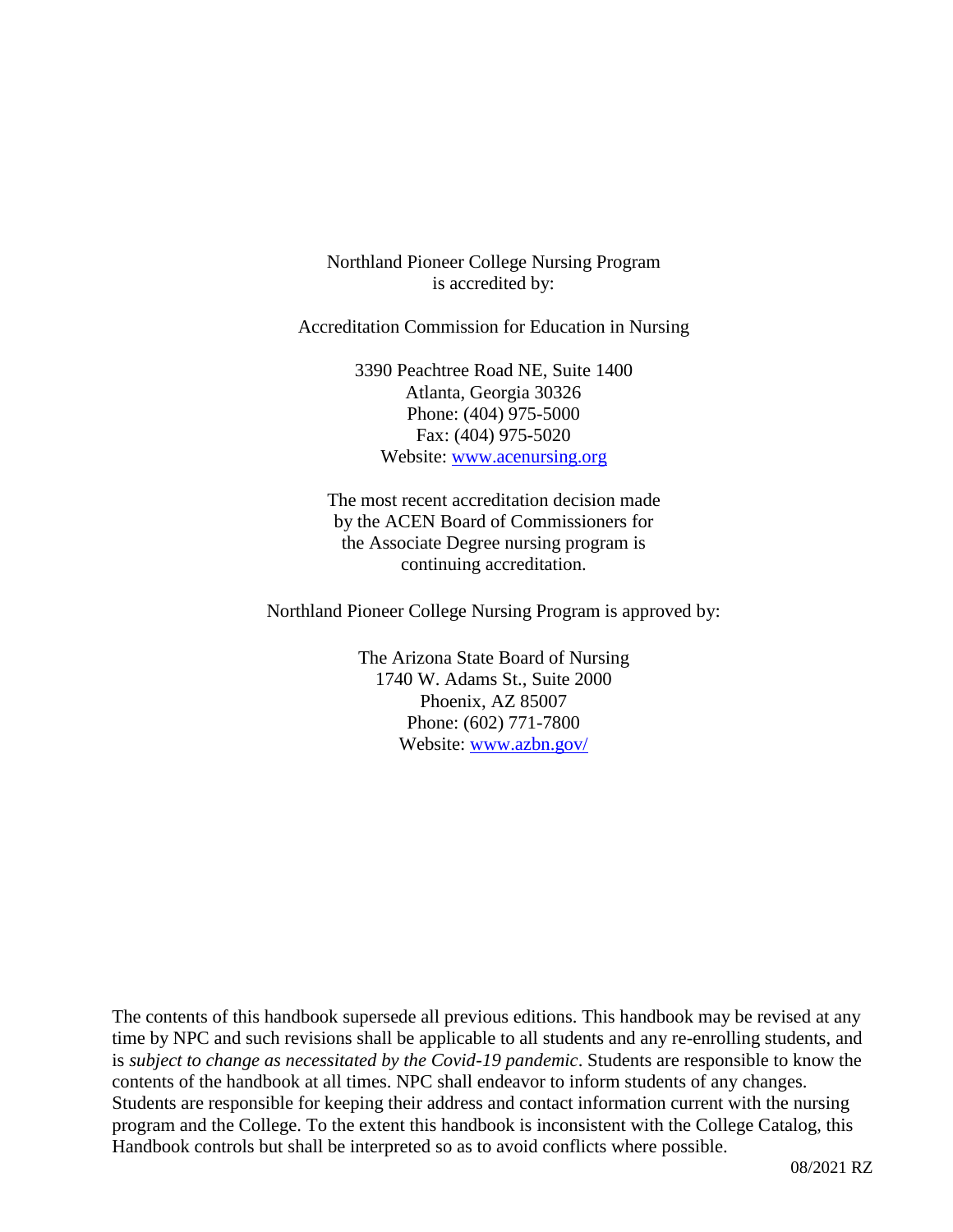#### Table of Contents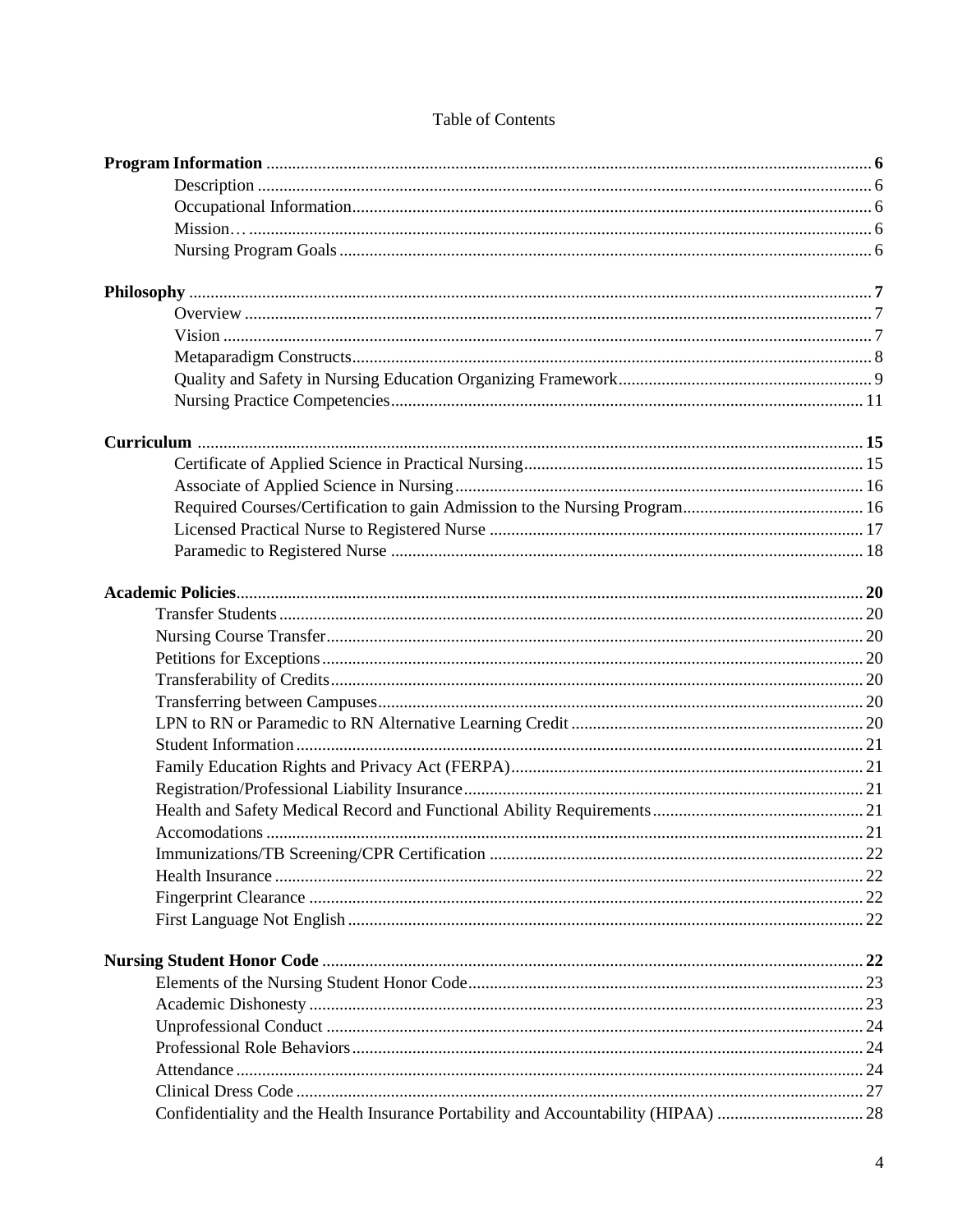| 41 |
|----|
|    |
|    |
|    |
|    |
|    |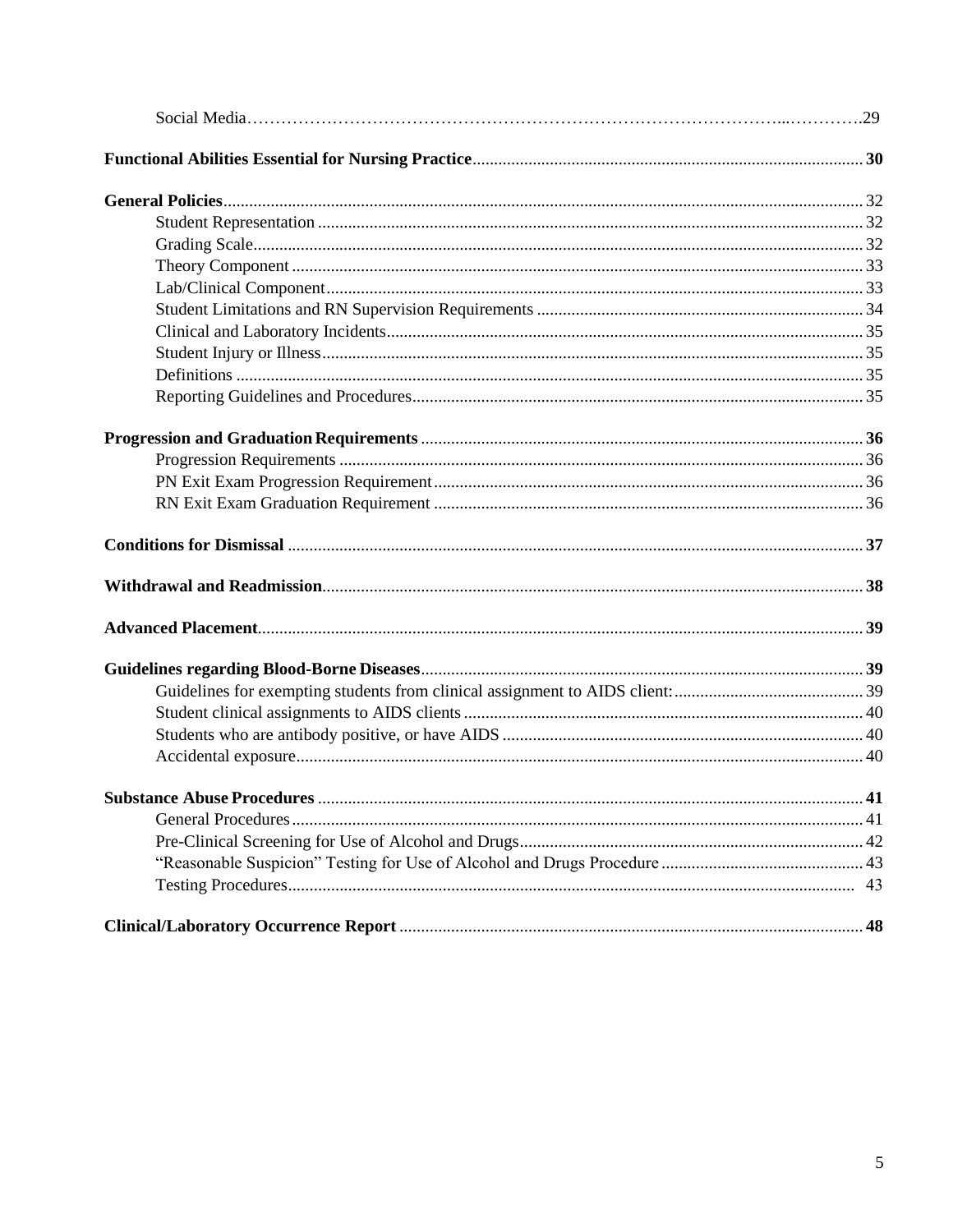## **Nursing Student Handbook**

#### **I. Program Information**

#### **Description**

In May of 1992, the Arizona State Board of Nursing granted provisional approval to Northland Pioneer College to begin an Associate Degree of Applied Science (AAS) nursing program on the White Mountain Campus (WMC) in Show Low. The Dean of Nursing and qualified nursing faculty were hired and classes were started fall semester of 1992. The program expanded in 1995 by offering classes on the Little Colorado Campus (LCC) in Winslow. A dedicated nursing classroom and skills lab were established at the WMC when the Ponderosa Center was built in 1995 and at the LCC in 2001 when the Blunk building was completed. The nursing program is available at both campuses.

In 1997, Northland Pioneer College nursing program became part of a collaborative group of rural colleges to provide seamless articulation from the Associate Degree (AAS) to a Baccalaureate Degree in Nursing (BSN) at Northern Arizona University. Arizona State University also offers seamless articulation to its BSN for graduates of Northland Pioneer College's Associate Degree nursing program. These partnerships manifest Northland Pioneer College's mission to provide educational excellence that is affordable and accessible for the enrichment of communities across northeastern Arizona.

#### **Occupational Information**

The nursing program, after the completion of prerequisites, is designed to be completed within two academic years. After completion of the first year, the student nurse can receive a Certificate of Applied Science in Practical Nursing and apply to write the NCLEX-PN. Licensed Practical Nurses (LPN) are employed in acute, long-term and community-based health care agencies, and work under the supervision of a Registered Nurse (RN). The student nurse may continue on to the second year of the program to earn the Associate of Applied Science Degree, and be qualified to take the NCLEX- RN exam. The RN is educated as a generalist who delivers health care to clients and family groups and demonstrates competencies related to the art and science of nursing.

#### **Mission**

The nursing program supports Northland Pioneer College's mission to provide educational excellence that is affordable and accessible for the enrichment of communities across northeastern Arizona. The nursing program's mission is to develop competent, caring nursing professionals who demonstrate ethical behavior and integrity while collaborating with the healthcare team to provide safe, patient-centered care within a continually changing healthcare environment.

The mission statement is supported by nursing program outcomes which are closely related to Northland Pioneer College goals and national guidelines, driven by the needs of the population which we serve.

#### **Nursing Program Goals**

#### *Access to Education*

To disseminate learning and deliver services at multiple sites to diverse communities throughout rural service areas by providing encouragement and support to students preparing for admission into nursing and allied health programs.

#### *Leadership*

To attract and retain a highly qualified faculty and staff dedicated to student-centered learning, ethical practices, and continued professional development in teaching, practice, and community service.

#### *Client-Centered Care*

To enhance student success by providing accessible and comprehensive services, including individualized, structured learning plans and referrals for and support of college student services and community-based social services.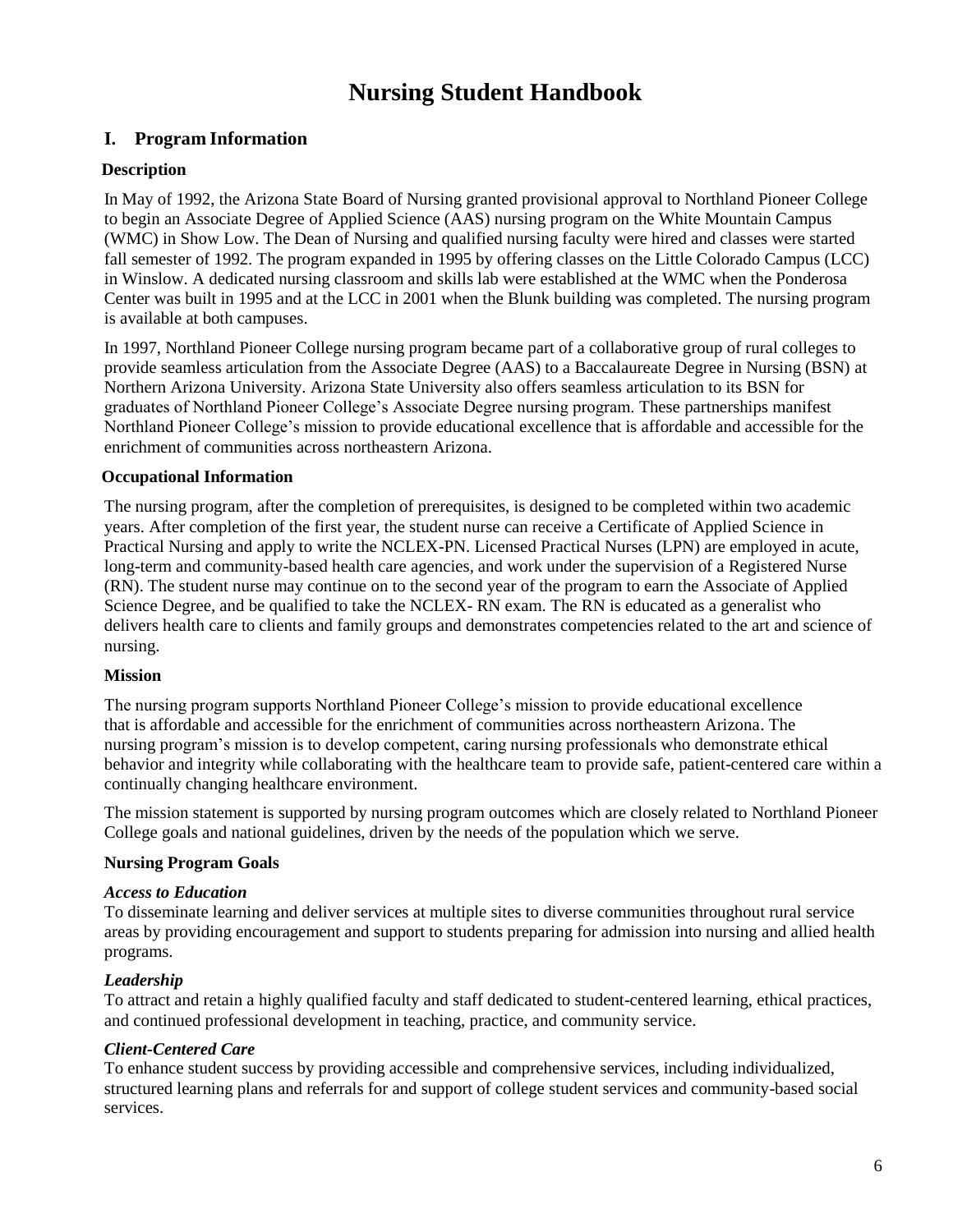#### *Evidence-Based Practice*

To integrate methods of research and scholarship to improve the quality and delivery of health care services through the learning-teaching process.

#### *Informatics and Technology*

To prepare students to utilize information and technology to communicate, manage knowledge, mitigate error, and support decision making.

#### *Teamwork and Collaboration*

To facilitate effective communication and collaboration between and among nursing and college faculty and administration that supports a dynamic process of curriculum development and ongoing program evaluation within a relevant, meaningful framework.

#### *Nursing Judgment*

To prepare students to engage in reflective practice, demonstrating accountability for nursing practice based on professional standards, values, and decision-making processes.

#### *Safety*

To practice within legal and ethical principles to deliver safe and competent care based on current standards of practice.

#### *Program Effectiveness*

To strengthen planning and evaluation of our program goals and objectives to achieve a first-time pass rate of 100% on NCLEX-PN examinations and 90% on NCLEX-RN.

#### *Degree/Certificate Completion*

To facilitate student achievement of the Certificate of Applied Science in Practical Nursing and the Associate of Applied Science in Nursing Degree as evidenced by an on-time completion rate of 70%.

#### *Graduate Employment*

To promote the development of occupational skills that support professional nursing employment for 85% of students within 12 months of graduation, which, in turn, encourages economic development of the individual and community.

#### *Degrees/Certification Transfer*

To promote seamless articulation agreements between the nursing program and other state institutions of nursing education including: Northern Arizona University, Arizona State University, and the University of Arizona so that more than 15% of graduates passing the NCLEX will enroll in a BSN or MSN program within 18 months of graduation.

#### **II. Philosophy**

#### **Overview**

Societal influences in the evolving health care system challenge nursing education to provide students with an organized approach to learning. The creation and purpose of the Quality and Safety Education for Nurses (QSEN) and Nurse of the Future (NOF) frameworks were to stimulate progress in evidence-based education approaches and methods to prepare clinicians with new perspectives and the means to support continuous evaluation of nursing care.

#### **Vision**

Education provides a mechanism, by which an individual pursues life goals, broadens human potential and opportunities, develops critical thinking and clarifies values. Education is a lifelong collaborative process between learner and teacher. The Northland Pioneer College Nursing Program philosophy reflects the values of culturally diverse human life and dignity, environment, health, and nursing. This philosophy promotes excellence for nursing education and practice incorporating changes aimed at current and emerging health care trends in the rural southwest.

Faculty believe that nursing is an art and science that is an integral component of the health care system. Faculty value the different levels of knowledge, skills, and abilities of competent and caring practitioners within the discipline of nursing. Nursing practice is holistic and focuses on transitional experiences and meanings of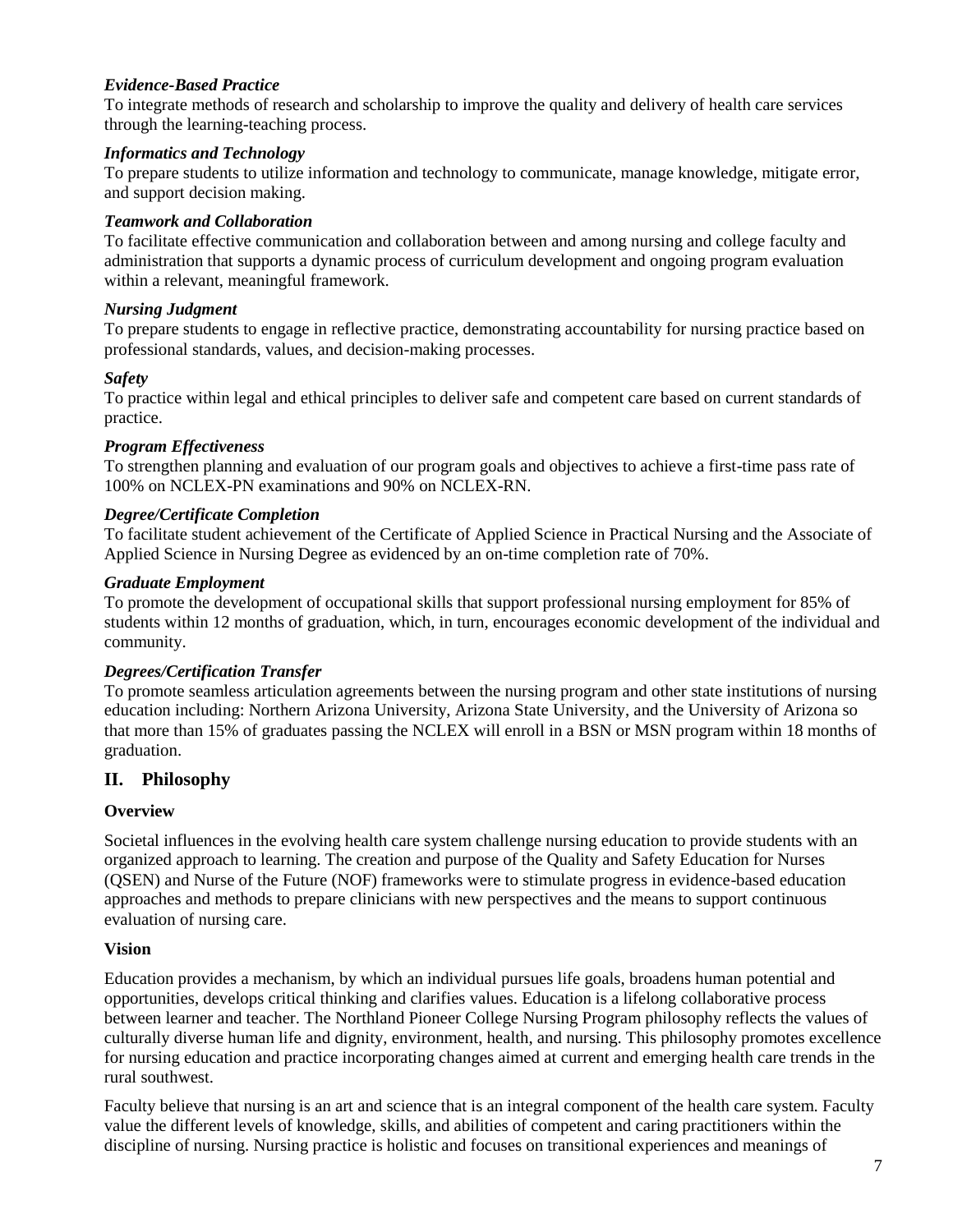individuals, families, groups and communities related to health and illness. Special attention is given to the full range of health-related experiences so graduates will view nursing care without the restrictions of a problemfocused orientation.

Faculty believe that faculty members are facilitators of the nursing students' learning process. We believe that the students take ownership of learning and have diverse individual learning needs. We recognize that our students come to us from diverse cultural and ethnic backgrounds. We acknowledge that our students will set a range of personal goals based on their prior exposure to health care and life experiences. We also acknowledge that our students are adult learners with various learning styles and personal support systems.

The nursing faculty believe that learning is a life-long process. We also believe the transition to the role of competent professional nurse is a major developmental achievement. It is the faculty who facilitate this transition, but the student must take ultimate responsibility for his/her own learning. Faculty serve as catalysts, facilitators, and role models. Educational activities are designed to build upon the students' previous experiences, expand their perceptions, encourage them to clarify, modify and/or reaffirm their values, incorporate knowledge, and enhance their interpersonal relations.

Through this process, the student has opportunities to develop the ability to think critically, act responsibly, be creative, and communicate effectively. Learning-teaching is enhanced by functioning in an environment of effective informatics and technology, allowing the student to be an active participant in the process of assuring and improving patient safety and communication. Thus, the faculty selects opportunities to develop learning objectives and appropriate experiences in dynamic clinical environments that inform students' future professional practices.

The practice of nursing responds to health care needs of individuals, families, groups and communities through services such as case finding, health teaching, health counseling, and the provision of supportive or restorative care. Nurses are held responsible and accountable for nursing practice based upon the professions' code of ethics, standards of practice, and legal regulations.

Nurses are responsible for developing and maintaining current nursing knowledge and skills through formal and continuing education and, where appropriate, seek certification in their areas of practice demonstrating this accountability. Peer review and laws are the mechanisms by which nurses are held accountable for practice.

Faculty foster the development of professional responsibility and accountability through students' self-regulatory mechanisms such as student self-appraisal, standards of academic integrity, honesty, and the maintenance of confidentiality. As students encounter greater complexity of material in the second year, they will require progressively higher levels of commitment and preparation for lecture and clinical experiences. Faculty value integrity, a supportive environment, quality, responsiveness, and commitment to learning. These values govern the faculty actions and interactions with students and community members.

At both the associate and baccalaureate level, responsibility and accountability are foundational to nursing practice. Students identify, explore, and analyze the ethical, legal and political factors that impact the role of professional nursing in the health-care delivery system. Nurses are expected to demonstrate responsibility and accountability appropriate to their levels of education, experience, and practice.

#### **Metaparadigm Constructs**

Constructs of client, environment, health, and nursing inform the organizing framework for the curriculum.

#### *Client*

The faculty define person as being the individual, family, groups, and community. The faculty place a high value on human life and dignity. All life experiences involve dynamic and complex processes of human development and achievement of personal growth through learning. The faculty recognize the interdependence and interconnectedness of the human experience. People come from diverse backgrounds which influence the ways in which each person perceives reality, sets personal goals, and discovers meaning in life experiences. Individuals have the right to choose from multiple options that are available in daily living experiences but must also accept responsibility for their choices.

#### *Environment*

The environment is comprised of internal and external forces which affect individuals, families, groups, and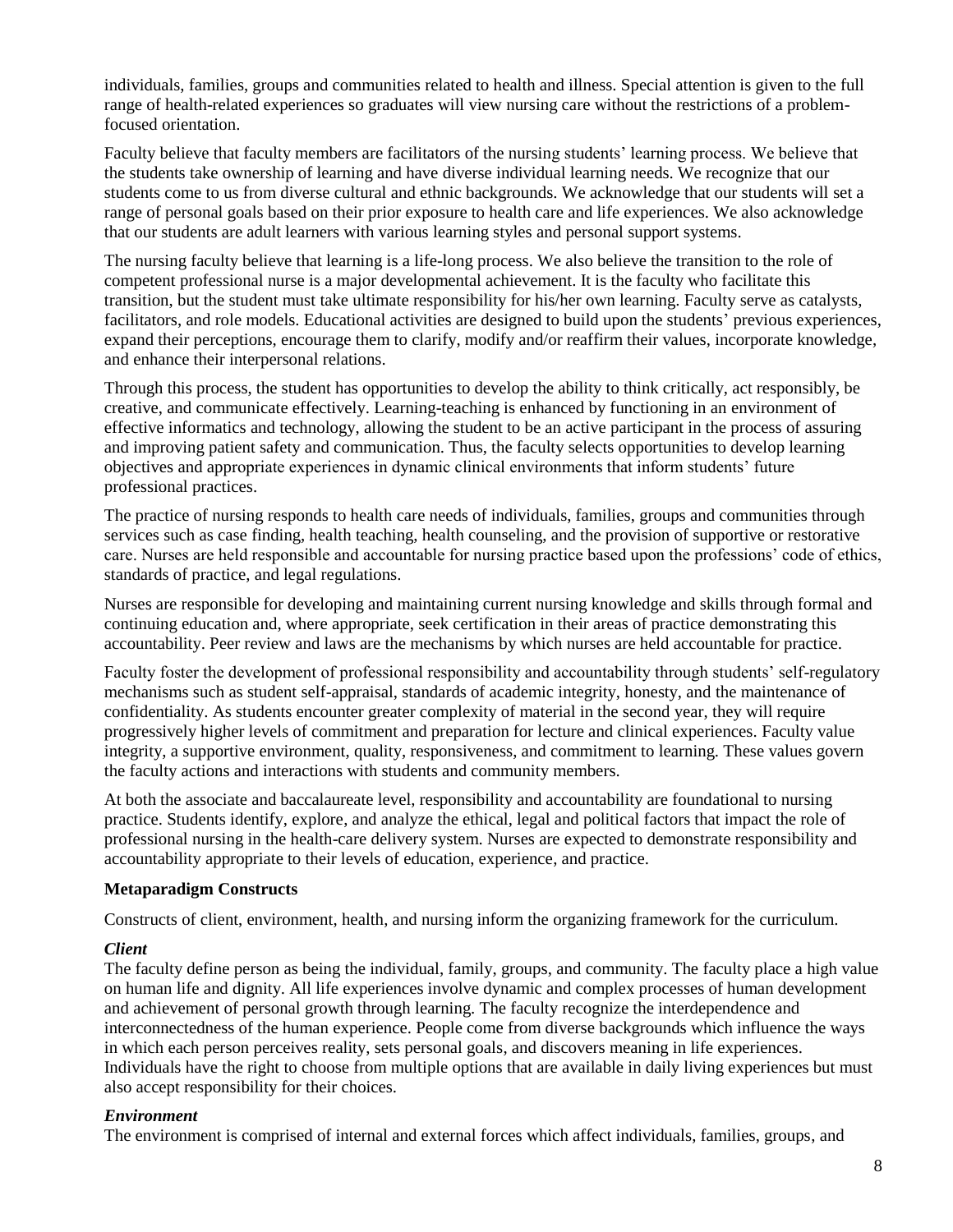communities. Environmental forces influencing everyday life include, but are not limited to, bio-psycho-social, cultural, spiritual and developmental dimensions, political and economic structures, physical surroundings, and human relations.

#### *Health*

Health is a dynamic process that is defined by individuals, families, groups, and communities; it is influenced by personal, family, cultural, and societal norms. Health is not merely the absence of disease, but a process that involves constant dynamic adjustments, adaptations, and transitions in response to environmental influences.

#### *Nursing*

Nursing as a discipline is both an art and science. Nursing is recognized as a creative endeavor that integrates multiple ways of knowing to nurture the wholeness and uniqueness of the person.

Nursing is a profession of caring that includes the essential elements of compassion, competence, conscience, commitment, comportment and confidence. Nurses use the components of caring to create a healthy, healing environment. Caring is a mutual human process whereby the nurse responds to persons with authentic presence and with intention to create an environment conducive to health.

#### **Quality and Safety Education for Nurses Organizing Framework**

The nursing faculty adopted an organizing framework that forms the basis for the course objectives, exit outcomes, and for nursing education. This framework represents a systematic organization of concepts that are the essential components of the curriculum. The framework serves as a guide and provides direction for faculty to organize nursing knowledge into nursing courses, clinical experiences, and independent studies.

The curriculum begins at the freshmen level in which students begin foundational course work for nursing through various articulation agreements and ends at the senior level with completion of the baccalaureate degree requirements. As the curriculum progresses, each of the component concepts is developed at increasingly complex levels. The outcome goal of this curricular approach is to integrate the concepts depicted in the organizing framework that facilitate seamless articulation and promote professional nursing.

The conceptual framework consists of six strands: client-centered care, evidence-based practice, informatics and technology, nursing judgment, safety, and teamwork and collaboration. These strands represent areas of competence and attributes of professional nurses. This is an integrated curriculum where all strands are addressed in each course, progressing in complexity over the entire curriculum. Outcome objectives for each of the strands are developed for the end of two semesters at the practical nursing level, for end of four semesters resulting in an associate degree, and for anticipated completion of the bachelor of science in nursing degree following graduation from the program.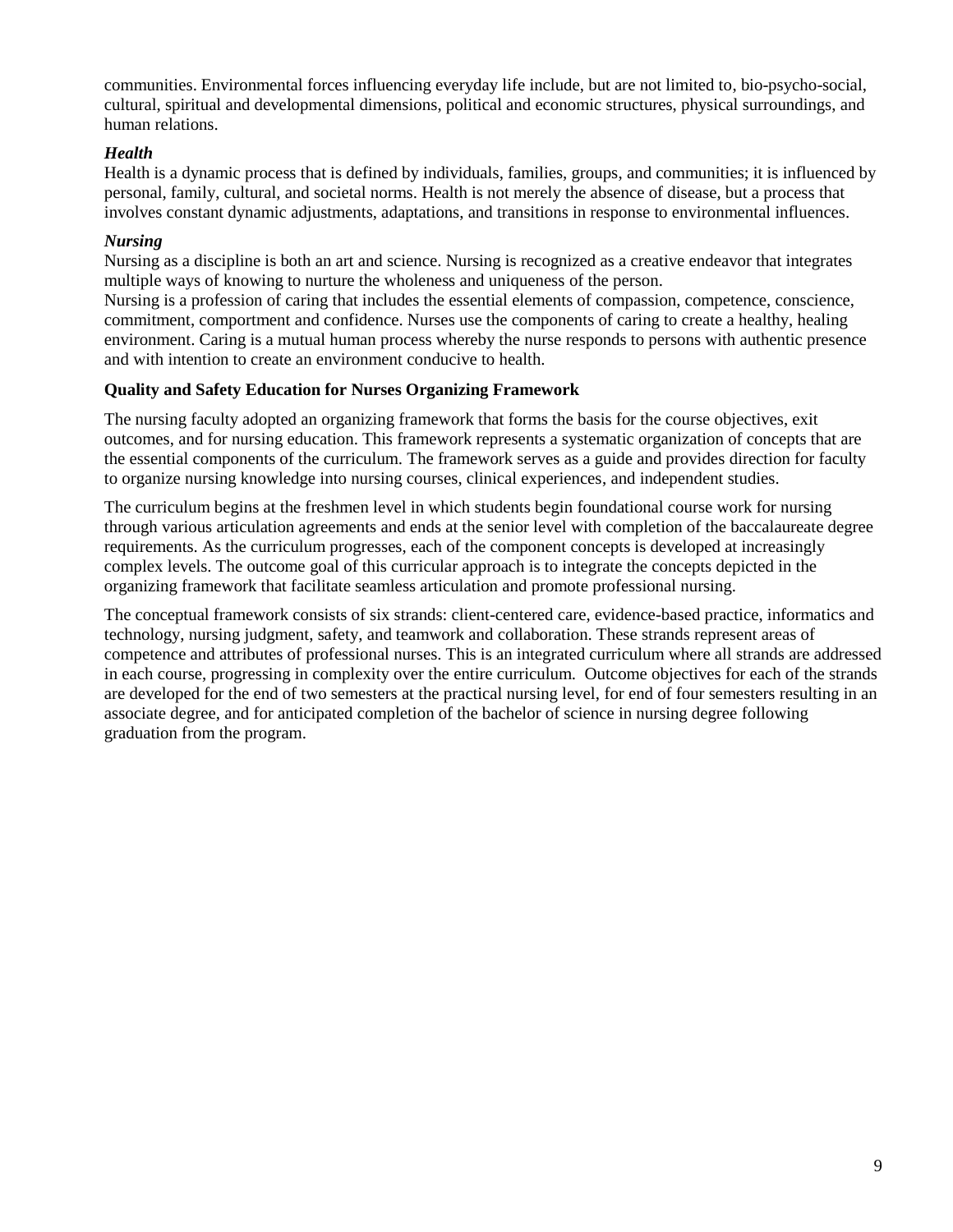| <b>NPC Core</b><br>Concept                        | <b>Practical Nursing</b>                                                                                                                                                                                                                                                    | <b>Associate Degree</b><br><b>Nursing</b>                                                                                                                                                                                                                                                                                                                                                                                                                 | <b>Baccalaureate</b><br><b>Degree Nursing</b>                                                                                                                                                                                                                                   |
|---------------------------------------------------|-----------------------------------------------------------------------------------------------------------------------------------------------------------------------------------------------------------------------------------------------------------------------------|-----------------------------------------------------------------------------------------------------------------------------------------------------------------------------------------------------------------------------------------------------------------------------------------------------------------------------------------------------------------------------------------------------------------------------------------------------------|---------------------------------------------------------------------------------------------------------------------------------------------------------------------------------------------------------------------------------------------------------------------------------|
| <b>Client-Centered</b><br>Care                    | Implements<br>compassionate and<br>coordinated care with<br>the client as a full<br>partner in planning<br>care.                                                                                                                                                            | Utilizes the nursing judgment<br>to provide, plan and direct<br>compassionate and coordinated<br>care that recognizes the client<br>as the source of control and<br>full partner based on respect<br>for culture, preference, values,<br>and needs.                                                                                                                                                                                                       | Integrates theory, evidence,<br>professional perspectives, and<br>patient preferences into<br>clinical judgment to provide<br>holistic patient-centered care<br>across the lifespan and<br>healthcare continuum, and in<br>healthcare environments.<br>(NAU)                    |
| <b>Evidence-Based</b><br><b>Clinical Practice</b> | Discusses evidence-<br>based rationale for care<br>decisions on selected<br>clients.                                                                                                                                                                                        | Applies sound clinical judgment<br>based in theory and evidence to<br>promote and protect health in<br>clients across the lifespan and<br>healthcare continuum.                                                                                                                                                                                                                                                                                           | Synthesizes evidence and<br>nursing knowledge to evaluate<br>and modify clinical nursing<br>practice, in order to provide<br>holistic, safe, comprehensive,<br>patient-centered care. (NAU)                                                                                     |
| <b>Informatics and</b><br><b>Technology</b>       | Utilizes technology and<br>informatics to plan and<br>implement selected<br>aspects of patient care.                                                                                                                                                                        | Utilizes and protects health care<br>information to communicate,<br>manage knowledge, mitigate<br>error at both the individual and<br>organizational level and<br>support decision-making.                                                                                                                                                                                                                                                                | Employs communication<br>technologies to coordinate patient<br>care and monitor outcomes of<br>care processes. (QSEN)                                                                                                                                                           |
| <b>Nursing</b><br><b>Judgment</b>                 | Identifies sound<br>rationale for nursing<br>actions. Analyzes patient<br>data to direct nursing<br>care for chronic stable<br>patients.<br>Demonstrates ethical<br>comportment based on<br>professional nursing<br>standards, values, and<br>decision-making<br>processes. | Utilizes nursing judgment to<br>analyze changing client data that<br>is relevant and clinically<br>significant and implement<br>appropriate nursing actions to<br>maximize client outcomes.<br>Evaluates patient outcomes and<br>revises the plan of care to achieve<br>optimal patient health.<br>Demonstrates nursing care that is<br>consistent with moral, legal,<br>ethical, regulatory, and<br>humanistic principles. (ANA<br>Code of Ethics, 2015) | Synthesizes evidence and<br>nursing knowledge to<br>evaluate and modify clinical<br>nursing practice, in order to<br>inform practice and make<br>clinical judgments. (NAU)<br>Integrates professional values<br>and their associated behaviors<br>into the practice of nursing. |
| <b>Safety</b>                                     | Demonstrates quality<br>and safety practices that<br>minimize risk of harm to<br>self, clients and<br>members of the<br>healthcare team.<br>Plans and implements<br>safety teaching to<br>childbearing and                                                                  | Provides safe nursing care<br>anticipating and<br>communicating potential risks<br>to client and provider safety<br>that are apparent in system<br>effectiveness and individual<br>performance.                                                                                                                                                                                                                                                           | Integrates reliable evidence<br>from multiple ways of<br>knowing to inform practice<br>and make informed, clinical<br>judgments. (NAU)                                                                                                                                          |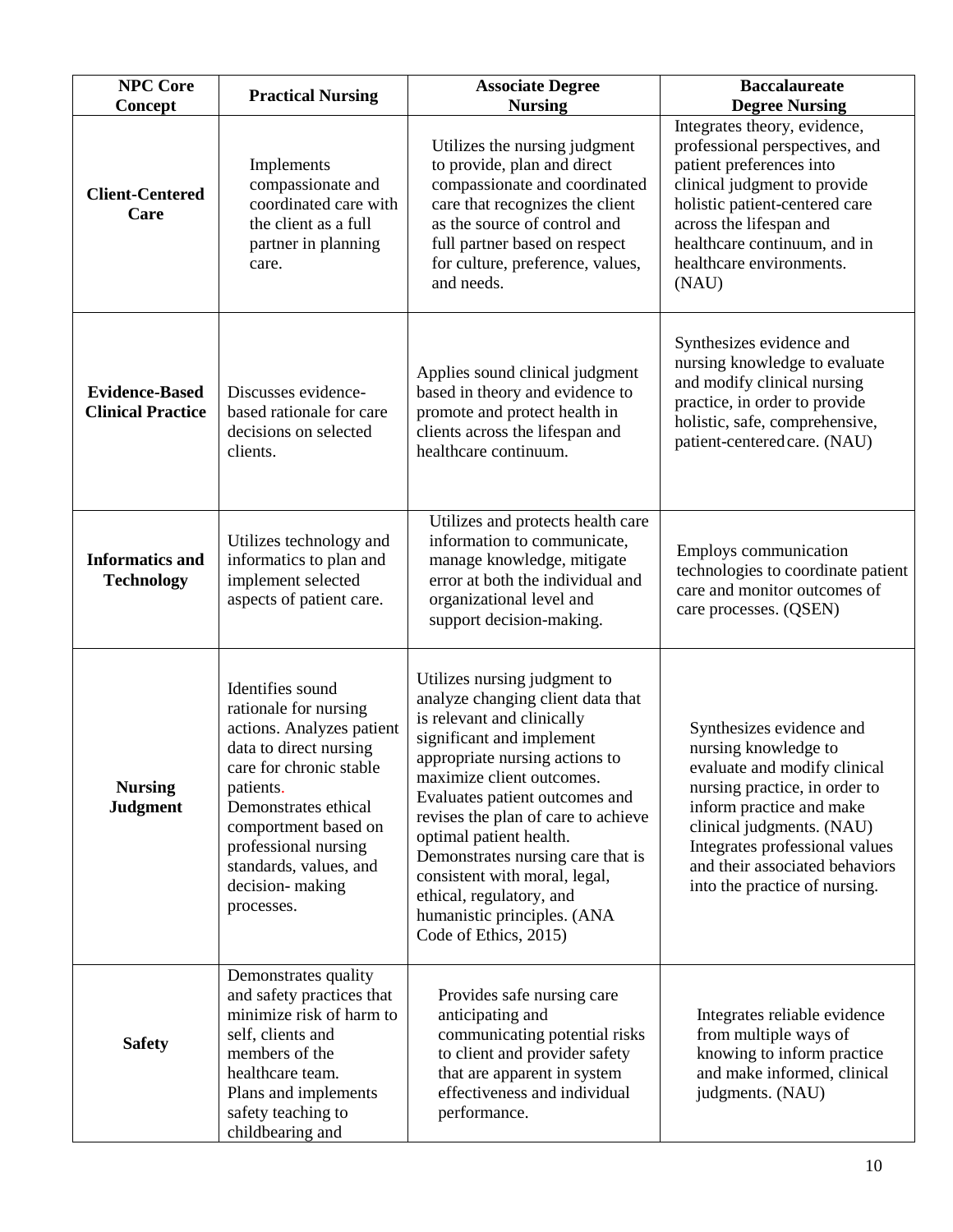| <b>NPC Core</b><br>Concept                  | <b>Practical Nursing</b>                                                                                                                                                             | <b>Associate Degree</b><br><b>Nursing</b>                                                                                                                | <b>Baccalaureate</b><br><b>Degree Nursing</b>                                                                                    |
|---------------------------------------------|--------------------------------------------------------------------------------------------------------------------------------------------------------------------------------------|----------------------------------------------------------------------------------------------------------------------------------------------------------|----------------------------------------------------------------------------------------------------------------------------------|
|                                             | childrearing families.                                                                                                                                                               |                                                                                                                                                          |                                                                                                                                  |
| <b>Teamwork and</b><br><b>Collaboration</b> | Maintains professional<br>demeanor and identifies<br>aspects of care that may<br>be delegated;<br>demonstrates<br>appropriate delegation<br>utilizing the 5 rights of<br>delegation. | Utilizes principles of leadership<br>to influence positive change<br>within the healthcare setting, and<br>advocates for safe, effective client<br>care. | Integrates caring's affective<br>characteristics into patient-<br>centered care with other<br>healthcare professionals.<br>(NAU) |

#### **Nursing Practice Competencies**

The curriculum begins at a level in which students encounter foundational coursework for nursing and ends at the senior level with completion of the baccalaureate degree requirements. As the curriculum progresses, each of the component concepts is developed at increasingly complex levels. Students may opt to exit from the nursing program after completion of associate degree requirements and/or continue with nursing courses offered at statewide sites for completion of the baccalaureate degree. The outcome goal of this curricular approach is to integrate the concepts depicted in the organizing framework that facilitate seamless articulation and promote professional nursing.

#### *Client-Centered Care*

Client-centered care "recognizes the patient or designee as the source of control and full partner in providing compassionate and coordinated care based on respect for the client's preferences, values, and needs" (QSEN, 2012). The Institute for Patient and Family-Centered Care identifies four core concepts: dignity and respect, information sharing, participation, and collaboration (IPFCC, 2010). Maintaining the client at the center embraces the essential meanings of advocacy, empathetic communication, and caring.

Students at the associate degree level are expected to utilize the nursing process to provide compassionate and coordinated care that recognizes the client as partner based on respect for and consideration of unique needs, culture, preferences, and values. Students at the baccalaureate level integrate theory, evidence, professional perspectives, and patient preferences into clinical judgments to provide holistic patient-centered care, across the lifespan and in serving communities as client.

Students are expected to develop their ability to plan and carry out knowledgeable, efficient and safe nursing care and demonstrate an awareness of one's own limitations. The achievement of client-centered care is evidenced by the student's ability to provide nursing care in increasingly complex settings and situations. Students are required to master the core competencies that include: 1) achieving a minimal knowledge base 2) practicing safe and efficient nursing care and 3) demonstrating basic nursing skills. Subsequently, students continue to develop proficiency in their skills and knowledge base for providing nursing care that maintains client safety and client confidentiality. Students must prove their competency to demonstrate responsibility and accountability in welldefined practice settings with individuals, families and groups.

At the baccalaureate level, students display a synthesis of nursing knowledge and skills by demonstrating competency in nursing practice. They must prove their competency to provide and coordinate nursing care by developing and implementing a comprehensive plan of care with individuals, families, groups and communities in complex practice settings. Students reflect the knowledge and skills that are needed to practice safely and efficiently as professional nurses.

#### *Evidence-Based Practice*

Evidence-based practices "integrate best current evidence with clinical expertise and patient/family preferences and values for delivery of optimal health care." These practices "use data to monitor the outcome of care process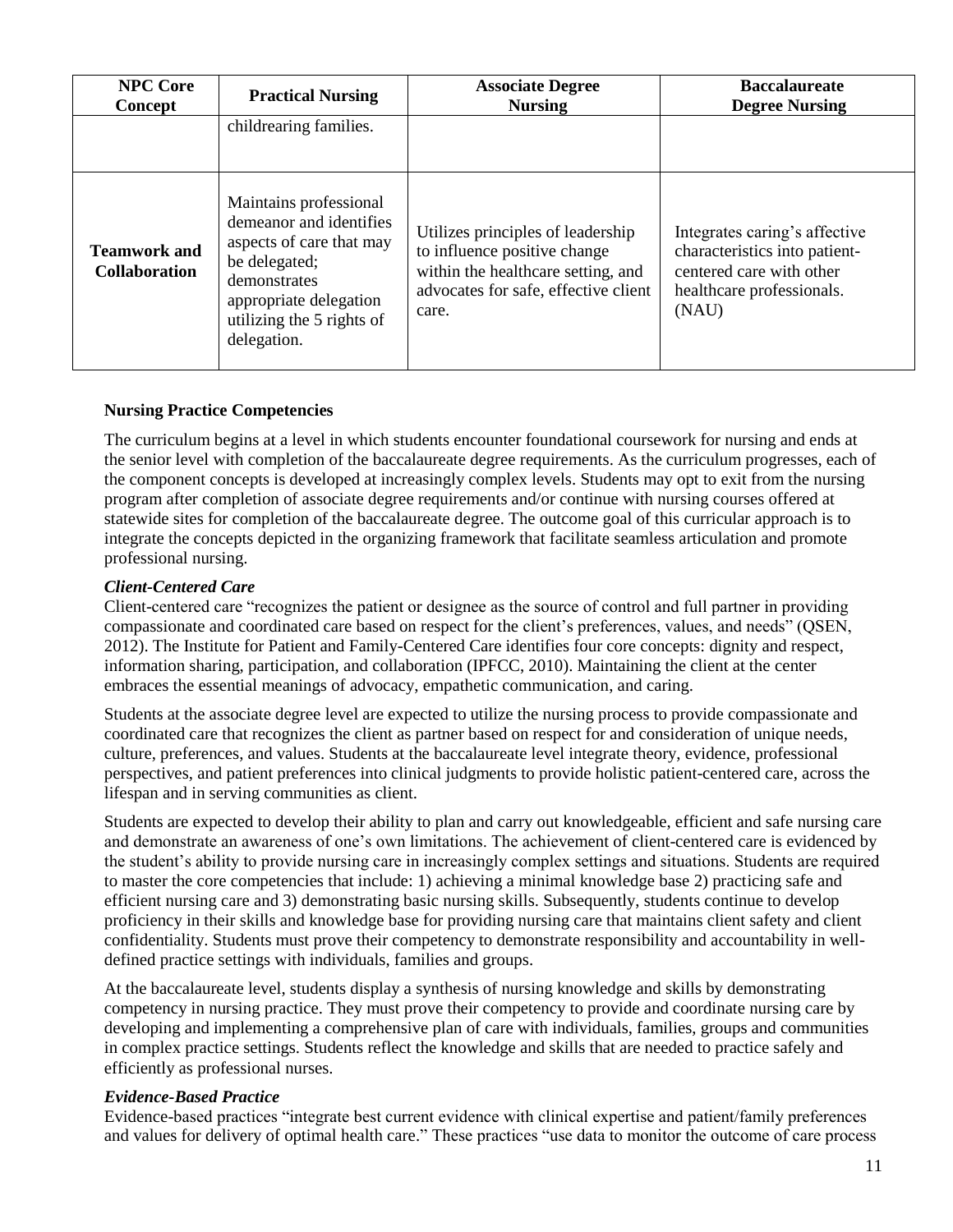and use improvement methods to design and test changes to continuously improve the quality and safety of health care systems" (QSEN, 2012). Nurses must lead inter-professional teams to review literature and implement research to develop comprehensive, holistic approaches to clinical practice to assure they provide the most current and safest care possible to clients.

Associate degree students consult the literature to uncover best practices, develop clinical expertise through practice, and discover client values to provide optimal care. These students learn to become aware of their strengths and limitation as they implement and monitor action plans to improve quality of care. Baccalaureate students are challenged to synthesize evidence and nursing knowledge to evaluate and modify clinical nursing practice to provide holistic, comprehensive care. All students are best served when instructional methods promote curiosity to stimulate the discovery of evidence-based practices that result in improved patient outcomes (Kelly, Vottero, & Christie-McAuliffe, 2014).

#### *Informatics and Technology*

Nursing practice requires the "use of information and technology to communicate, manage knowledge, mitigate error, and support decision making" (QSEN, 2012). It is imperative that nurses integrate nursing science and information science to manage and communicate data, information knowledge and wisdom in nursing practice. Nursing informatics and its associated technology support clients and other providers in their decision-making in all roles and settings (ANA, 2008). The ultimate goal in nursing is to develop innovative ways to use technology to improve healthcare delivery and information management for patient safety.

At the associate level, students should be skilled in information management to sustain their practice. These skills include utilizing technology in the assessment and monitoring of clients to mitigate error and support decision-making. At the baccalaureate level students advance skill development using technology to inform decisions based on trends in patient data and coordinate care with other healthcare professionals. This teachinglearning progression provides strong foundations and practices to facilitate the optimal patient outcomes.

#### *Teamwork and Collaboration*

This construct describes the planning and coordination of nursing practice to "function effectively within nursing and inter-professional teams, fostering open communication, mutual respect, and shared decision-making to achieve quality patient care" (QSEN, 2012). Efforts to prepare nurses for enhanced team-based care of patients and improved health outcomes have spawned competencies for inter-professional collaborative practice (IPEC, 2016) that are shared across healthcare disciplines: value/ethics, roles/responsibilities, inter-professional communication, and teamwork.

Students learn to appreciate teamwork and collaboration by engaging in a close study of the qualities of effective leadership. Leadership is the ability to influence and guide the decisions and subsequent actions of others. Positive leadership creates working conditions that optimize nursing practice to promote high quality patient care. Facilitating change in working conditions, creating access to resources, guiding individual and team attitudes, behavior and performance and enabling staff participation in unit and patient care decisions influence patient outcomes (Wong, 2013). Developing leadership skills involves self-reflection, understanding human processes and envisioning possibilities for enriching people's lives. An analysis of the health care delivery system introduces students to the importance of nursing involvement in professional organizations, political processes and organizational procedures.

At the associate degree level, students learn traditional and contemporary theories of management and interpersonal processes. Knowledge and skills are developed in the supervision and delegation of nursing personnel and coordination of client care associated with accountabilities. At the baccalaureate level, students synthesize management and leadership knowledge and skills in the delivery of health care in multidisciplinary settings. Emphasis is on assuming a leadership role in the designing, organizing, directing, supervising, coordinating and evaluating health care in diverse settings.

#### *Nursing Judgment*

Nursing judgment describes the degree to which nurse educators expect students to apply critical thinking skills. Students are required to use knowledge from the natural, behavioral, social and nursing sciences and humanities to assess, plan, implement and evaluate care. Critical thinking is "based on the evaluation and integration of existing data and theory into a solution about the problem at hand, a solution that can be rationally defended as most plausible or reasonable, taking into account the sets of conditions under which the problem is being solved"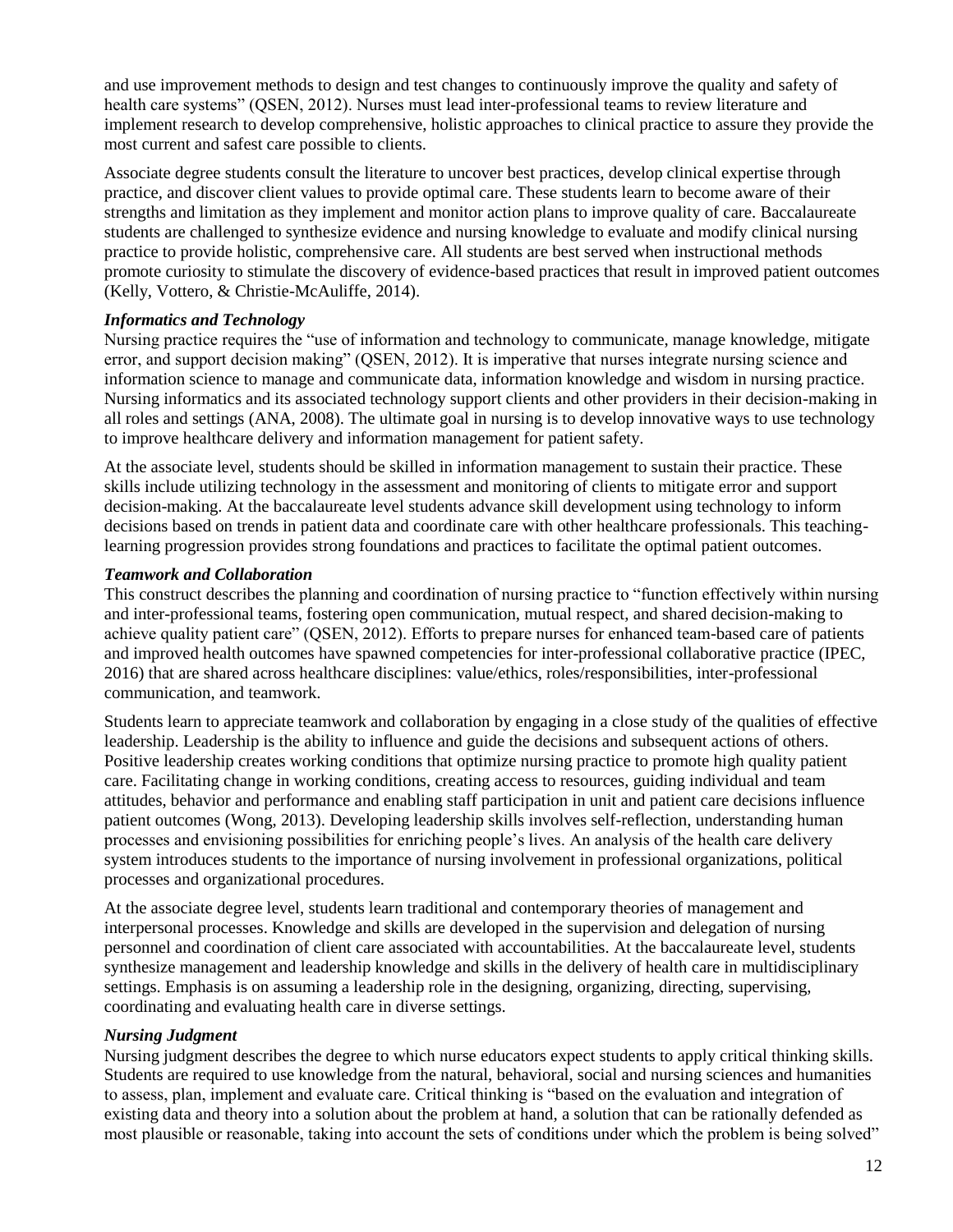(King and Kitchener, 1994, p. 8). Critical thinking is defined as reflective judgment and reasonable thought that focuses on deciding what to believe or do and is a composite of attitudes, knowledge and skills. Attitude denotes a frame of mind in which there is the recognition of problems. Knowledge involves weighing the accuracy and logic of the evidence and understanding the nature of valid inferences, abstractions, and generalizations. Skill in cognitive application attitudes and knowledge must be demonstrated.

Nursing judgment embraces the concept of professionalism. Nursing students acquires a sense of occupational identity through an internalization of nursing values and norms, which are manifest in professional skills. Faculty convey knowledge and demonstrate the application of standard-based nursing care consistent with moral, altruistic, legal, ethical, regulatory, and humanistic principles.

Faculty facilitate the acquisition of nursing values at the associate level by demonstrating the importance and application of professional, ethical and legal principles in planning and delivering patient care. It is important for students to understand and appreciate such antecedents to professionalism as levels of education, years of experience, membership in professional organizations, community service and contributions to scholarship. Faculty guide the development of professionalism by presenting a sound body of theoretical, practical and clinical knowledge, demonstrating a spirit of inquiry, modeling accountability, exhibiting collegiality, and applying nursing ethics and values to clinical practice (Alidina, 2013).

Associate degreed nurses are expected to demonstrate nursing care that is consistent with moral, legal, ethical, regulatory, and humanistic principles (ANA, 2015). Students also derive information from general studies and nursing theory to use as a basis for nursing decisions. They learn to develop nursing interventions by selectively evaluating and integrating knowledge. At the associate degree level, students learn to assess the health as well as the multifaceted needs of individuals, families, and groups at a basic level. Subsequently, students are required to apply information derived from individuals, families and groups to structure clinical judgments, decisionmaking, for common nursing problems.

At the baccalaureate level, students synthesize information from all previous nursing and general studies courses to initiate interventions that are based upon in-depth assessments of individuals, families, groups, and communities. Using this information, they formulate independent, complex decisions that relate to nursing care. Students incorporate legal and ethical standards in the coordination of client care, participation in organizational concerns, and allocation of resources associated with client care. Baccalaureate students develop knowledge through consulting and participating in scientific research.

#### *Safety*

Nursing practice requires constant vigilance to identify and implement strategies to minimize risk of harm to patients and providers through both system effectiveness and individual performance. Faculty design the curricula and plan supervised hours of clinical practice with a focus on the safety of clients. Nursing students develop knowledge and skill in preventing and reporting errors, creating cultures of safety and communicating critical information to patients, families and members of the healthcare team. Faculty utilize patient simulation to enhance student understanding of patient safety. Leadership studies include the importance of responsiveness and substantive investigation, evaluation and remediation of actual and potential safety hazards and performance ineffectiveness. The 2015 American Nurses Association (ANA) Code of Ethics reads, "The nurse promotes, advocates for, and protects the rights, health, and safety of the patient" (ANA, p. 16).

At the associate level, students learn to plan care, assess and evaluate client care, provide and interpret information accurately, and utilize technology appropriately. Baccalaureate studies focus on integrating reliable evidence and multiple ways of knowing to inform practice and make informed, clinical judgments.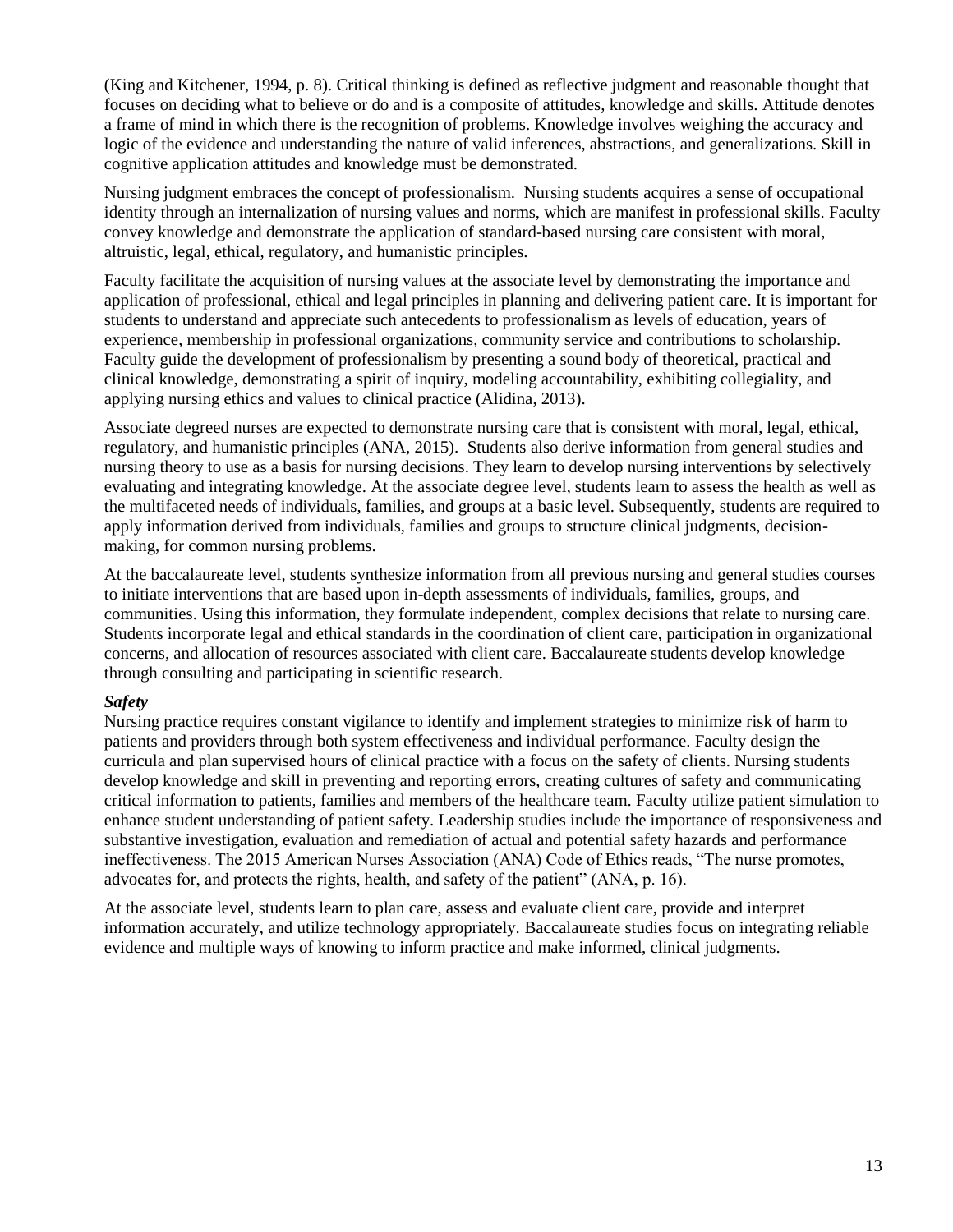#### References

- Alidina, K. (2013). Professionalism in post-licensure nurses in developed countries. *Journal of Nursing Education and Practice, 3*(5), 128-137.
- American Nurses Association (ANA). (2015). *Code of ethics for nurses with interpretive statements*. Silver Spring, MD: Author
- Bankert, E., Lazarek-LaQuay, A. & Joseph, J. (2014). Patient-centered care. In P. Kelly, B. A. Vottero, & C. A. Christie-McAuliffe (Eds.), *Introduction to quality and safety education for nurses* (pp. 161-189). New York, NY: Springer.
- Christensen, L. S. (2016). *The academic performance of students: Legal and ethical issues*. In D. M. Billings & J. S. Halstead, *Teaching in nursing: A guide for faculty* (pp. 35-54). St. Louis, MO: Elsevier.
- Cronenwett, L., Sherwood, G., Barnsteiner J., Disch, J., Johnson, J., Mitchell, P., Sullivan, D., & Warren, J. (2007). Quality and safety education for nurses. *Nursing Outlook*, 55(3)122-131.
- Institute for Patient- and Family-Centered Care (IPFCC) (2015). *Advancing the practice of patient- and familycentered care: How to get started*. Retrieved from [http://ipfcc.org/pdf/getting\\_started.pdf](http://ipfcc.org/pdf/getting_started.pdf)
- Interprofessional Education Collaborative (IPEC) (2016). *Core competencies for inter-professional collaborative practice: 2016 update*. Washington, DC: Interprofessional Education Collaborative.
- Gallup (December, 2016). Americans' ratings of honesty and ethical standards in professions. Retrieved from <http://www.gallup.com/poll/200057/americans-rate-healthcare-providers-high-honesty-ethics.aspx>
- King, P. M. & Kitchener, K. S. (1994). *Developing reflective judgment.* San Francisco: John Wiley & Sons.

Krueger, L. (2014). Academic dishonesty among nursing students. *Journal of Nursing Education, 53*(2), 77-87.

National Council of State Boards of Nursing (2015). *2016 NCLEX-RN test plan: Educator version.* Retrieved from [https://www.ncsbn.org/2016\\_RN\\_DetTestPlan\\_Educator.pdf](https://www.ncsbn.org/2016_RN_DetTestPlan_Educator.pdf)

- Quality and Safety Education for Nurses (QSEN) (2012). *Pre-licensure KSAS*. Retrieved from <http://qsen.org/competencies/pre-licensure-ksas/>
- Sherwood, G. & Barnsteiner, J. (2012). *Quality and safety in nursing: A competency approach to improving outcomes*. West Sussex, UK: Wiley-Blackwell.
- Wong C.A., Cummings G.G. & Ducharme L. (2013) The relationship between nursing leadership and patient outcomes: a systematic review update. *Journal of Nursing Management 21*, 709–724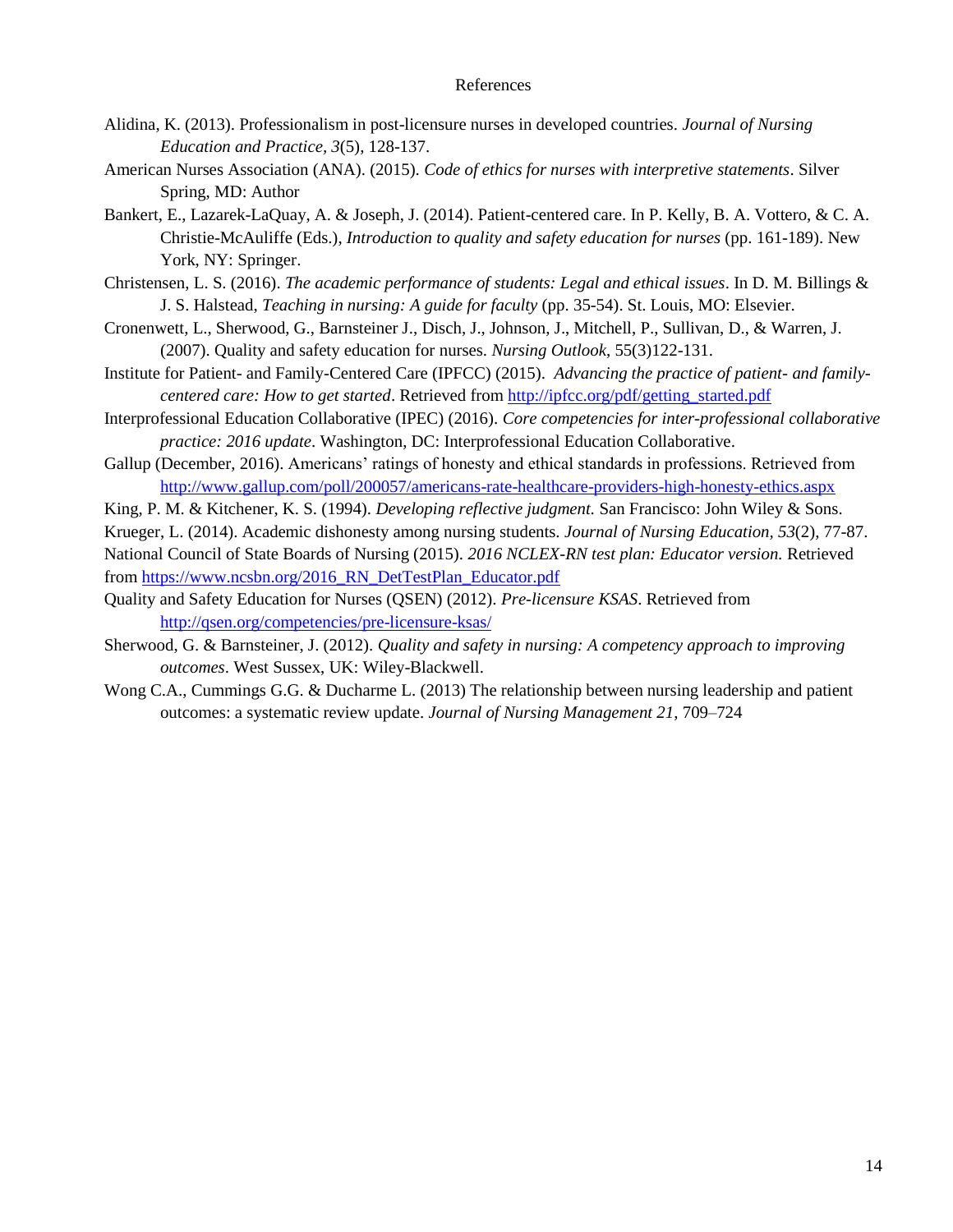#### **III. Curriculum – 2021-2022**

#### **Certificate of Applied Science in Practical Nursing**

#### *Required Courses/Certification to Gain Admission to the Nursing Program*

Before the student will be considered eligible to enroll in the nursing program, all courses must be completed with a grade of "C" or higher. A cumulative GPA of 3.0 "B" or higher is preferred for the following prerequisite courses:  $\sim$  d:

|            |                                                           | Credits        |
|------------|-----------------------------------------------------------|----------------|
| <b>BIO</b> | 181 General Biology (prerequisite to BIO 201 and BIO 205) | $\overline{4}$ |
| <b>BIO</b> | <b>201</b> Human Anatomy & Physiology I                   | 4              |
| <b>BIO</b> | 202 Human Anatomy & Physiology II                         | $\overline{4}$ |
| <b>BIO</b> | 205 Microbiology                                          | 4              |
|            | <b>CHM</b> 130 Fundamental Chemistry                      | 4              |
|            | <b>ENL</b> 101 College Composition I                      | $\overline{3}$ |
|            |                                                           | 23             |

All of the general education or non-NUR courses may be completed before entering the program, but *must* be completed as listed by semester below and no later than beginning of the next semester. All courses require a grade of "C" or better for advancement to the 3<sup>rd</sup> semester of the nursing program. If the courses are not completed by the semester listed, e.g. if PSY240 is not completed prior to the  $3<sup>rd</sup>$  semester; the student cannot continue in the nursing program and will be administratively withdrawn. Students must be an LNA (Licensed Nursing Assistant) in the state of Arizona and must submit a copy of current certification or licensure prior to July  $1<sup>st</sup>$  of the admission year for fall admission. For financial aid purposes, federal assistance requirements define full time status as a student enrolled in 12 or more credits per semester. A federal Pell grant award is based on the number of credits for which the student is enrolled.

#### **Required Courses to Complete the Nursing Program**

|            | 1 <sup>st</sup> Semester: Core Requirements |                 |       | Credits        |
|------------|---------------------------------------------|-----------------|-------|----------------|
|            | <b>NUR</b> 117 Pharmacology I               |                 |       |                |
|            | NUR 121 Nursing I                           |                 |       | 8              |
|            | <b>General Education Requirements</b>       |                 |       |                |
| ENL        | <b>102</b> College Composition II           |                 |       | <u>3</u>       |
|            |                                             |                 | Total |                |
|            | $2nd$ Semester: Core Requirements           |                 |       |                |
|            | NUR 118 Pharmacology II                     |                 |       |                |
|            | <b>NUR</b> 122 Nursing II                   |                 |       | 8              |
|            | <b>NUR</b> 125 Practical Nurse Completion   |                 |       | $\overline{2}$ |
|            | <b>General Education Requirement</b>        |                 |       |                |
| <b>PSY</b> | <b>240</b> Developmental Psychology         |                 |       | <u>3</u>       |
|            |                                             |                 | Total |                |
|            | <b>Total Program Requirements:</b>          |                 |       |                |
| Nursing    |                                             | 22 credit hours |       |                |

| $1$ and $5\text{m/s}$               | $22$ create from $3$ |
|-------------------------------------|----------------------|
| Core/General Education Requirements | 29 credit hours      |
|                                     | 51 credit hours      |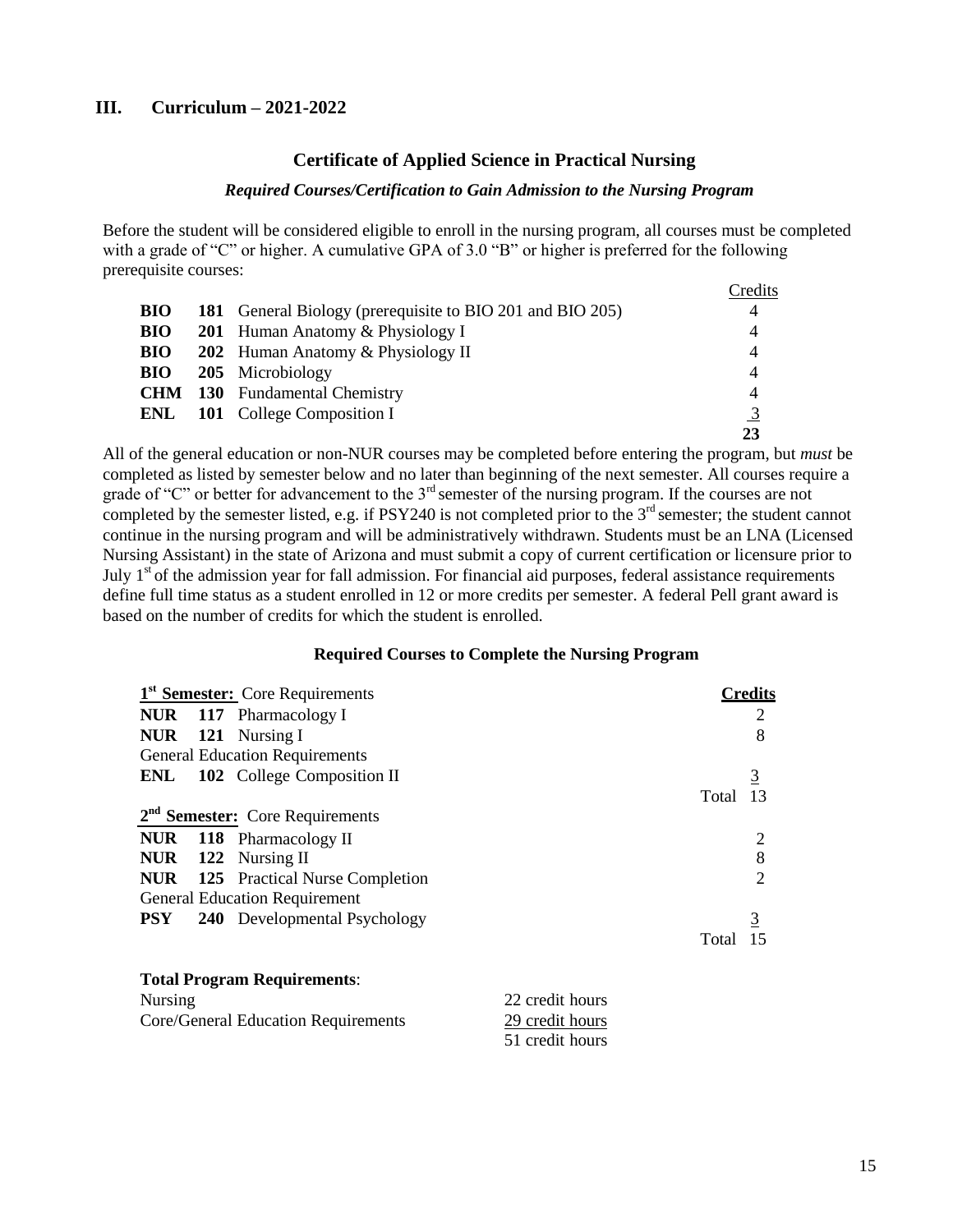#### **Associate of Applied Science in Nursing**

#### *Required Courses/Certification to Gain Admission to the Nursing Program*

Before the student will be considered eligible to enroll in the nursing program, all courses must be completed with a grade of "C" or higher. A cumulative GPA of 3.0 "B" or higher is preferred for the following prerequisite courses:

|            |                                                           | Credits        |
|------------|-----------------------------------------------------------|----------------|
| <b>BIO</b> | 181 General Biology (prerequisite to BIO 201 and BIO 205) | 4              |
| <b>BIO</b> | 201 Human Anatomy & Physiology I                          | 4              |
| <b>BIO</b> | 202 Human Anatomy & Physiology II                         | $\overline{4}$ |
| <b>BIO</b> | 205 Microbiology                                          | $\overline{4}$ |
|            | <b>CHM</b> 130 Fundamental Chemistry                      | 4              |
| ENL        | <b>101</b> College Composition I                          | 3              |
|            |                                                           | 23             |

All of the general education or non-NUR courses may be completed before entering the program, but *must* be completed as listed by semester below and no later than beginning of the next semester. All courses require a grade of "C" or better for advancement in the nursing program. If the courses are not completed by the semester listed, e.g. if PSY240 is not completed prior to the  $3<sup>rd</sup>$  semester, the student cannot continue in the nursing program and will be administratively withdrawn. Students must be an LNA (Licensed Nursing Assistant) in the state of Arizona or LPN (Licensed Practical Nurse) in good standing, and must submit a copy of current certification or licensure prior to July  $1<sup>st</sup>$  of the admission year for fall admission. For financial aid purposes, federal assistance requirements define full time status as a student enrolled in 12 or more credits per semester. A federal Pell grant award is based on the number of credits for which the student is enrolled.

#### **Required Courses to Complete the Nursing Program**

|                | 1 <sup>st</sup> Semester: Core Requirements |                 |       | <b>Credits</b> |
|----------------|---------------------------------------------|-----------------|-------|----------------|
|                | <b>NUR</b> 117 Pharmacology I               |                 |       | 2              |
|                | NUR 121 Nursing I                           |                 |       | 8              |
|                | <b>General Education Requirement</b>        |                 |       |                |
|                | <b>ENL</b> 102 College Composition II       |                 |       | $\overline{3}$ |
|                |                                             |                 | Total | 13             |
|                | 2 <sup>nd</sup> Semester: Core Requirements |                 |       |                |
|                | NUR 118 Pharmacology II                     |                 |       | $\overline{2}$ |
|                | NUR 122 Nursing II                          |                 |       | 8              |
|                | <b>NUR</b> 125 Practical Nurse Completion   |                 |       | $\overline{2}$ |
|                | <b>General Education Requirement</b>        |                 |       |                |
| <b>PSY</b>     | 240 Developmental Psychology                |                 |       | <u>3</u>       |
|                |                                             |                 | Total | 15             |
|                | 3 <sup>rd</sup> Semester: Core Requirements |                 |       |                |
|                | NUR 221 Nursing III                         |                 |       | 8              |
|                | <b>General Education Requirement</b>        |                 |       |                |
|                | <b>SOC 101 or ANT 102</b>                   |                 |       | $\overline{3}$ |
|                |                                             |                 | Total | 11             |
|                | 4 <sup>th</sup> Semester: Core Requirements |                 |       |                |
|                | NUR 222 Nursing IV                          |                 |       | 8              |
|                | <b>NUR</b> 219 NCLEX Review Seminar         |                 |       | $\overline{2}$ |
|                |                                             |                 | Total | 10             |
|                | <b>Total Program Requirements:</b>          |                 |       |                |
| <b>Nursing</b> |                                             | 40 credit hours |       |                |
|                | Core/General Education Requirements         | 32 credit hours |       |                |
|                |                                             | 72 credit hours |       |                |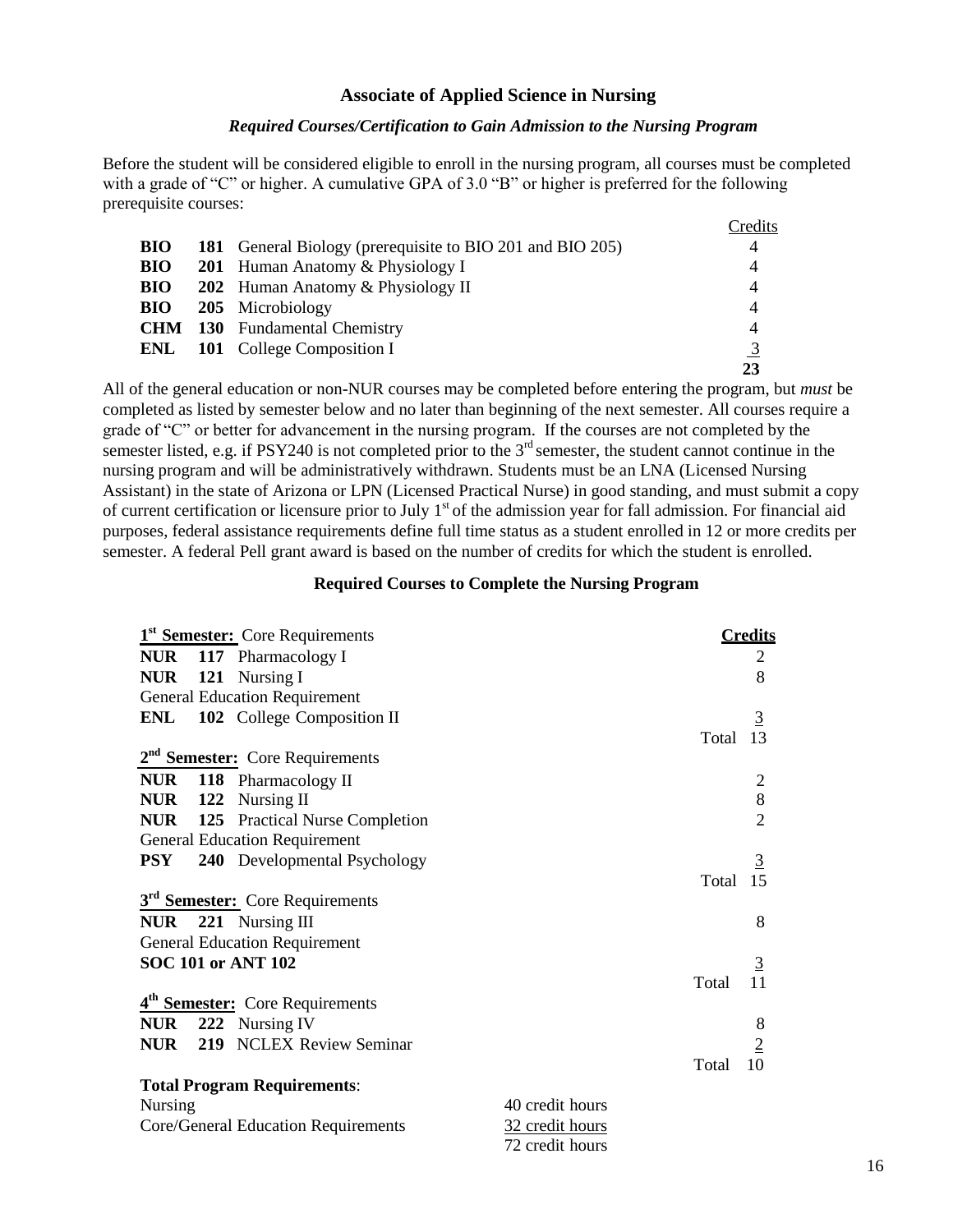#### **Licensed Practical Nurse to Registered Nurse**

#### *Required Courses/Certification to Gain Admission to the Nursing Program*

Before the student will be considered eligible to enroll in the nursing program, all courses must be completed with a grade of "C" or higher. A cumulative GPA of 3.0 "B" or higher is preferred for the following prerequisite courses:  $\sim$   $\mathbf{r}$ .

|            |                                                           | Credits        |
|------------|-----------------------------------------------------------|----------------|
| <b>BIO</b> | 181 General Biology (prerequisite to BIO 201 and BIO 205) |                |
| <b>BIO</b> | <b>201</b> Human Anatomy & Physiology I                   | 4              |
| <b>BIO</b> | 202 Human Anatomy & Physiology II                         | $\overline{4}$ |
| <b>BIO</b> | 205 Microbiology                                          | $\overline{4}$ |
|            | <b>CHM</b> 130 Fundamental Chemistry                      | $\overline{4}$ |
| ENL        | <b>101</b> College Composition I                          | 3              |
|            |                                                           |                |

All of the general education or non-NUR courses may be completed before entering the program, but *must* be completed as listed by semester below and no later than beginning of the next semester. All courses require a grade of "C" or better for advancement in the nursing program*.* If the courses are not completed by the semester listed, e.g. if PSY240 is not completed prior to the  $3<sup>rd</sup>$  semester, the student cannot continue in the nursing program and will be administratively withdrawn. Students must provide proof of LPN licensure in good standing in the state of Arizona prior to fall enrollment. For financial aid purposes, federal assistance requirements define full time status as a student enrolled in 12 or more credits per semester. A federal Pell grant award is based on the number of credits for which the student is enrolled.

#### **Required Courses to Complete the Nursing Program**

|     | <b>Spring Semester:</b> Core Requirements                   |       |                             |
|-----|-------------------------------------------------------------|-------|-----------------------------|
|     | <b>NUR</b> 116 LPN to RN Transitions                        |       | 3                           |
|     | NUR 118 Pharmacology II                                     |       | $\mathcal{D}_{\mathcal{L}}$ |
|     | General Education Requirements, if not completed previously |       |                             |
|     | <b>PSY</b> 240 Developmental Psychology                     |       | 3                           |
| ENL | <b>102</b> College Composition II                           |       |                             |
|     |                                                             | Total | -11                         |

*\*Any nursing program prerequisites may be taken in conjunction with NUR 116. All of the prerequisite courses must be completed before admission into the 3rd semester of the nursing program.*

|         | 3 <sup>rd</sup> Semester: Core Requirements                         |                 |       |                |
|---------|---------------------------------------------------------------------|-----------------|-------|----------------|
|         | <b>NUR</b> 117 Pharmacology I (credit for prior learning may apply) |                 |       | 2              |
|         | $NUR$ 221 Nursing III                                               |                 |       | 8              |
|         | <b>General Education Requirement</b>                                |                 |       |                |
|         | <b>SOC 101 or ANT 102</b>                                           |                 |       | $\overline{3}$ |
|         |                                                                     |                 | Total | 13             |
|         | 4 <sup>th</sup> Semester: Core Requirements                         |                 |       |                |
|         | NUR 222 Nursing IV                                                  |                 |       | 8              |
|         | <b>NUR</b> 219 NCLEX Review Seminar                                 |                 |       | $\overline{2}$ |
|         |                                                                     |                 | Total |                |
|         | <b>Total Program Requirements:</b>                                  |                 |       |                |
| Nursing |                                                                     | 25 credit hours |       |                |
|         | Core/General Education Requirements                                 | 32 credit hours |       |                |
|         |                                                                     | 57 credit hours |       |                |

*The sequence of courses of the nursing program may be completed before but no later than the semester in which they are listed without permission in writing. All the above courses require a grade of "C" or better for advancement in and completion of the nursing program.*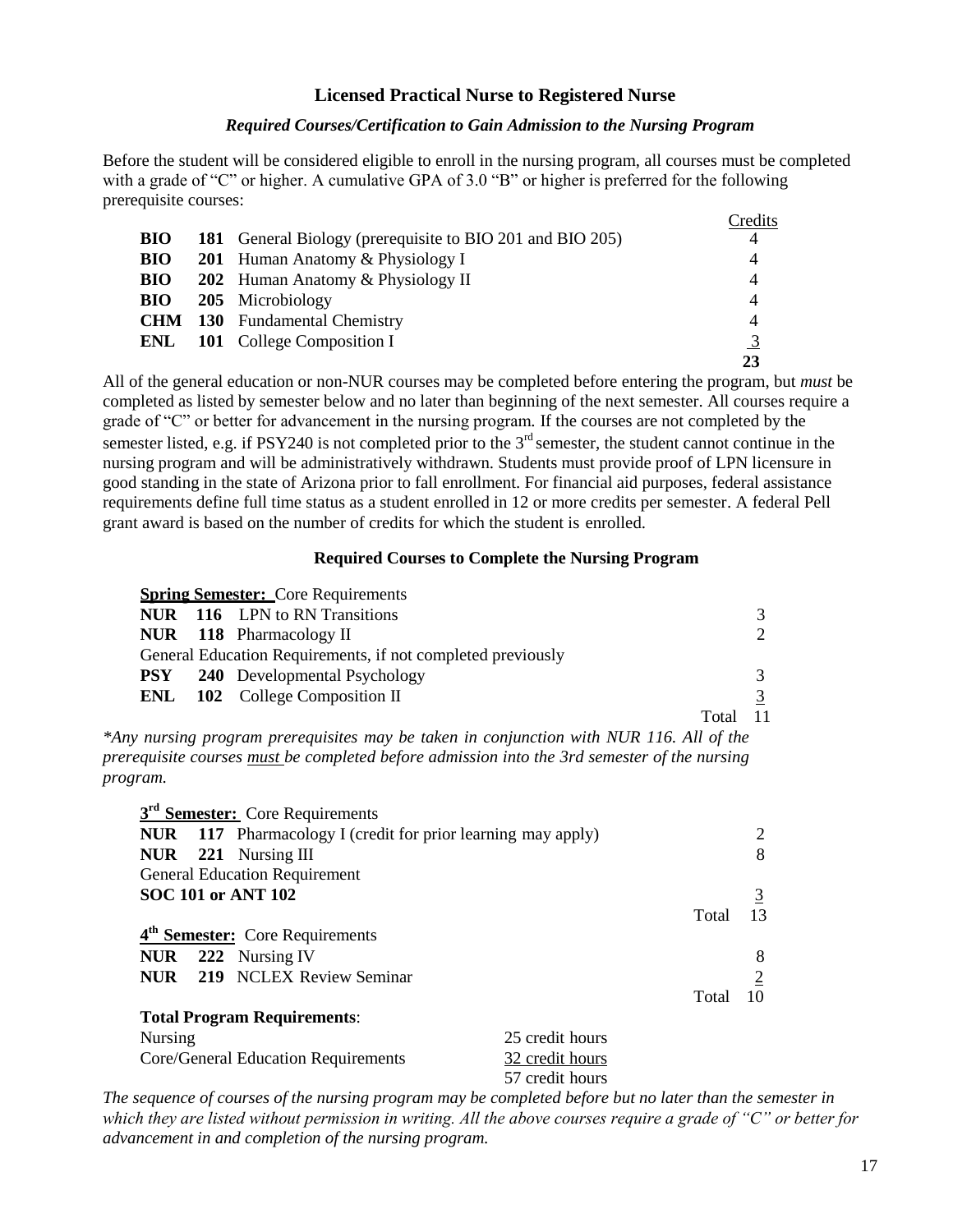#### **Paramedic to Registered Nurse**

#### *Required Courses/Certification to Gain Admission to the Nursing Program*

Before the student will be considered eligible to enroll in the nursing program, all courses must be completed with a grade of "C" or higher. A cumulative GPA of 3.0 "B" or higher is preferred for the following prerequisite courses:

|            |                                                           | Credits        |
|------------|-----------------------------------------------------------|----------------|
| <b>BIO</b> | 181 General Biology (prerequisite to BIO 201 and BIO 205) | 4              |
| <b>BIO</b> | <b>201</b> Human Anatomy & Physiology I                   | $\overline{4}$ |
| <b>BIO</b> | 202 Human Anatomy & Physiology II                         | $\overline{4}$ |
| <b>BIO</b> | 205 Microbiology                                          | 4              |
|            | <b>CHM</b> 130 Fundamental Chemistry                      | 4              |
| ENL        | <b>101</b> College Composition I                          | 3              |
|            |                                                           |                |

All of the general education or non-NUR courses may be completed before entering the program but *must* be completed as listed by semester below and no later than beginning of the next semester. All courses require a grade of "C" or better for advancement in the nursing program. If the courses are not completed by the semester listed, e.g. PSY240 is not completed prior to the 3rd semester; the student cannot continue in the nursing program and will be administratively withdrawn. Students will be required to complete the same admission requirements as students to the Multiple Exit LNA to RN pathway (see College Catalog, Admission to the NPC Nursing Program requirements) and provide proof of Paramedic certification in good standing in the state of Arizona prior to enrollment. Student must have a minimum of one year's experience as a paramedic. For financial aid purposes, federal assistance requirements define full time status as a student enrolled in 12 or more credits per semester. A federal Pell grant award is based on the number of credits for which the student is enrolled.

#### **Required Courses to Complete the Nursing Program**

#### **Spring Semester: Core Requirements**

|            | <b>NUR</b> 123 Paramedic to Nurse Bridge Course             |       |                       |
|------------|-------------------------------------------------------------|-------|-----------------------|
|            | <b>NUR</b> 118 Pharmacology II                              |       | $\mathcal{D}_{\cdot}$ |
|            | General Education Requirements, if not completed previously |       |                       |
| <b>PSY</b> | 240 Developmental Psychology                                |       | 3                     |
| ENL        | <b>102</b> College Composition II                           |       |                       |
|            |                                                             | Total | 19                    |

*\*Any nursing program prerequisites may be taken in conjunction with NUR 123. All of the prerequisite courses must be completed before admission into the 3rd semester of the nursing program. The sequence of courses of the nursing program may be completed before but no later than the semester in which they are listed without permission in writing. All the above courses require a grade of "C" or better for advancement in and completion of the nursing program.*

| 3rd Semester: Core Requirements                                     |       |  |
|---------------------------------------------------------------------|-------|--|
| <b>NUR 117</b> Pharmacology I (credit for prior learning may apply) |       |  |
| NUR 221 Nursing III                                                 |       |  |
| <b>General Education Requirement</b>                                |       |  |
| <b>SOC 101 or ANT 102</b>                                           |       |  |
|                                                                     | Total |  |
| <b>4th Semester:</b> Core Requirements                              |       |  |
| NUR 222 Nursing IV                                                  |       |  |
| <b>NUR 219 NCLEX Review Seminar</b>                                 |       |  |
|                                                                     |       |  |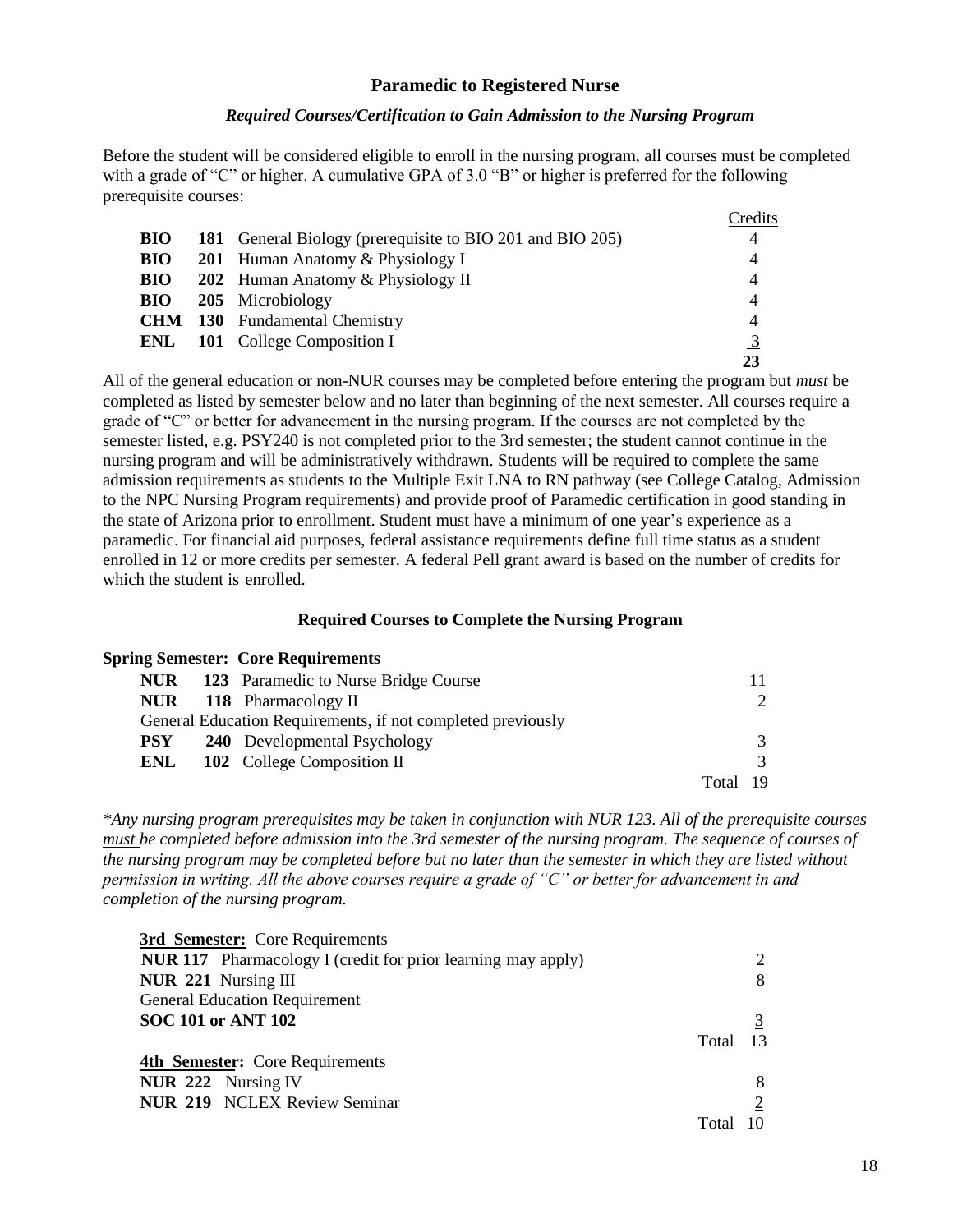# **Total Program Requirements**:

Core/General Education Requirements

33 credit hours 65 credit hours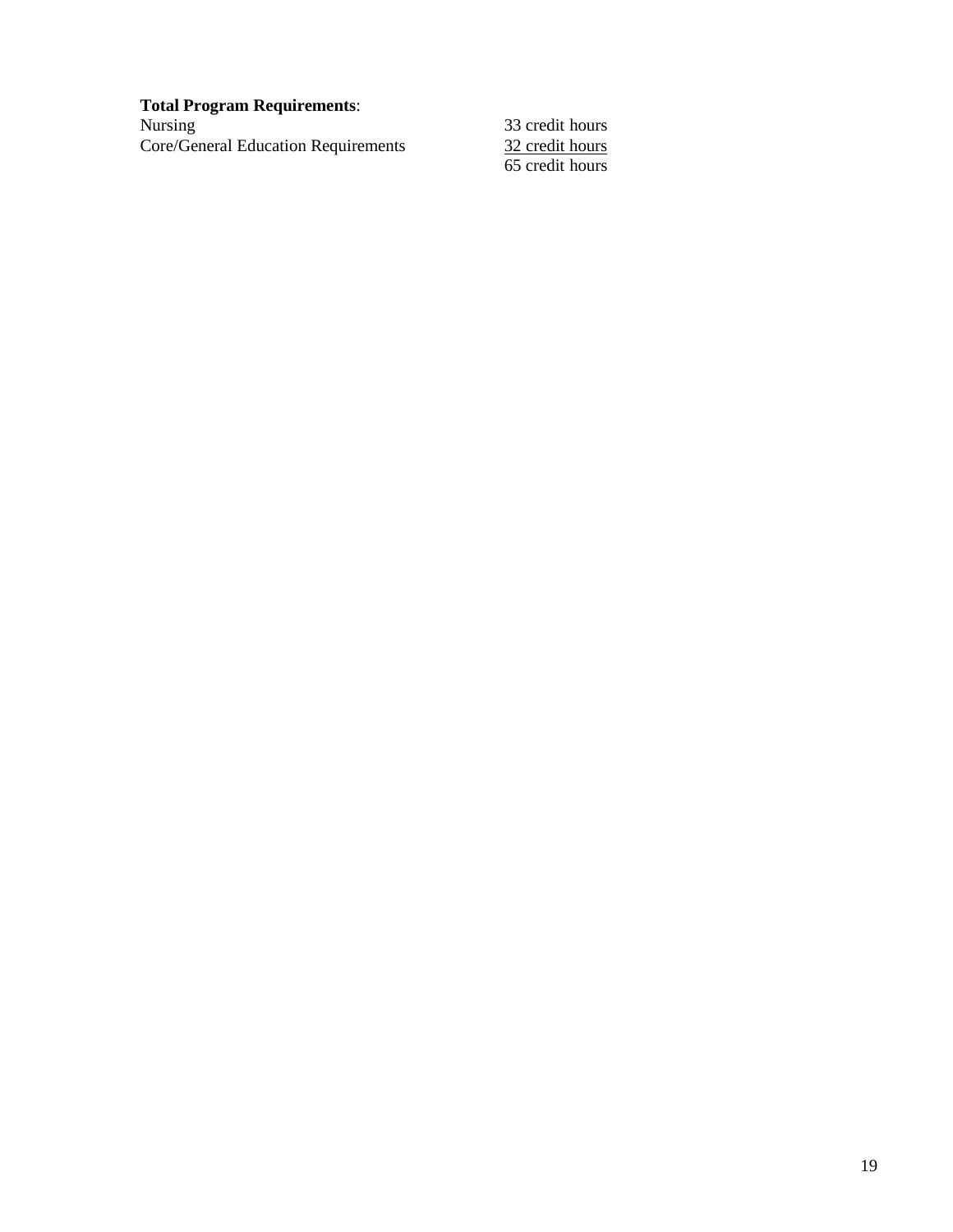#### **IV. Academic Policies**

#### **Transfer Students**

Nursing degree-seeking transfer students must submit *official* transcripts of previous college work to the Records & Registration Office. Transfer students require a letter of recommendation from the Dean of their previous nursing program. LPN students must have a letter of recommendation from a former employment clinicalsupervisor. Students must submit Pharmacology syllabi from previous course completion and course descriptions for previous nursing courses. See section VIII for additional requirements.

#### **Nursing Course Transfer**

To receive credit for prior learning, the student must provide evidence of the quantity and quality of the learning that has been achieved. The nature of this documentation varies depending on the topic or skill, but generally includes certificates of completion for non-college courses in the private, government, or military sectors. Additionally, the student must provide documentation of course content and classroom hours. This information is usually available in a syllabus. Those interested in evaluation of prior learning should meet with an NPC academic advisor or the Dean. This is necessary to receive a general overview of the options and processes that may need to be followed for any individual student's situation. Nursing and pharmacology courses need to be pre-approved by the Dean if intended to substitute for NPC nursing courses.

#### **Petitions for Exceptions**

Students seeking exceptions to degree requirements should meet with an Academic Advisor for assistance in starting the petition process. The petition and supporting documentation (transcripts, course descriptions, etc.) are forwarded to the Dean of Nursing and Allied Health. The Dean makes a recommendation and forwards the documents to the Registrar and Vice President for Learning and Student Services for a final decision. A copy of the petition is returned to the student with the decision.

#### **Transferability of Credits**

Students interested in transferring their credits to another Arizona public college or university should contact an Academic Advisor. AZ Transfer (aztransfer.com) provides information on:

- a. Determining how previous courses will transfer to public universities inArizona
- b. What community college courses transfer as specific university equivalents
- c. Transfer guides that outline university academic programs for community college students
- d. Community college courses that apply to university general education equivalents

#### **Transferring between Campuses**

Students cannot transfer between campuses or clinical facilities after the second week ofthe semester. Extenuating circumstances will be considered on a case-by-casebasis.

Currently enrolled students seeking to transfer from one campus to another must submit a written request to the Dean to be placed on a waiting list pending space availability. Petitions must be received by the Dean no earlier than 0800 on the first day of the Spring semester and no later than April 1<sup>st</sup> for the following Fall semester. For the Spring semester, petitions must be received no earlier than 0800 on the first day of the Fall semester and no later than October1st. No transfers are allowed for the 4th semester unless deemed necessary by the Dean. Students are offered transfer on a space available basis in the order in which requests are received. Should a student decline transfer at the time it is offered, they are placed at the end of the waiting list.

#### **LPN to RN or Paramedic to RN Alternative Learning Credit**

For the student who is a Licensed Practical Nurse (LPN) or a certified Paramedic, and wishes to enter the program to acquire the Associate of Applied Science in Nursing degree, the prerequisite requirements are identical to the multiple exit LNA to RN program with the exception of the Nursing Assistant Training course. Students should meet with an NPC Academic Advisor and provide proof of Arizona Practical Nurse licensure or Paramedic certification that is active and in good standing. Decisions regarding acceptance are determined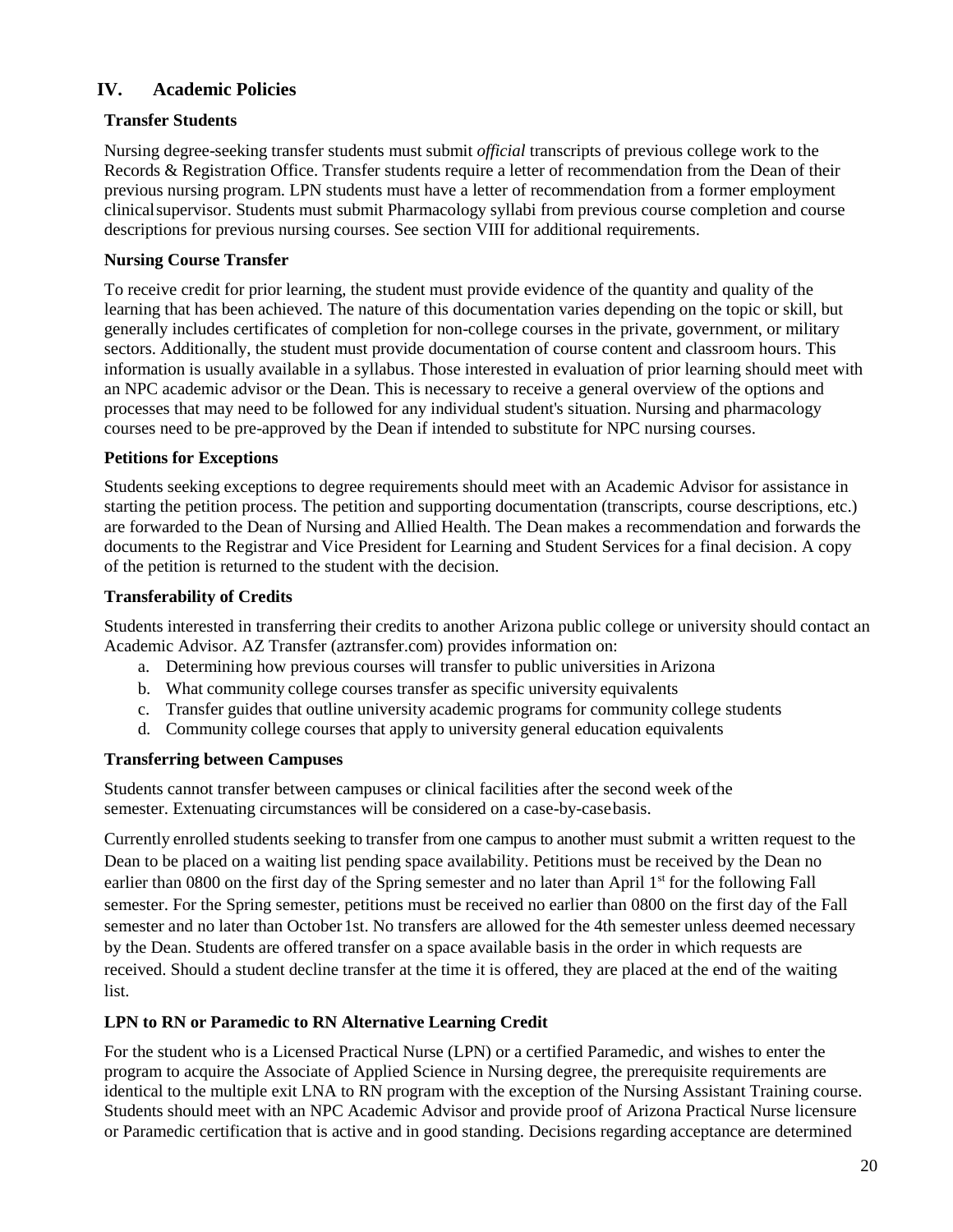by the Nursing Admission Committee. Note: Additional fees may apply for assessed credit by evaluation. See pages 16-17 for additional requirements.

#### **Student Information**

It is essential that students inform the nursing department, current instructors, and Northland Pioneer College of any changes in their contact information. Failure to do so may result in missing critical information and other communication. All students are issued an NPC email address. NPC uses this address to deliver official notices, such as closures and alerts and important date reminders. Faculty use this address exclusively to email grades, progress reports, evaluations, and other sensitive material to students. Students must verify understanding that email is not a secure means of transmitting information – there are inherent security risks. Students are able to forward their NPC e-mail to a personal e-mail address if they so desire, but all college communication is sent via the NPC e-mail address.

#### **Family Education Rights and Privacy Act (FERPA)**

According to FERPA guidelines, students are required to sign for release of protected information (CPR, immunization records, TB test results, date of birth, etc.) required by contracted clinical agencies. Without this information, students are not permitted to attend clinical.

#### **Registration/Professional Liability Insurance**

Students must be registered and tuition/fees paid in each course before they may attend classes or clinical assignments. If a student's name does not appear on the faculty roster on the first day of class, the student is asked to provide proof of registration and payment. Students may NOT attend a class or clinical site UNDER ANY CIRCUMSTANCES unless they are registered in the course and have paid tuition and fees. Registration and fee payment are necessary for College professional liability insurance to cover the students, the college, and the clinical agencies. It is advisable to keep all registration receipts for the duration of enrollment in the nursing program.

#### **Health and Safety Medical Record and Functional Ability Requirements**

All students must meet all the health and safety requirements documented on the Nursing and Allied Health Program Medical Record and Functional Abilities Essential for Nursing Practice (p. 30). It is essential that nursing students be able to perform a number of physical activities in the clinical portion of the program. At a minimum, students will be required to lift patients, stand for several hours at a time, and perform bending activities. Students who have a chronic illness or condition must be maintained on current treatment and be able to implement direct patient care. The clinical nursing experience also places students under considerable mental and emotional stress as they undertake responsibilities and duties impacting patients' lives. Students must be able to demonstrate rational and appropriate behavior under stressful conditions. Individuals should give careful consideration to the mental and physical demands of the program prior to making application and should inform the program of any changes in their functional ability.

#### **Accommodations**

Students are expected to participate fully in activities required by the program (see Functional Abilities Essential for Practice, p. 30). Students must exhibit stable mental processes and the ability to function appropriately under stressful conditions.

Any student having a temporary medical condition inhibiting/restricting their activities must supply a written explanation from their physician which includes any specific activity restrictions. Should a student become unable to participate fully in the program's activities, s/he may be withdrawn.

We acknowledge that nursing students may have needs for which the College will make every effort to provide reasonable accommodations in compliance with the Americans with Disabilities Act (ADA). If you are a student needing accommodations for any classes, please contact the Office of Accessibility and Inclusion (OAI) located at the Silver Creek Campus. The coordinator, Sandy Manor, travels to all campuses and centers and an appointment can be scheduled to meet with her by calling 928-536-6246 or emailing [sandy.manor@npc.edu.](mailto:sandy.manor@npc.edu) The OAI should be contacted as early as possible prior to the start of classes so any necessary accommodations may be expeditiously implemented. In addition to class exams, standardized exams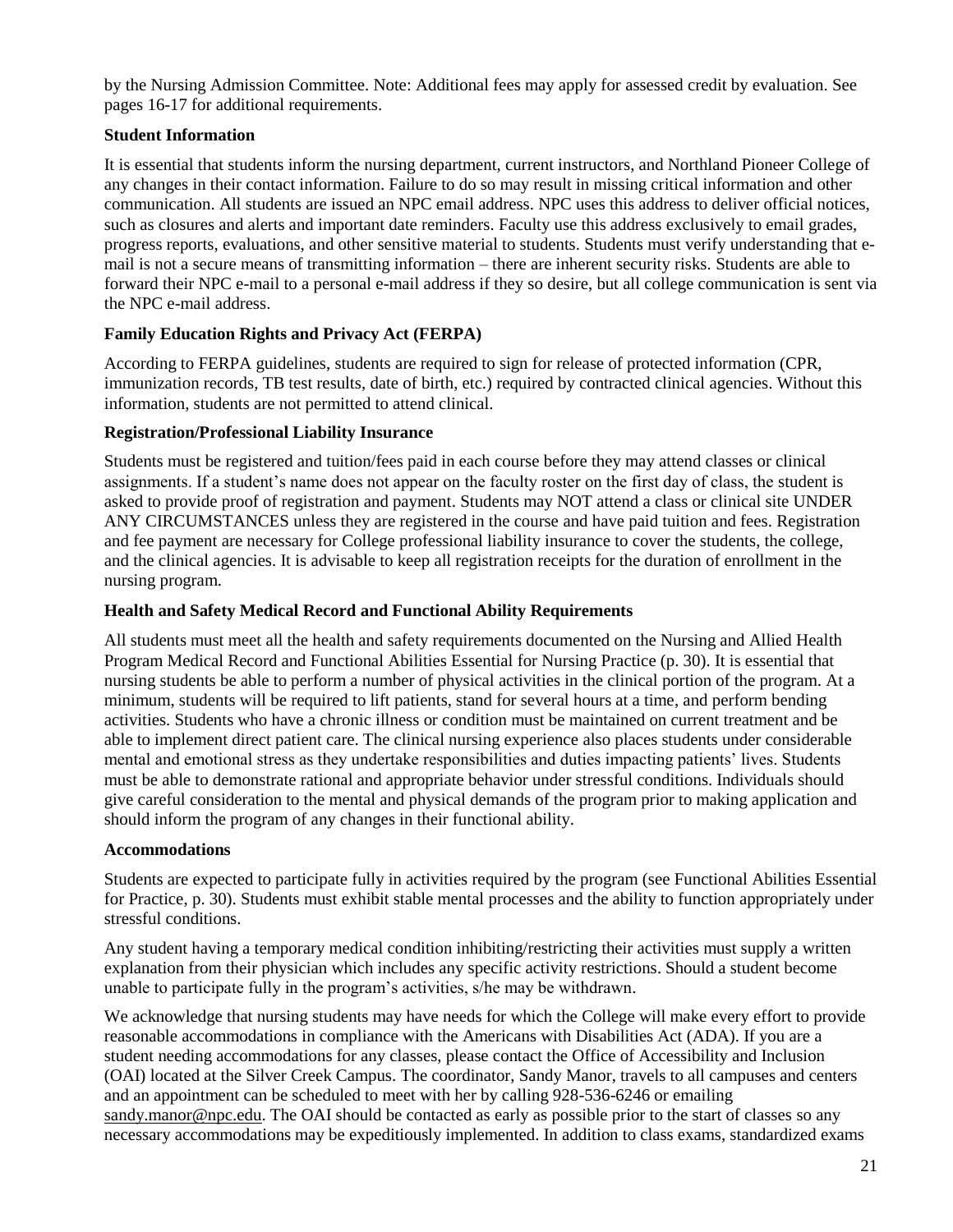are necessary to become an LPN or RN. For standardized exams, it is a separate process outside of NPC to whom students submit documentation and request accommodations.

Individual faculty cannot by law provide any accommodations (for example: extra time, different testing environments, different testing modalities) without specific written authorization from the Office of Accessibility and Inclusion. Examples of when an accommodation may be appropriate are: specific learning disabilities; vision, hearing, or speech impairment; or certain mental health conditions.

According to ADA law, implementing accommodations cannot pose a direct threat to health or safety of others. It is the sole responsibility of the student to contact the Office of Accessibility and Inclusion with questions regarding accommodations.

#### **Immunizations/TB Screening/CPR Certification**

It is the student's responsibility to stay current on TB skin tests (annually), keep immunizations current, and recertify CPR-Health Care Provider as necessary to maintain enrollment in nursing courses. Students unable or unwilling to provide documentation of compliance with these health and safety requirements will be withdrawn from all nursing courses. No student is permitted to attend clinical without these items being up to date.

Covid vaccination requirements for faculty and students may be imposed by clinical partners. If an agency imposes a vaccination requirement, faculty and students engaging in rotations at that agency are obligated to comply. Vaccination waivers *may or may not* be an option and are at the sole discretion of the agency. Requests to transfer to a different clinical group or campus on the basis of a vaccine requirement will not be granted.

#### **Health Insurance**

Clinical affiliating agencies require that students have their own health insurance. During the first semester that the student is enrolled in the nursing program, s/he is required to submit a copy of insurance coverage. Students are required to keep the nursing office updated of changes in an insurance carrier. If a student does not have private insurance s/he may purchase optional insurance through a group health plan designed for students attending a community college. Brochures are available in the Nursing Office at White Mountain Campus and online. Contact the Assistant to the Dean of Nursing and Allied Health for more information.

#### **Fingerprint Clearance**

Arizona Department of Public Safety level I fingerprint clearance is required by July 1st of the admission year and for clinical experiences. Students are responsible for obtaining and maintaining current clearance for the duration of the program. If there is a positive criminal history, a fingerprint clearance may be revoked or denied. Students unable to maintain a current fingerprint clearance card will be withdrawn from nursing courses. Issuance of a fingerprint clearance card can take up to 6 weeks, so students are advised to allow ample time for processing of an application. Instructions on how to apply are available from advisors or the Assistant to the Dean of Nursing and Allied Health.

#### **First Language Not English**

If English is not a student's first language, the student may wish to identify him/herself to instructors. The instructor can make recommendations for additional academic support while in the nursing program. Faculty will not provide extra time, different environments or dictionaries during testing without official documentation of disability and approved accommodations from the Office of Accessibility and Inclusion.

#### **V. Nursing Student Honor Code**

The Northland Pioneer College nursing program adheres to the policies and procedures of the College as they currently exist or may hereafter be amended. These procedures include, but not exclusively, the Student Conduct Code (procedure #2625), Student Grievance (#2605), Student Appeal of Grades (#2666), Drug-Free Student Environment (#2624), and Equal Opportunity, Harassment, and Discrimination (#2110) of the Navajo County Community College District. Any provision in this handbook that is inconsistent with any college procedure supersedes that procedure with regard to the nursing program.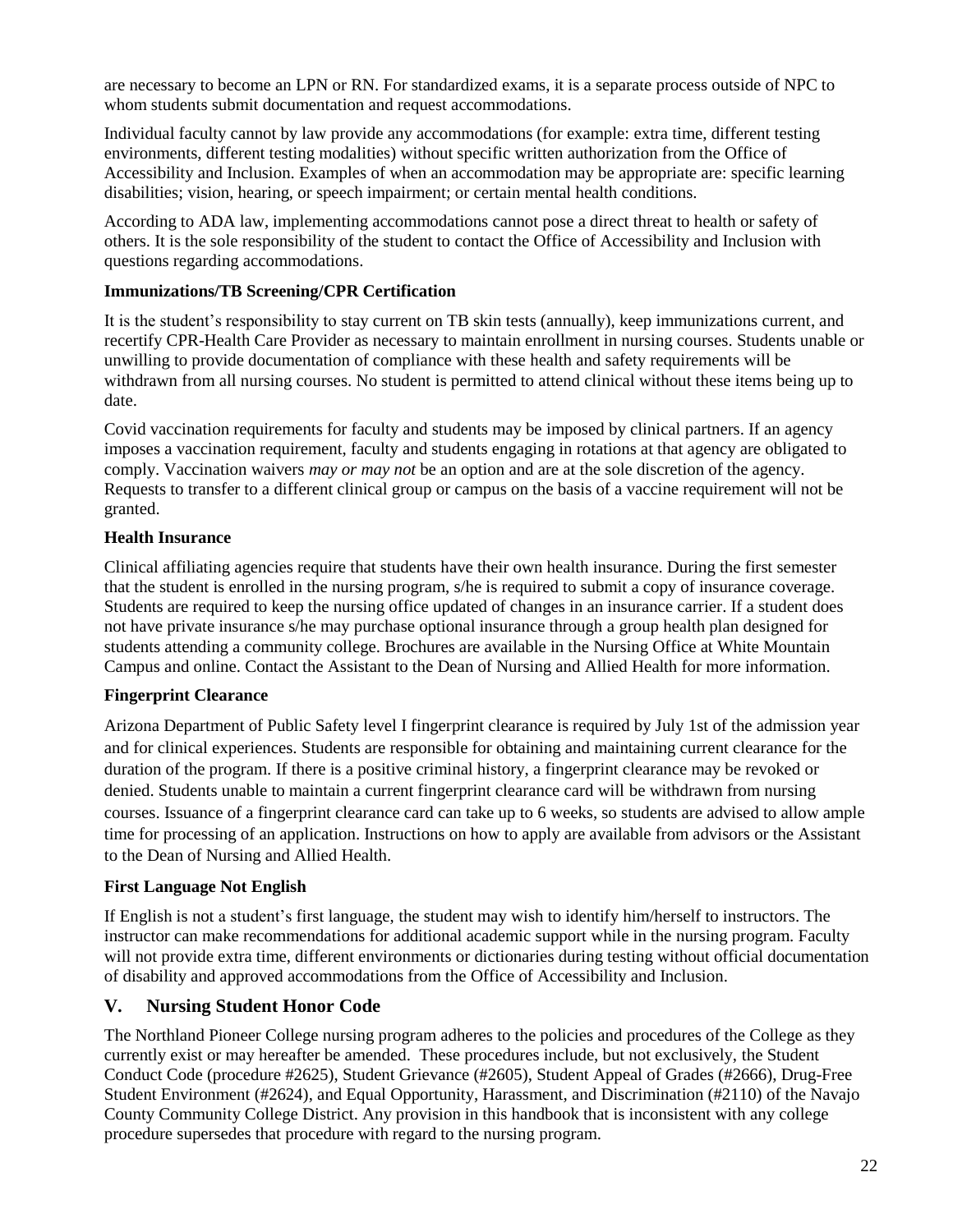In addition, nursing students must adhere to the policies and procedures of any agency where the student is assigned for clinical experience as a part of the Northland Pioneer College nursing program. By signing the acknowledgment of this handbook, or by continued, voluntary participation in the nursing program, a student consents to the policies and procedures of any agency that she or he uses for a clinical experience.

Any violation of college, agency, or nursing program procedures involving the health and safety of a patient, college or agency personnel or students may lead to student discipline up to and including dismissal from the nursing program.

#### **Elements of the Nursing Student Honor Code**

All students entering health professional programs require qualities of honesty and integrity. NPC nursing students apply these principles to both their academic careers and their subsequent professional nursing careers. Nursing students are expected to demonstrate a level of maturity that manifests in appropriate conduct at all times. Types of conduct that violate the Honor Code include, but are not limited to, the following:

#### *Academic Dishonesty*

Examples of academic dishonesty include, but are not limited, to the following:

- o Complicity with academic dishonesty
- o Plagiarism
- o Cheating
- o Fabrication andfalsification
- o Misuse of academic materials
- o Possession or use of copyright-protected, illegally published test banks
- o Participation on websites that promulgate the illegal publication of copyright-protected test questions

#### *Examination Policy*

As organizations and individuals attempt new ways of illegally obtaining and sharing test materials for their own profit or benefit, nursing faculty consistently enhance test security measures to assure students have access to a fair testing environment. To prevent security breaches, the following safeguards are followed:

- a. The testing environment will mimic the NCLEX environment. No food or drinks. No electronic or communication devices. No smart watches. Show ear plugs to instructor. No hats/headwear, scarves, sunglasses, etc. Personal belongings allowed in the room only with instructor permission and if allowed, must be left at the front of the room during testing.
- b. Students only bring writing utensils into class room.
- c. Students use instructor-provided calculator.
- d. Students may not leave during the exam unless it is an absolute emergency.
- e. Students may not re-enter exam room until all students have finished testing.
- f. Instructor will not answer student questions in reference to exam items during an exam. If there is a typo on an exam, this is communicated to the whole class.
- g. Testing Methods

Exams consist of NCLEX style questions-

- 1. Multiple Choice- 4 answer choices with only 1 correct answer.
- 2. \*Sequencing- ordering responses. For example, highest risk factor to lowest risk factor, first step to last step, etc.
- 3. \*Multiple Response- at least 5 answer choices, with one or more correct response. In  $1<sup>st</sup>$  semester **ONLY**, the number of correct responses for each question is given.
- 4. \*Exhibit/Charting- part of chart presented and used to answer the question.
- 5. \*Enhanced Hot Spot- picture given and student must mark correct spot or area, such as a syringe or medicine cup, or placement of stethoscope for auscultation of breath sounds, etc. Alternately, selecting a word or phrase from a medical record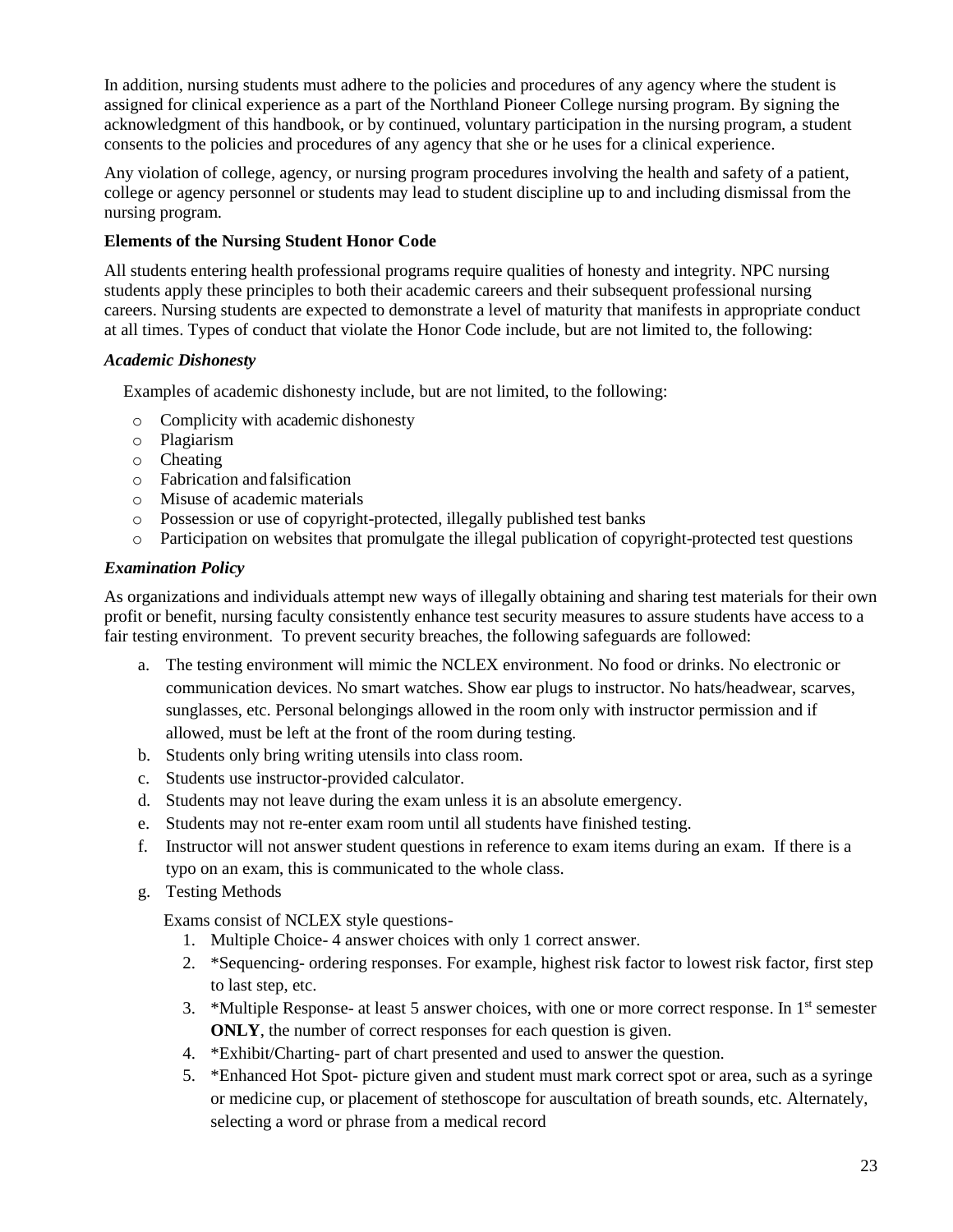- 6. \*Fill-in-the-blank/Dosage Calculation- The "rounding rule" is provided for each question. Unless conversion of pounds to kilograms  $(kg)$  is the problem, the kg weight is provided within the question stem. For each question, a blank line with the appropriate unit of measure is provided for the student to "fill-in-the-blank" with the correct numerical response.
- 7. Extended Drag and Drop- answer choices placed in to answer spaces; there may be more response options than answers needed.
- 8. Cloze (Drop-Down)- select one option from a list of words or phrases within a sentence, table, or chart.
- 9. Matrix/Grid- one or more answer options for data in rows or columns.
- h. Students understand that when reviewing unit exams and quizzes, they may not copy by hand or machine, photograph, or transmit any part of any quiz or exam. No paper, writing implements, electronic devices (including cell phones, smartwatches, computers) are permitted while reviewing the exam. No exam or quiz will be removed from the classroom.
- i. Students agree not to discuss the exam questions, rationales, or answers with any other possible examinee. Students verify their understanding that violation of this policy is a form of academic dishonesty and may result in immediate dismissal from the nursing program and a report to the Arizona State Board of Nursing.
- j. *Exams and quizzes taken remotely (Moodle, Respondus, other electronic platforms) are subject to the same policies and safeguards. Exam and quiz reviews in the remote environment will be limited to discussing concepts rather than specific exam or quiz questions.*

#### *HESI Confidentiality Statement*

Students are aware HESI exams are secure exams. Exam questions, rationales, and answers may not be discussed. Violators will be reported to the State Board of Nursing, and legal action may be taken by HESI.

#### **Unprofessional Conduct**

Denotes any conduct (either on- or off- campus) that interferes with the student's ability to perform professional duties or reflects poorly on the practice of nursing. Examples of unprofessional conduct include, but are not limited to, the following:

- o Disruptive or disorderly conduct in a classroom or clinical setting (on-site or off-site) such as disregarding rights of faculty and peers, threatening behaviors in any medium of communication, and sexual harassment.
- o Intoxication or being under the influence of drugs or alcohol on campus, in a classroom or in a clinical setting.
- o Violation of any NPC policy.
- o Violation of patient confidentiality.

#### **Professional Role Behaviors**

Expectations related to professional role behaviors (PRB) are imbedded in the [National Student Nurses](https://www.nsna.org/nsna-code-of-ethics.html)  [Association Code of Academic and Clinical Professional Conduct,](https://www.nsna.org/nsna-code-of-ethics.html) the [Arizona Nurse Practice Act,](https://www.azbn.gov/education/nurse-practice-act) and the [American Nurses Association Code of Ethics.](https://www.nursingworld.org/coe-view-only) These resources demonstrate standards of practice and professional performance for nursing. Students accept responsibility for professional role behaviors related to 1) attendance, 2) dress code and professional appearance, and 3) protection of confidentiality. A breach of expected conduct, whether covert or overt, reflects poorly on the nursing student, the nursing program, the nursing profession and can place the college and facility in legal jeopardy (Christensen, 2016).

#### *Attendance*

One goal of the nursing program is to prepare nurses to practice competently and professionally in the health care environment. Among the many desirable qualities of the nurse is appropriate communication, courtesy to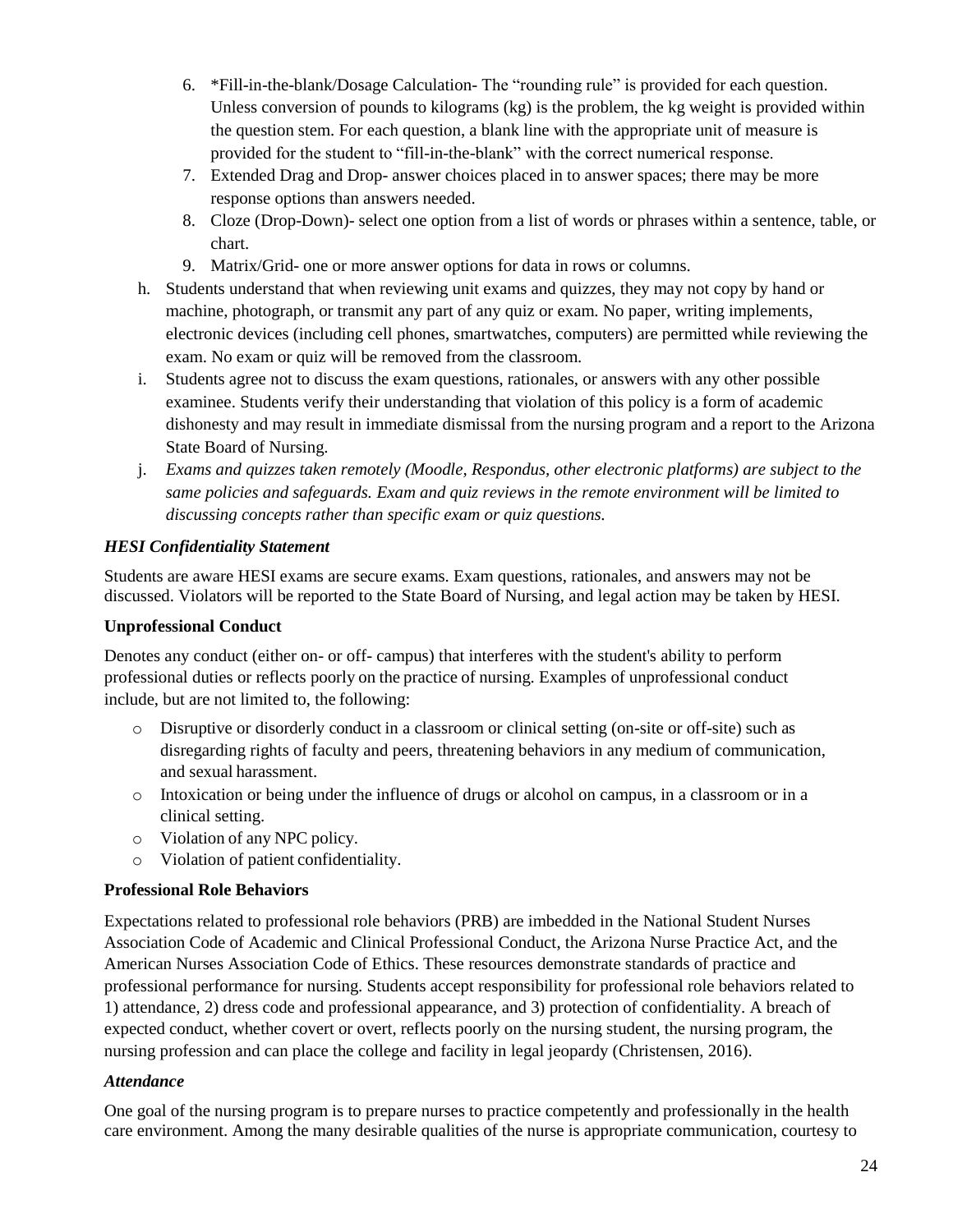others, punctuality for obligations, and completion of responsibilities. These qualities also are expected while a student is learning to become a nurse. Depending on the course and clinical placement, the clinical/lab days listed on the class schedule may not necessarily reflect the days that students will attend. Special days are listed in the syllabus and are subject to change.

#### *Class Attendance*

Promptness, punctuality, and attendance at all classes whether face-to-face or virtually, are an important part of professional accountability. Upon entering Northland Pioneer College, a student assumes the responsibility of completing each course for which s/he is registered. The student is expected to attend all sessions of the classes in which s/he is enrolled. Any student who has three (3) absences without excuses acceptable to the instructor, medical or otherwise, may be dropped from the class. Students who miss the first two (2) meetings of the class may also be dropped. After a student has been dropped from class for unexcused absences, an appeal for reinstatement will be considered only under extenuating circumstances.

- a. When absence is unavoidable, students should report the reason to the instructor and assume the responsibility for all classroom work theymiss.
- b. Class attendance may affect the final course grade at the discretion of the instructor as specified in the course syllabus.
- **c.** For further course requirements, i.e., penalties for tardiness and late assignments, seeeach course syllabus.

#### *Classroom Etiquette*

- a. Cell phones are to be turned off and placed out of view during class.
- b. Students are expected to arrive to class on time, return from breaks on time, and remain in class for the scheduled time. Tardiness or leaving early may result in an unexcused absence, *whether face-toface or in the virtual environment where synchronous attendance is expected.*
- c. Talking out of turn or exhibiting other disruptive behaviors is not tolerated. You will be required to leave the classroom or lab. Please review the NPC Student Code of Conduct within the college catalog.

#### *Clinical Attendance*

In order to meet the clinical objectives, faculty members believe learning occurs best in the clinical setting. Attendance assists in the acquisition of clinical competencies. Therefore, attendance at clinicals is mandatory.

- a. If the student must miss clinical due to an emergency or illness, the student **must notify** the instructor, the clinical agency, and the preceptor, if applicable **before** the beginning of the shift.
- b. With one (1) clinical absence, a make-up clinical day or a written assignment will berequired to be completed on the date determined by the instructor.
- c. With two (2) clinical absences, the student must complete make-up clinicals/assignments as described above and meet with faculty to develop a learning contract. Students must arrange to make up missed clinical days by the date arranged with the clinicalinstructor. Opportunities will be provided at the faculty's convenience.
- d. Failure to complete the required assignments on the designated dates may result in afailing grade and the student may be dismissed from the nursingprogram.
- e. More than two (2) clinical absences per course may result in a failing grade in the course and the student may be dismissed from the nursing program.
- f. If an absence is due to illness, a provider's written permission to return toclinical activities may be required by the instructor.
- g. **Any unexcused clinical absence may be grounds for dismissal.**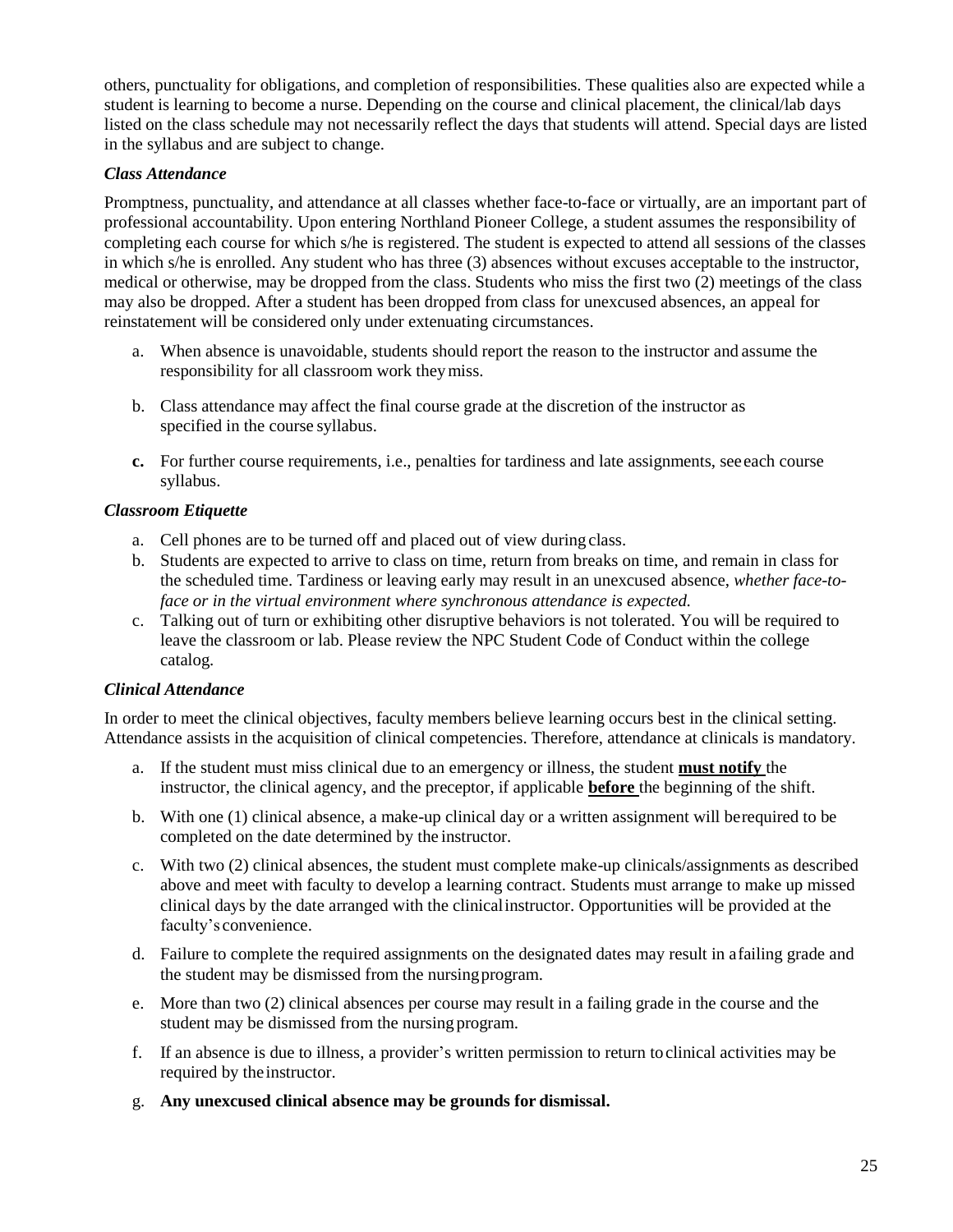*Skills lab* attendance is also mandatory. If a student misses a skills lab, it is the student's responsibility to arrange make-up by the date arranged with the instructor.

In circumstances of student illness, injury, or other health limitations, both the clinical agency and the college health policies must be upheld. The faculty member will determine a student's ability to give adequate nursing care and will determine if the student can remain and/or return to the clinical experience, regardless of a physician's approval for return. In the event of a student injury suffered during clinical practice, emergency medical treatment may be obtained at the clinical facility. However, such treatment will be at the expense of thestudent.

It is the student's responsibility to stay current on TB skin tests (annually), keep immunizations current, and recertify CPR-Health Care Provider as necessary to maintain enrollment in nursing courses. Students unable or unwilling to provide documentation of compliance with these health and safety requirements will be withdrawn from all nursing courses. No student is permitted to attend clinical without these items being up to date.

Cancellation of clinical due to weather is up to the discretion of the college, but does not occur often. Clinical allowances and availability for make-up opportunities differ between sites – please refer to the clinical instructor.

Punctuality is an important characteristic of a nurse and a discipline that must be learned by the student nurse in the clinical area. Tardiness may result in being sent home and an absence given.

Please refer to each course syllabus for furtherguidelines.

#### *Clinical Travel*

Clinical experiences take place in various health care agencies in and outside the college's district. Hours may vary from the class schedule depending on the clinical placement, and travel will be required at times. In addition, overnight stays may be required. Occasionally, it is necessary for the nursing student to travel to a more specialized training facility out-of-town that requires being away from home overnight.

- a. The college does not assume financial responsibility for overnightaccommodations under normal circumstances.
- b. Students who travel to Flagstaff Medical Center or Whiteriver IHS Hospital for a clinical experience and are unable to return home due to a snowstorm or hazardous road conditions will be lodged at the expense of NPC. Students are responsible for their meals.
- c. When the college makes lodging arrangements for the students and is financially responsible, the following rules will apply for the duration of the travel period:
	- 1. Students are representing Northland Pioneer College and should conduct themselvesin a manner which will not bring complaints from hospital or hotel personnel.
	- 2. One to four students may be assigned to a room.
	- 3. Family members and friends are not allowed to share theaccommodations.
- d. When the college does not assume financial responsibility for overnight accommodations,the students are free to make their own living arrangements but are still held accountable to the college while at the health facility.
- e. All students will agree to abide by the NPC Student Conduct Code during the travelperiod.

In case of weather conditions that render traveling hazardous, students are urged to exercise their best judgment in determining whether to attend clinical assignments. The clinical instructor must be notified promptly if students are going to be absent or late. Cancellation of clinical due to weather is based on the discretion of the instructor, but does not occur often. Faculty will notify students of changes in scheduling clinical practice. Clinical allowances and availability for make-up opportunities differ between sites – please refer to the clinical instructor.

#### *Jury Duty*

Students can request a postponement of jury duty if the jury duty assignment conflicts with class. It is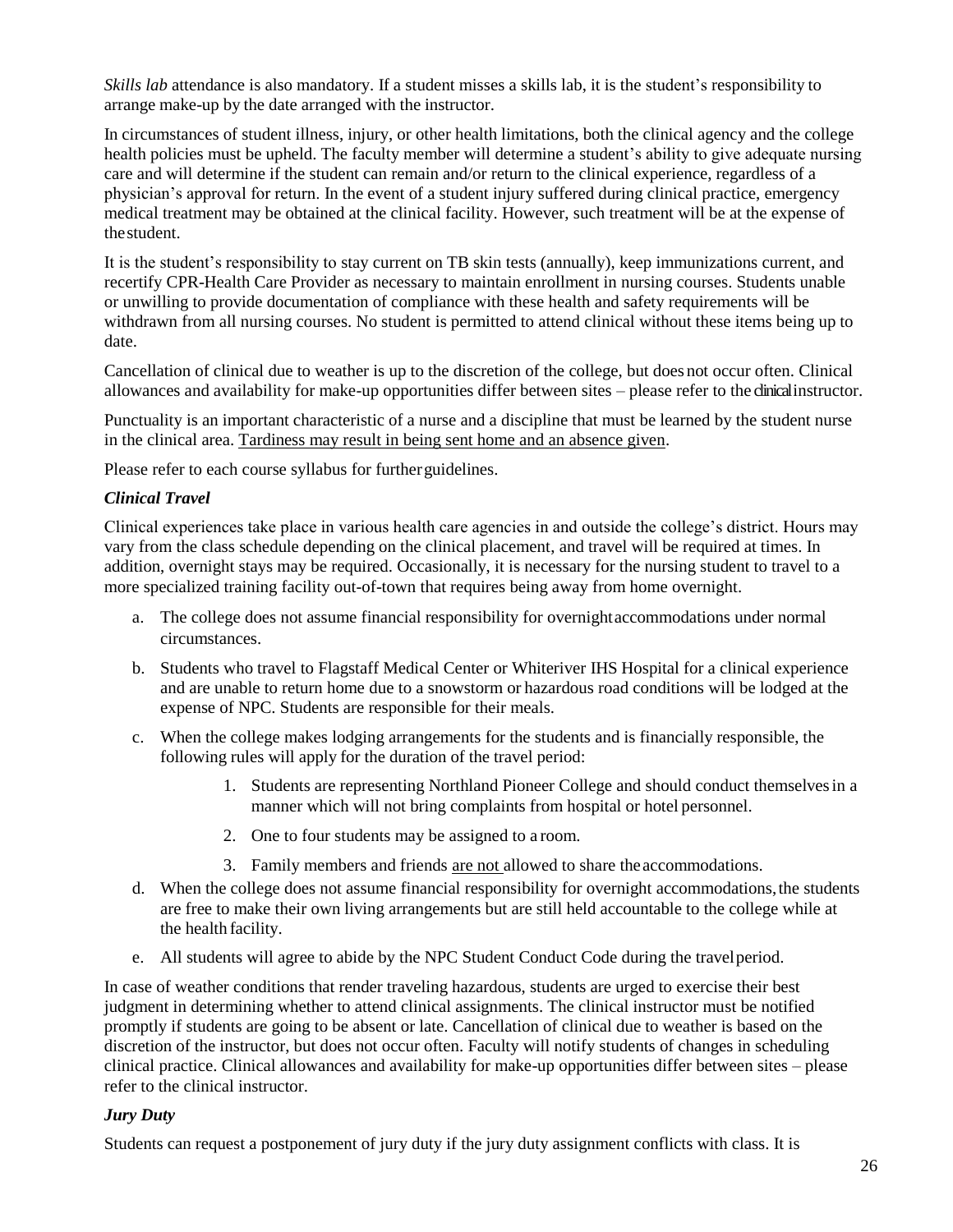advisable, in such cases, that students request jury duty be deferred until a break from school so as not to interfere with exams or other in-class assignments. If a letter from the program is required, please see the Dean of Nursing and Allied Health for a letter seeking to postpone jury duty. In cases where a student must be absent from class for jury duty, it is the student's responsibility to notify the instructor in advance that they will be absent. If released from jury duty during the course of the day, the student is expected to return to class.

#### *Clinical Dress Code*

Students are to wear the official nursing program uniform in all clinical settings unless the setting or agency dictates other clinical attire. Students must be meticulous regarding personal hygiene, and may be dismissed from clinical for the day for hygiene issues. Guidelines for students' dress and appearance when functioning in a professional capacity in clinical areas and skills laboratory include the following:

- a. Fingernails must be short, clean, and in good repair with **NO** nail polish, artificial nails, gel nails, or other nail enhancements.
- b. Hair is arranged neatly and securely away from the face. Hair longer than shoulder length must be tied back, off the shoulders. Beards and mustaches are neatly trimmed; beards may not be longer than one inch, and no more than two inches below the jaw line.
- c. Visible jewelry is limited to a watch, one plain wedding ring, and "post" type earrings only. No visible facial or body piercing jewelry is permitted, including the tongue.
- d. Students are not to chew gum or use tobacco products at the clinical site. Breath mints are acceptable.
- e. No perfume, aftershave, or scented lotions, soaps, or creams are permitted.
- f. Tattoos will be handled on an individual basis. If deemed that a tattoo may be offensive to any client, the student may be asked to cover up the tattoo during clinical time.

The nursing uniform includes:

- a. [Cherokee Pewter Gray](https://www.uniteduniforms-cherokee.com/product/31172/86706-PTWZ/dickies-eds-signature-v-neck-top-in-pewter) scrub bottoms and scrub top. Students *are not* required to purchase scrub tops/bottoms from United Uniforms, but *are* required to wear the Cherokee Pewter Gray color. The optional navy blue scrub jacket [\(females #4350](https://www.uniteduniforms-cherokee.com/product/10010/4350-NAVW/scrub-hq-cherokee-prints-snap-front-warm-up-jacket-in-navy) or males [#WW360](https://www.uniteduniforms-cherokee.com/product/34455/WW360-NAV/cherokee-workwear-workwear-ww-professionals-mens-snap-front-jacket-in-navy) in Navy only) may be worn with the uniform in the clinical setting if desired. Students need to order this jacket by phone, as it is embroidered with our logo – please call United Uniforms at 928-634-1666. A solid, non-patterned white, navy blue, or gray undershirt may be worn under the scrub top. Short skirts or culottes that end above the knee are unacceptable; skin-tight or form-fitting clothes are not appropriate. No other sweaters, sweatshirts, or hoodies can be worn in clinical areas.
- b. Appropriate white or neutral underwear that is not visible.
- c. Clean, predominately white or black shoes with closed toes, non-porous top, and a back strap (no clogs) are permitted. Uniform style or athletic shoes and laces must be clean with low heels. No open toes, backless shoes, or sandals are permitted.
- d. Tan or white hose or white or dark gray socks for women and men, according to agency policy.
- e. NPC nursing program name tag, and I.D. badge of clinical institution if required, are part of the uniform. A student may be sent home from clinical if they don't have an approved name tag.
- f. The NPC nursing patch must be visible on left sleeve of the uniform top.

Other required supplies include wrist watch with a second hand, a pen, stethoscope, bandage scissors, and Kelley forceps.

Students may use cell phones to communicate with faculty during clinical experiences. Personal use of phones must be completed while on break from the clinical unit.

*Clinical Experiences Not Requiring College Scrubs*

a. **"a"** through **"g"** in prior section apply.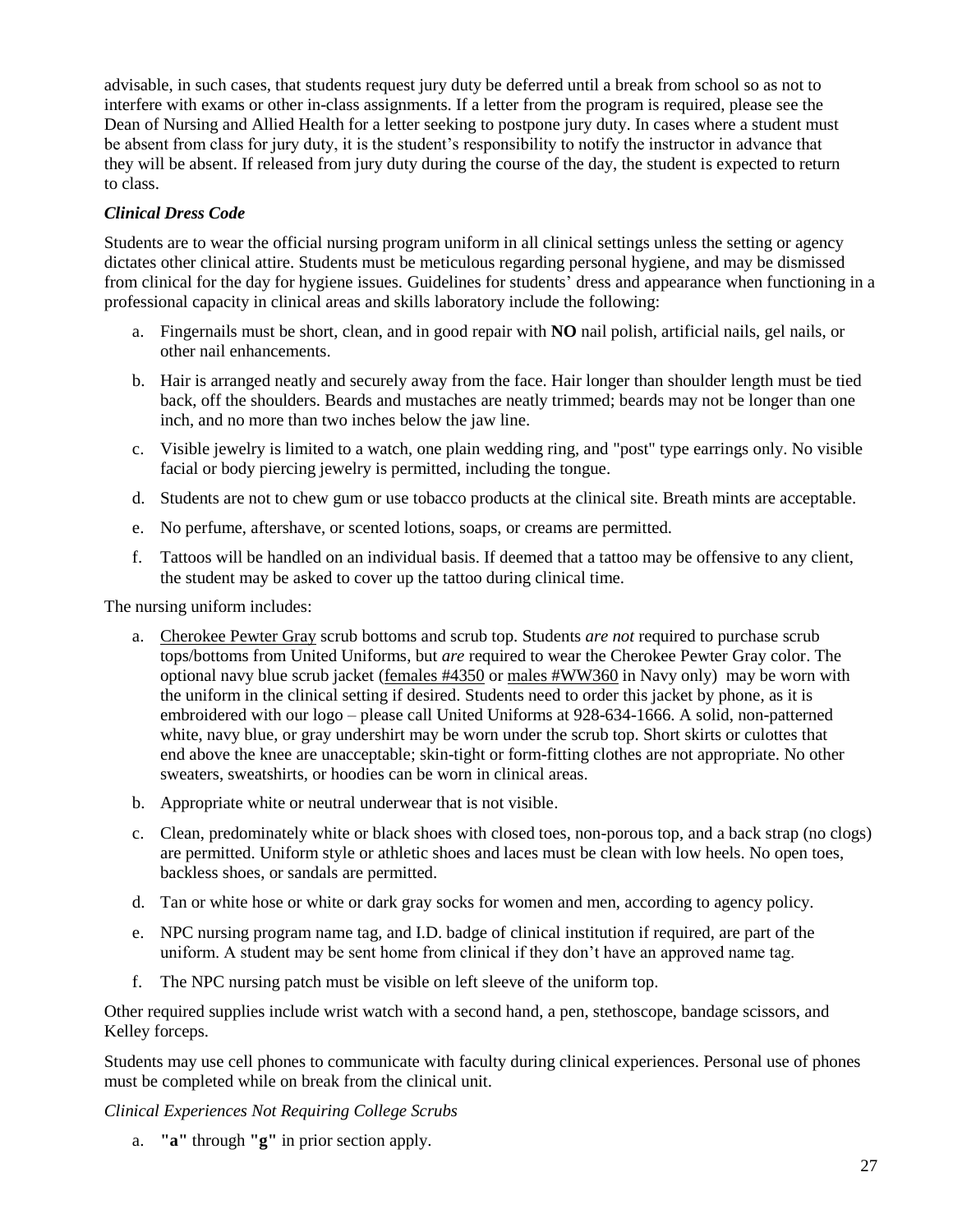- b. Pants and a tailored or polo shirt are acceptable for men and women. No jeans, no low-cut or suggestive tops.
- c. In some clinical areas, students are required to change into hospital scrubs at the beginning of the clinical day and back into their school scrubs before leaving at the end of the day.

#### *Confidentiality and the Health Insurance Portability and Accountability Act of 1996 (HIPAA): The Law that Protects the Privacy of Health Information*

Nurses have always had a duty to keep their patients' confidences. In essence, the nurse's duty to maintain confidentiality means that a nurse may not disclose any medical information revealed by a patient unless to the physician or other health care provider. In general, ANA's *[Code of Ethics](https://www.nursingworld.org/coe-view-only)* states that the information disclosed to a nurse during the course of the patient-nurse relationship is confidential to the utmost degree. As explained by the [AMA's Council on Ethical and Judicial Affairs,](https://www.ama-assn.org/councils/council-ethical-judicial-affairs) the purpose of a physician's and nurse's ethical duty to maintain patient confidentiality is to allow the patient to feel free to make a full and frank disclosure of information. Full disclosure enables the provider to diagnose conditions properly and to treat the patient appropriately. In return for the patient's honesty, the physician and nurse generally should not reveal confidential communications or information without the patient's express consent unless required to disclose the information by law. There are exceptions to the rule, such as where a patient threatens bodily harm to himself or herself or to another person.

The ANA's ethical guidelines are not binding by law, although courts have used ethical obligations as the basis for imposing legal obligations. Moreover, maintaining patient confidentiality is a legal duty as well as an ethical duty. A nurse's legal obligations are defined by the *US Constitution*, by federal and state laws and regulations, and by the courts. Even without applying ethical standards, courts generally allow a cause of action for a breach of confidentiality against a treating nurse who divulges confidential medical information without proper authorization from the patient.

Despite these ethical and legal obligations, access to confidential patient information has become more prevalent. Nurses in integrated delivery systems or networks now have access to the confidential information of all the patients within their system or network. Confidential information also is disseminated through clinical repositories and shared databases. Sharing this information allows patients to be treated more efficiently and safely. The challenge for nurses is to utilize this technology, while honoring and respecting patient confidentiality.

#### *What is a Breach of Confidentiality?*

A breach of confidentiality is a disclosure to a third party, without patient consent or court order, private information that the nurse has learned within the patient-nurse relationship. Disclosure can be oral or written, by telephone or fax, or electronically, for example, via e-mail or health information networks. The medium is irrelevant, although special security requirements may apply to the electronic transfer of information.

The legal basis for imposing liability for a breach of confidentiality is more extensive than ethical guidelines, which dictate the morally right thing to do. Although current law in this area has been referred to as "a crazy quilt of state and federal law," protecting patients' confidentiality is the law of the land. Included in the patchwork are federal and state constitutional privacy rights, federal and state legislation and regulation governing both medical records and licensing, and specific federal and state legislation designed to protect sensitive information (*e.g.*, HIV test results, genetic screening information, mental health records, and drug and alcohol abuse rehabilitation information).

HIPAA has created additional patient confidentiality considerations. Under the privacy regulations, covered entities may usually release protected health information without authorization only to facilitate treatment, payment, or health care operations.

Nurses should become familiar with laws involving the duty to maintain confidentiality. Any breach in confidentiality – even one that seems minor – can result in mistrust and, possibly a lawsuit and/or disciplinary action. Breaches of confidentiality may occur inadvertently, such as conversations with nursing classmates during lunch in a hospital cafeteria or dinner with coworkers in a local restaurant.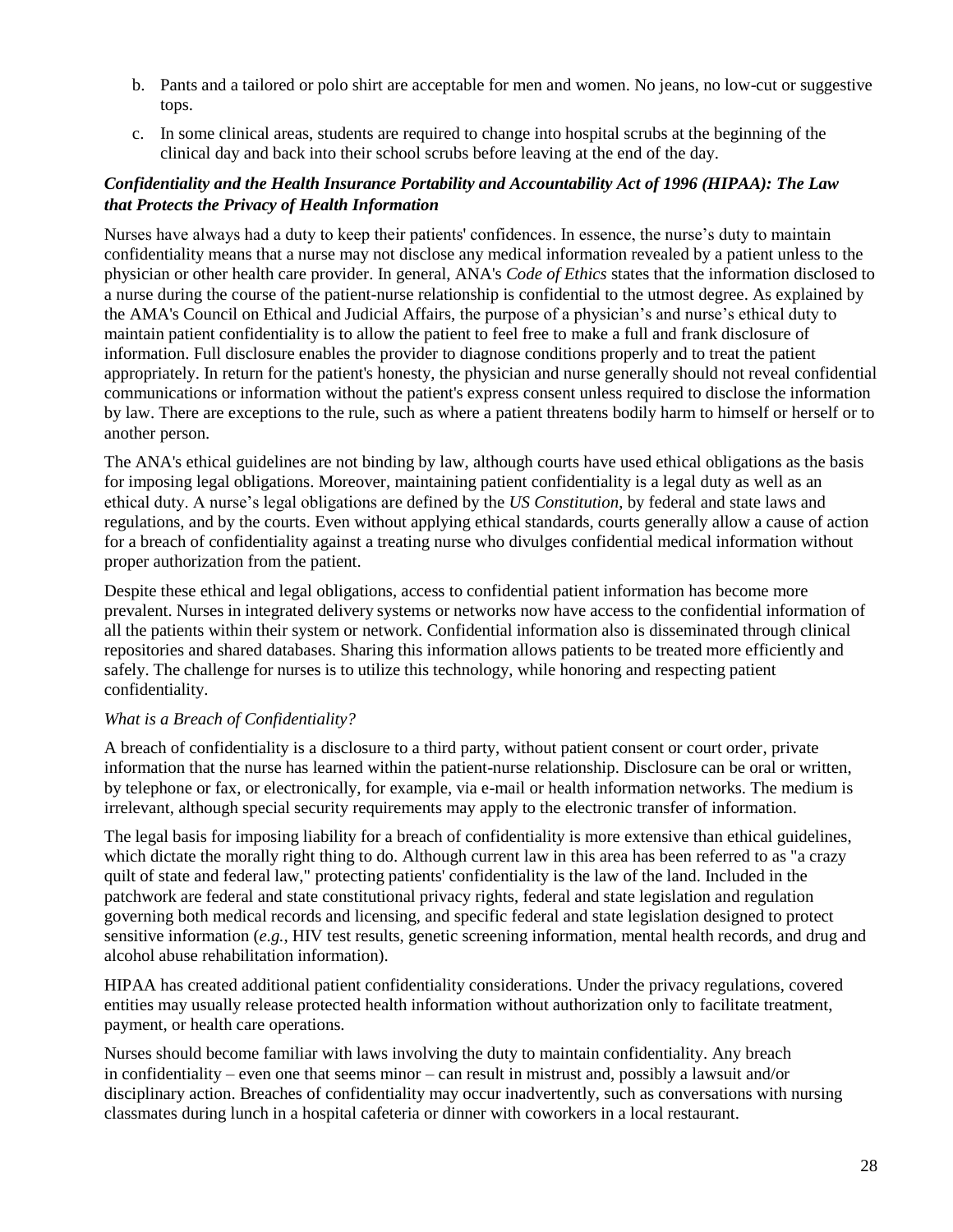*Students may not review charts that are not their patients' charts if they have no reason to gain that information;* facilities will question why students are reading a patient record and some have students sign a "Confidentiality Agreement" as part of clinical paperwork. Below is listed the identifying information which MUST at minimum be removed from any document containing patient health information in order to maintain confidentiality. *Students may not photograph clients or client records, nor print or make copies of client records for any purpose***.**

#### **Patient Identifiers:**

- 1. Name and/or initials
- 2. All geographical subdivisions smaller than a State, including street address, city, county, precinct, zip code
- 3. All elements of dates (except year) for dates directly related to an individual, including birth date, admission date, discharge date, date of death, age
- 4. Phone number
- 5. Fax number
- 6. E-mail address
- 7. Social Security number
- 8. Medical record number and/or account number
- 9. Insurance ID number
- 10. Certificate/license numbers
- 11. Vehicle identifiers, including license plate numbers
- 12. Biometric identifiers, including finger and voice prints
- 13. Full-face photographs and any comparable images
- 14. Any other unique identifying number, characteristic, or code

There are additional standards and criteria to protect individual's privacy from re-identification that are not mentioned here.

#### *Social Media*

Nurses (including nursing students) have an ethical and legal obligation to maintain privacy and confidentiality at all times. *It is never appropriate for a nurse or student to post photos or information about patients, even if they seem to give consent.* While social media can benefit health care in a number of ways, nurses' use of social media to discuss workplace issues can lead to serious consequences up to and including loss of licensure. The Arizona Board of Nursing lists unprofessional conduct, unethical conduct, moral turpitude, mismanagement of patient records, revealing a privilege communication, and breach of confidentiality as possible violations (AzBN, 2021). It is important to remember that what is posted on the internet *is* discoverable even after it has been deleted; the electronic "fingerprint" remains indefinitely. The nursing program supports students' use of social media in a manner which maintains professional boundaries, and will report to AzBN any breach of those boundaries. For more information on responsible use of social media, go to [https://www.ncsbn.org/347.htm.](https://www.ncsbn.org/347.htm)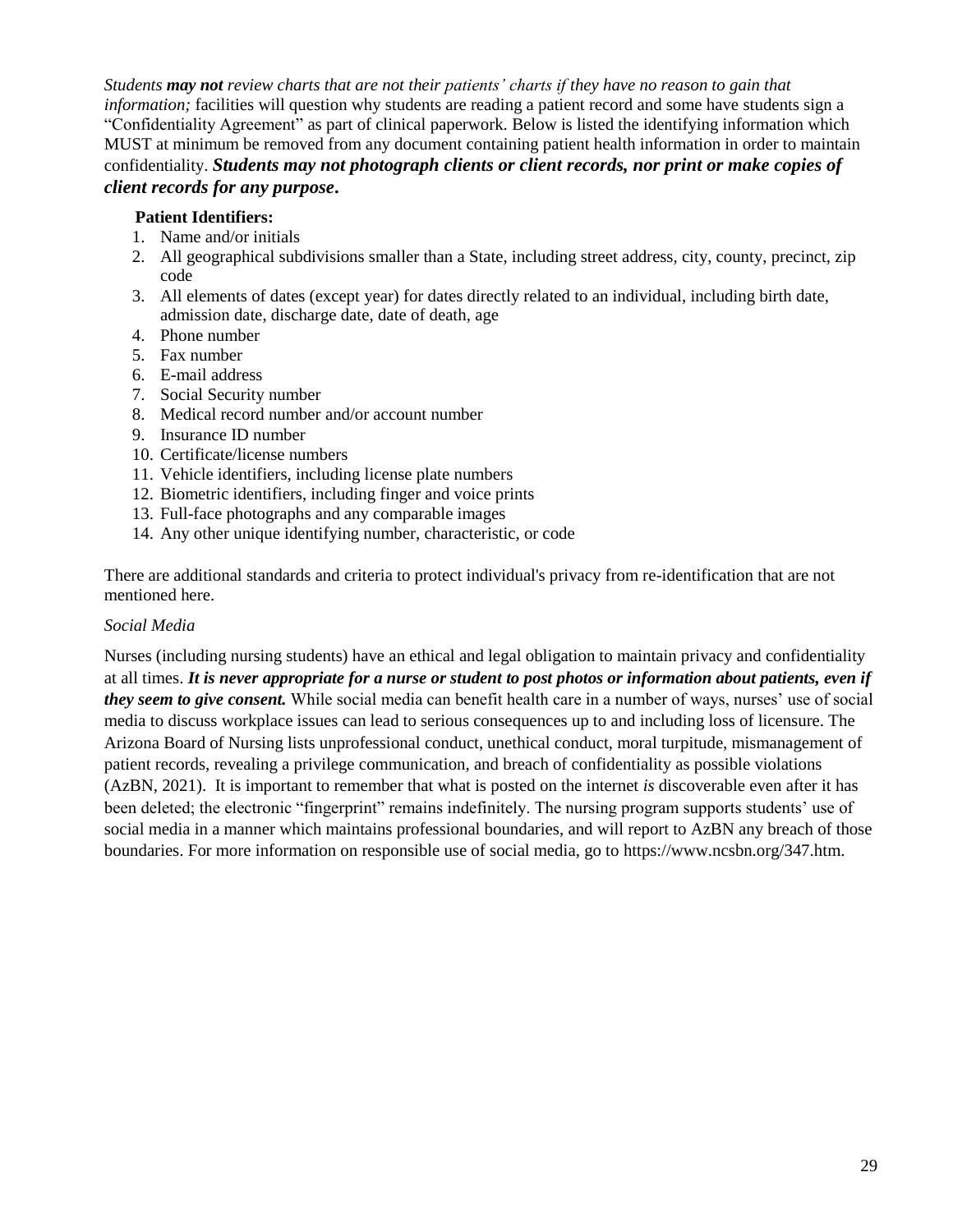### **VI. Functional Abilities Essential for Nursing Practice**

Individuals who apply for admission to the Northland Pioneer College nursing program must be able to perform essential skills. Any applicant who has met the necessary prerequisites and who can perform the essential functions will be considered for admission. If a student believes that he or she cannot meet one or more of the standards without accommodations, the nursing program must determine, on an individual basis, whether a reasonable accommodation can be made.

| <b>Functional</b><br><b>Ability</b>        | <b>Standard</b>                                                                                                                                                                                                                                                                                                                                                                                                                                                                                                                                                                                                                                                                                                      | <b>EXAMPLES</b> of required activities                                                                                                                                                                                                                                                                                                                                                                                                                                                                                                                                                                                                                                                                                                                                                                                                                                                                                              |
|--------------------------------------------|----------------------------------------------------------------------------------------------------------------------------------------------------------------------------------------------------------------------------------------------------------------------------------------------------------------------------------------------------------------------------------------------------------------------------------------------------------------------------------------------------------------------------------------------------------------------------------------------------------------------------------------------------------------------------------------------------------------------|-------------------------------------------------------------------------------------------------------------------------------------------------------------------------------------------------------------------------------------------------------------------------------------------------------------------------------------------------------------------------------------------------------------------------------------------------------------------------------------------------------------------------------------------------------------------------------------------------------------------------------------------------------------------------------------------------------------------------------------------------------------------------------------------------------------------------------------------------------------------------------------------------------------------------------------|
| <b>Motor Abilities</b>                     | Physical abilities and mobility sufficient to execute<br>gross motor skills, physical endurance, and strength,<br>to provide patient care. Must maintain balance in<br>multiple position, reach above shoulders, below waist<br>and out front.                                                                                                                                                                                                                                                                                                                                                                                                                                                                       | Mobility sufficient to carry out patient care procedures<br>such as assisting with positioning patients, administering<br>CPR, assisting with turning and lifting patients, providing<br>care in confined spaces such as treatment room or<br>operating suite.<br>Ability to stand for long periods of time (2-4 hours), walk,<br>twist, turn, bend, stoop, squat, sit, climb stairs and move<br>quickly. Reach above shoulders, below waist and out<br>front.<br>Push and pull 50 pound (e.g., carry instrument pans, move<br>equipment). Support 50 pounds of weight (e.g., hold arm<br>or leg). Lift 50 pound (e.g., pick up a child, transfer<br>patient, bend to lift an infant or child). Carry<br>equipment/supplies (e.g., lift instrument pans). Use upper<br>body strength, e.g., retraction, physically restrain a<br>patient. Squeeze with hand (e.g., operate fire extinguisher)                                       |
| Manual<br>Dexterity                        | Demonstrate fine motor skills sufficient for providing<br>safe patient care.                                                                                                                                                                                                                                                                                                                                                                                                                                                                                                                                                                                                                                         | Motor skills sufficient to handle small equipment such as<br>small screws, perform suctioning, insert catheters, squeeze<br>dropper, typing with keyboard.                                                                                                                                                                                                                                                                                                                                                                                                                                                                                                                                                                                                                                                                                                                                                                          |
| Perceptual/<br><b>Sensory Ability</b>      | Sensory/perceptual ability to monitor and assess<br>patients.                                                                                                                                                                                                                                                                                                                                                                                                                                                                                                                                                                                                                                                        | Sensory abilities sufficient to hear alarms,<br>$\bullet$<br>auscultation sounds, cries for help, person-to-person<br>conversation and discriminate in presence of<br>background noises.<br>Ability to hear in situation while not able to see lips.<br>$\bullet$<br>Visual acuity to read calibrations on 1 cc syringe,<br>assess color and intensity (cyanosis, pallor). See in a<br>darkened room (e.g., during endoscopic and eye<br>procedures). Use peripheral vision. See objects 20<br>inches away and 20 feet away (e.g., information on<br>monitors, identification of small needles). Depth<br>perception and peripheral vision.<br>Tactile ability to feel pulses, detect temperature<br>$\bullet$<br>(skin/solutions), discriminate surface characteristics,<br>feel differences in size and shape and detect<br>environmental temperature.<br>Olfactory ability to detect smoke or noxious odor,<br>$\bullet$<br>etc. |
| Behavioral/<br>Interpersonal/<br>Emotional | Ability to relate to colleagues, staff and patients<br>$\bullet$<br>with honesty, integrity and nondiscrimination.<br>Capacity for development of mature, sensitive<br>$\bullet$<br>and effective therapeutic relationships<br>Interpersonal abilities sufficient to establish<br>$\bullet$<br>rapport and interact professionally with<br>individuals, families and groups from various<br>social, emotional, cultural and intellectual<br>backgrounds.<br>Ability adapt to and work constructively in<br>$\bullet$<br>stressful and changing environments with the<br>ability to modify behavior in response to<br>constructive criticism. Ability to deal with the<br>unexpected (e.g., client condition, crisis) | Establishes rapport with patients and colleagues.<br>$\bullet$<br>Functions as part of a team and workgroup.<br>$\bullet$<br>Emotional skills sufficient to remain calm in an<br>$\bullet$<br>emergency situation.<br>Behavioral skills sufficient to demonstrate the<br>$\bullet$<br>exercise of good judgment and prompt completion of<br>all responsibilities attendant to the safe and effective<br>care of patients.<br>Performs multiple responsibilities concurrently<br>$\bullet$<br>Adapts rapidly to environmental changes and<br>$\bullet$<br>multiple task demands.<br>Maintains behavioral decorum in stressful situations.<br>$\bullet$<br>Copes with strong emotions in others (e.g., grief,<br>$\bullet$<br>anger, stress)                                                                                                                                                                                          |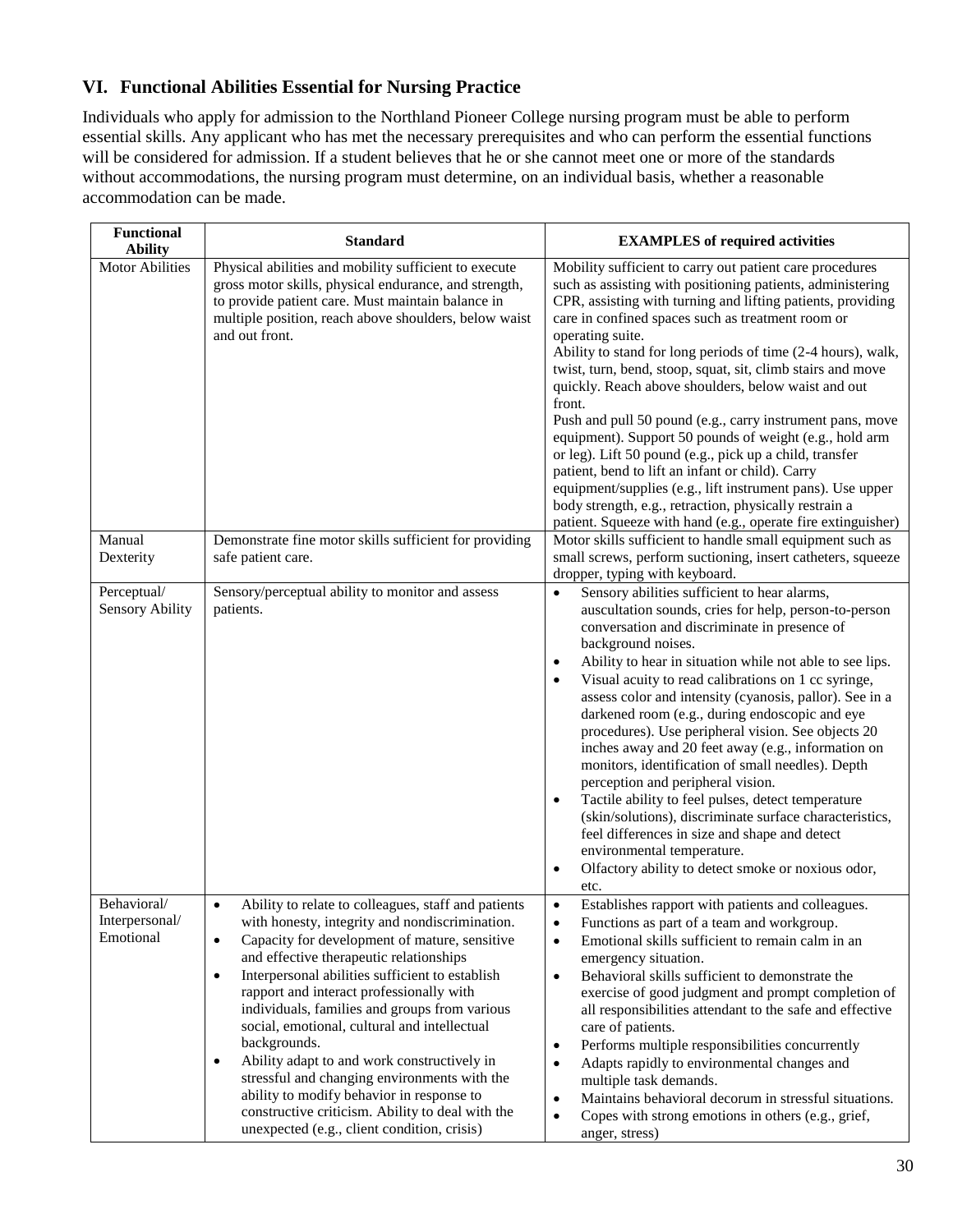| Communication                                                                                      | Capacity to demonstrate ethical behavior,<br>$\bullet$<br>including adherence to the professional codes of<br>conduct.<br>Ability to communicate in English with accuracy,<br>$\bullet$<br>clarity and efficiency with patients, their families<br>and other members of the health care team<br>(including spoken and non-verbal<br>communication, such as interpretation of facial<br>expressions, affect and body language).<br>Required communication abilities, including<br>$\bullet$<br>speech, hearing, reading, writing, language skills<br>and computer literacy                                                                                                                                                                                                                                                                                                                                            | Ability to negotiate interpersonal conflict.<br>$\bullet$<br>Accepts constructive feedback<br>$\bullet$<br>Accepts responsibility for own actions<br>$\bullet$<br>Gives verbal directions to or follows verbal directions<br>$\bullet$<br>from other members of the healthcare team and<br>participates in health care team discussions of patient<br>care.<br>Elicits and records information about health history,<br>$\bullet$<br>current health state and responses to treatment from<br>patients or family members.<br>Conveys information to clients and others as<br>$\bullet$<br>necessary to teach, direct and counsel individuals in<br>an accurate, effective and timely manner.<br>Establishes and maintains effective working relations<br>with patients and co-workers.<br>Recognizes and reports critical patient information to<br>other caregivers.                                                                                                                                                                                                                                                                     |
|----------------------------------------------------------------------------------------------------|----------------------------------------------------------------------------------------------------------------------------------------------------------------------------------------------------------------------------------------------------------------------------------------------------------------------------------------------------------------------------------------------------------------------------------------------------------------------------------------------------------------------------------------------------------------------------------------------------------------------------------------------------------------------------------------------------------------------------------------------------------------------------------------------------------------------------------------------------------------------------------------------------------------------|------------------------------------------------------------------------------------------------------------------------------------------------------------------------------------------------------------------------------------------------------------------------------------------------------------------------------------------------------------------------------------------------------------------------------------------------------------------------------------------------------------------------------------------------------------------------------------------------------------------------------------------------------------------------------------------------------------------------------------------------------------------------------------------------------------------------------------------------------------------------------------------------------------------------------------------------------------------------------------------------------------------------------------------------------------------------------------------------------------------------------------------|
| Cognitive/<br>Conceptual/<br>Quantitative<br>Abilities                                             | Ability to read and understand written documents<br>$\bullet$<br>in English and solve problems involving<br>measurement, calculation, reasoning, analysis<br>and synthesis.<br>Ability to gather data, to develop a plan of action,<br>$\bullet$<br>establish priorities and monitor and evaluate<br>treatment plans and modalities.<br>Ability to comprehend three-dimensional and<br>$\bullet$<br>spatial relationships.<br>Ability to react effectively in an emergency<br>$\bullet$<br>situation.<br>Ability to transfer knowledge from one situation<br>$\bullet$<br>to another<br>Utilizes long-term and short-term memory<br>$\bullet$                                                                                                                                                                                                                                                                        | Calculates appropriate medication dosage given<br>$\bullet$<br>specific patient parameters. Ability to count, add,<br>subtract, multiply, divide whole numbers and<br>compute fraction and decimals. Document numbers<br>in records. Tell and measure time. Read measurement<br>marks (e.g., ruler, scale)<br>Analyzes and synthesize abstract and concrete data,<br>$\bullet$<br>problem solves, and evaluates outcomes.<br>Collects data, prioritize needs and tasks and<br>$\bullet$<br>anticipate reactions.<br>Comprehends spatial relationships adequate to<br>properly administer injections, start intravenous lines<br>or assess wounds of varying depths.<br>Recognizes an emergency situation and responds<br>$\bullet$<br>effectively to safeguard the patient and other<br>caregivers.<br>Transfers knowledge from one situation to another.<br>٠<br>Accurately processes information on medication<br>container, physicians' orders, monitors, equipment<br>calibrations, printed documents, flow sheets, graphic<br>sheets, medication administration records, other<br>medical records and policy and procedure manuals. |
| Safe<br>environment for<br>patients,<br>families and co-<br>workers<br>Punctuality/<br>work habits | Ability to accurately identify patients.<br>$\bullet$<br>Ability to effectively communicate with other<br>caregivers.<br>Ability to administer medications safely and<br>accurately.<br>Ability to operate equipment safely in the<br>operative area.<br>Ability to recognize and minimize hazards that<br>$\bullet$<br>could increase healthcare associated infections.<br>Ability to recognize and minimize accident<br>$\bullet$<br>hazards in the clinical setting including hazards<br>created by clinical staff and students that<br>contribute to patient, family and co-worker falls.<br>Ability to adhere to NPC policies, procedures and<br>$\bullet$<br>requirements as described in the Nursing Student<br>Handbook, college catalog, student handbook<br>and course syllabus.<br>Ability to complete classroom and clinical<br>$\bullet$<br>assignments and submit assignments at the<br>required time. | Prioritizes tasks to ensure patient safety and standard<br>$\bullet$<br>of care.<br>Maintains adequate concentration and attention in<br>patient care settings.<br>Seeks assistance when situation requires a higher<br>level or expertise/experience.<br>Responds to monitor alarms, emergency signals, call<br>$\bullet$<br>bells from patients, and orders in a rapid and<br>effective manner.<br>Tolerates confined spaces, exposure to allergens,<br>$\bullet$<br>(e.g., latex gloves, chemical substances), strong soaps<br>and odors, unpleasant sights, grease, oils, slippery or<br>uneven walking surfaces, excessive noises and<br>extreme temperatures.<br>$\bullet$<br>Attends class and clinical assignments punctually.<br>Reads, understands and adheres to all policies related<br>$\bullet$<br>to classroom and clinical experiences.<br>Contacts instructor in advance of any absence or late<br>$\bullet$<br>arrival.<br>Understands and completes classroom and clinical<br>$\bullet$<br>assignments by due date and time.                                                                                          |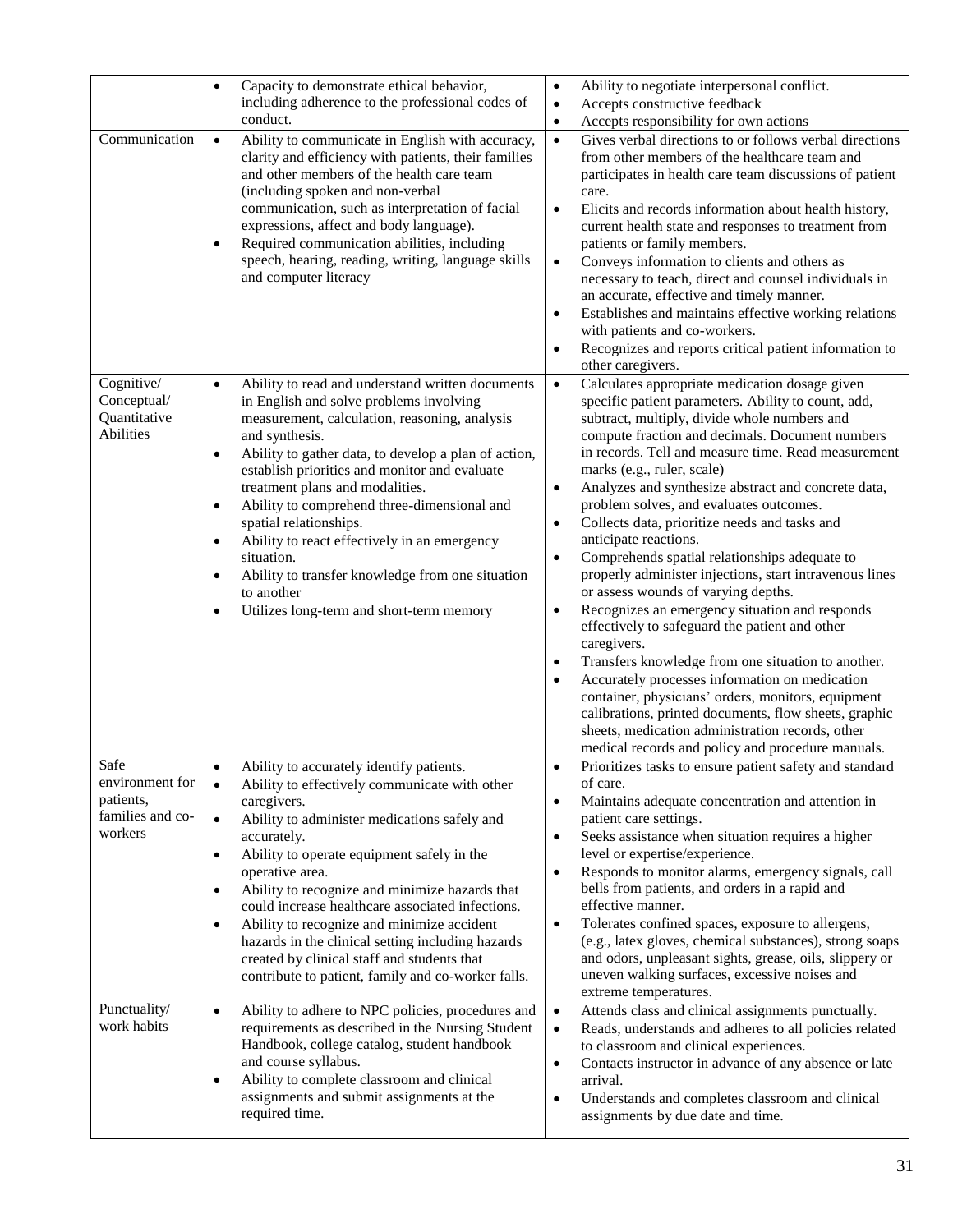#### **VII. General Policies**

#### **Student Representation**

A class representative shall be elected from each site for each year and serve as nursing student representatives. An additional representative will be selected by students entering the nursing program through the LPN-RN and Paramedic-RN cohorts during their bridge courses. These additional representatives will then stand for election with any of the other students in the second-year courses. Class representatives must maintain a 78.00% exam average and acquire satisfactory clinical evaluations in all areas throughout the semester. If unable to maintain this standard, the student is removed from office and the class will immediately vote for a replacement. Representatives or their designees are *required* to attend all faculty meetings, curriculum planning workshops, and other administrative gatherings when curricular and student concerns are addressed. They shall participate in the development of academic policies and procedures and provide student input into the nursing program evaluation plan.

Students are encouraged to provide input on departmental decisions including admission standards, curriculum, student services, and the teaching/learning process. Students are invited to become active in the College Student Government Association (SGA), nursing student associations and organizations on campus and in the community. The following activities are ways students can become involved in governance:

- Participate in Clinical Instructor and Clinic Site Evaluations and graduatesurveys.
- Provide honest and fair feedback to faculty when asked to complete Evaluation of Instructional Effectiveness.
- Participate in student government activities.
- Provide input for class representatives on issues being addressed in faculty meetings and student forums.

#### **Grading Scale**

Nursing students are evaluated separately in theory and lab/clinical areas. Evaluation is separate for each area. The theory component will be assigned a letter grade based on the nursing program grading scale below:

| $91.00 - 100$   | $=$          |                                   |
|-----------------|--------------|-----------------------------------|
| $85.00 - 90.99$ | $=$          | ĸ                                 |
| $78.00 - 84.99$ | $\alpha = 1$ |                                   |
| 77.99 & below   | $\equiv$     | <b>F</b> (dismissal from program) |

In order to remain in the nursing program, students must maintain a 78.00% or above exam AND overall course average in every nursing course in which they are enrolled, whether containing a clinical component or not. The weight of unit and final exams differs between courses - check your course syllabus. When a student's final grade average in a course falls below 78.00%, or it becomes mathematically impossible to achieve a 78.00% average, s/he will be dismissed from the program pursuant to the dismissal procedure contained in this handbook.

The clinical component in NUR I, II, III, and IV will be assigned a Pass/Fail grade. The clinical/laboratory components are interdependent co-requisites; for example, if a student receives a failing grade in either component, the grade recorded for both componentsis **"F,"** and the student cannot continue in the program. If the student is readmitted to the program, the entire course must be repeated.

If an instructor determines that remediation is required for any component of a course, a Remediation Plan is developed by the student and instructor. Failureto comply with the Remediation Plan may result in failure of the course. This failure to comply with remediation will be considered if readmission isrequested.

Methods of evaluation for each course are outlined in the coursesyllabus. First, second, and third-semester nursing students must pass a dosage calculation examwith **100% proficiency** in order to continue in the program. The content of each semesters' exam is outlined in the course syllabi; a total of 3 attempts to pass are provided each semester.

A grade of "D" or "F" in any co-requisite (general education) course is not acceptable to fulfill the grade requirements for the nursing program. Co-requisite courses must be completed before or in the sequential order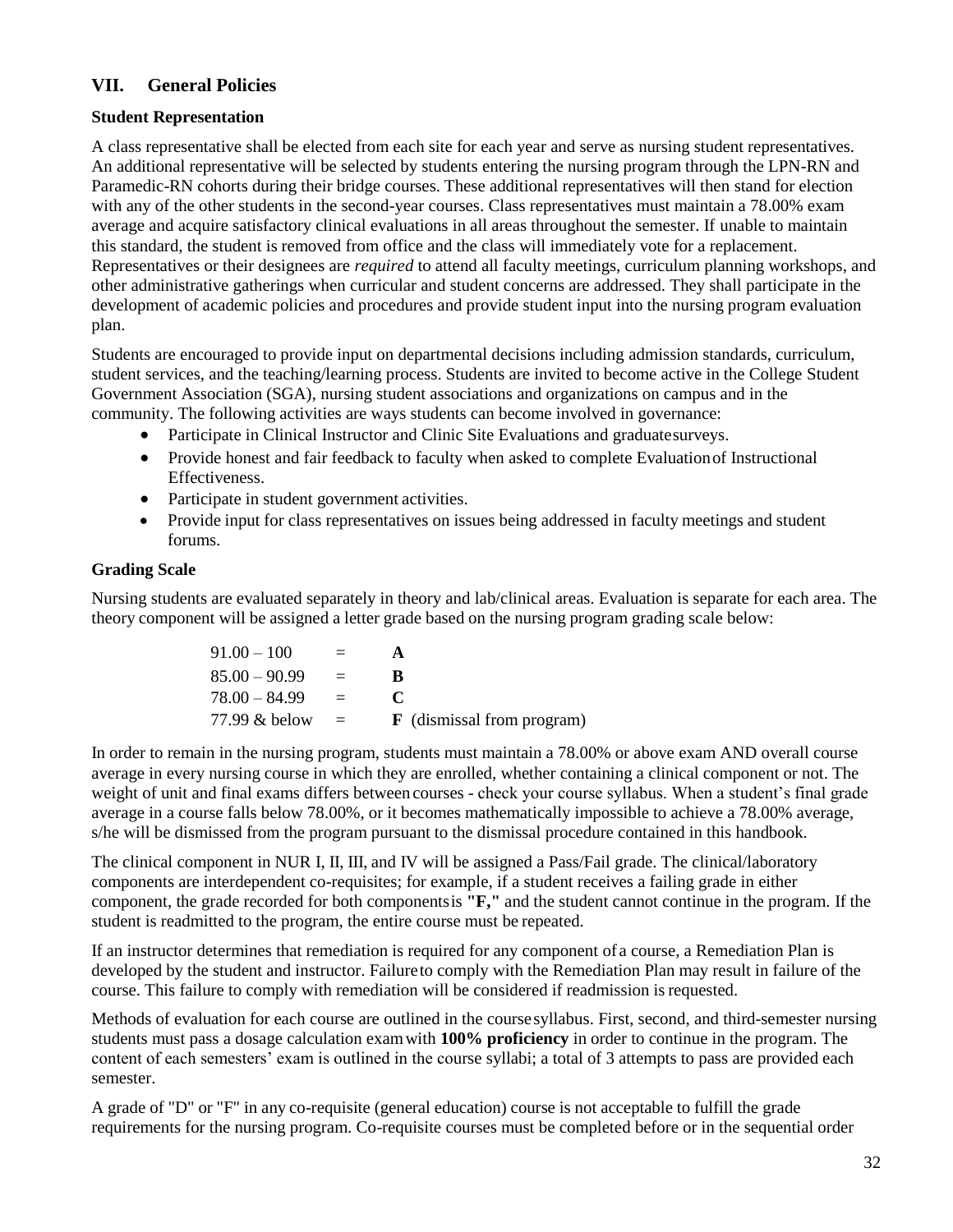listed on the nursing program curriculumoutline.

It is the responsibility of each student to turn assigned reports, projects, etc. in to the instructor who made the assignment on or before the due date set by the instructor. Late work is assessed a penalty– refer to syllabi for specific information.

#### *Theory Component ("lecture")*

Theory grades are based upon examinations, and/or other assignments. All nursing students must achieve a minimum average of 78.00% on exams *and* must achieve a minimum overall 78.00% average in each course to continue in the program. The weight of each unit or final exam component to calculate the exam average and course average differs between courses – refer to the specific course syllabus. Students must have an average of 78.00% on **all** exams (unit exams and final exam scores combined and averaged) to receive a passing grade (C) in this course, and are notified in writing if doing unsatisfactory work. *The exam average does not round up to the next whole number. For example, a 77.5 is recorded as a 77 and does not meet the 78% requirement.* See the example below:

Exams are weighted as follows to calculate exam average:

| 4 Unit Exam Average                     | x 0.80     | $=$ |  |
|-----------------------------------------|------------|-----|--|
| Comprehensive Final                     | $\ge 0.20$ | $=$ |  |
| Exam Average (must be 78.00% or higher) |            | $=$ |  |

Grades from additional components may be used to increase the grade average **only if the student has a minimum exam grade average of 78.00%.** Grades from additional components may result in an overall course grade lower than 78.00%, causing the student to fail the course (grade of F). Each *component* of the grade is calculated to the nearest tenth. The final grade will not be rounded up to the next whole number. *For example, if the components add up to 77.5%, the requirement is not met.*

A unit exam average of at least 78.00% is required for the 4th semester student to remain in the program and progress to capstone.

Alcohol or drug abuse in class will not be tolerated and are subject to the SubstanceAbuse Procedures (p. 47).

Use of tobacco products in class/lab/clinical is not permitted.

Bringing children to class is disruptive and discourteous to fellow classmates and is not permitted.

Students are not to bring any noise-producing electronic equipment to class orclinical experience (pagers, cell phones) that cannot be silenced.

Plagiarism or any dishonest academic behaviors are not tolerated and will be reported to the Vice President for Learning and Student Services for investigation and possible disciplinary action. Please refer to the Student Conduct Code, Procedure 2625, found in the college catalog.

#### *Lab/Clinical Component*

Students must demonstrate safe skill procedures as evidenced by instructor verification on the Nursing Skills Check List, and are responsible for having their clinical Nursing Skills Checklist with them at all times and to initiate having demonstrated skills initialed and dated by the instructor.

Students must successfully demonstrate performance of selected *mastery skills* in the lab setting each semester in order to pass the skills lab component of a course. Mastery skills are designated on the Nursing Skills Check List by an asterisk (\*).

- a. Students are provided step-by-step instructional aides for use during skills instruction and practice only; demonstration of mastery takes place without these aides.
- b. A total of 3 opportunities for successful demonstration of each mastery skill is given: two with the skills lab instructor and 1 with another Nursing faculty member of the student's choosing who teaches in the same semester of the program. Each repeated attempt is completed the following week, allowing the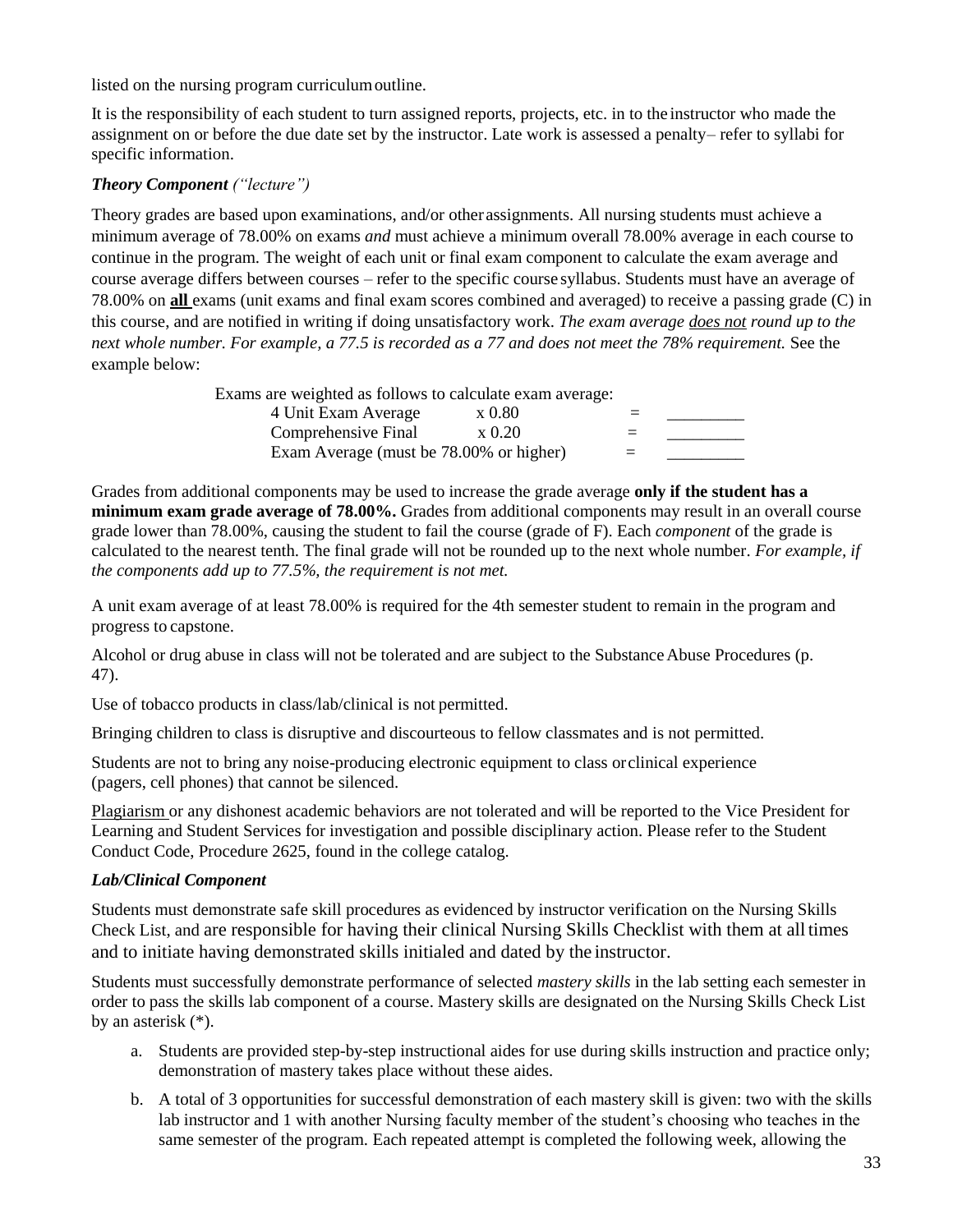student time for remediation and practice, with the third attempt taking place 2 weeks after the first.

- c. Mandatory remediation of the mastery skill takes place after each unsuccessful attempt and before the student is permitted to demonstrate the skill again.
- d. If the student is unable to successfully demonstrate a mastery skill after three attempts, the student is dropped from the program. Refer to readmission procedures (p. 38) regarding reapplication.

All students are to request direct supervision in clinical procedures and performance until the instructor approves their performance as safe.

**Students are to obtain supervision from an RN or instructor of the "rights" for every medication given for the duration of the program.** The "rights" of medication are explained to the student during the course work before the clinical experience in which the student will give medications. *Students giving medications without supervision will be dismissed from the nursing program.*

All nursing students receive a written midterm and end-of-semester evaluation. Clinical performance based upon behavioral objectives is graded on a Pass/Failbasis. Additional evaluations may be initiated by faculty or students at any other time. Clinical agencies and clinical instructors are evaluated by students.

Students are required to attend clinical practicum assignments to meet the objectives of the course; however, the student may be restricted from clinical practicum if the agency staff or instructor deems them unsafe or unfit for duty.

At no time will the student leave the agency during the assigned clinical timewithout permission from the instructor.

- a. When the assigned clinical time is finished, the student is to exit the facility in a timely manner. If it is necessary to re-enter the clinical facility after or at other than assigned times, the student must remove any Northland Pioneer College identifying articles of clothing such as name tag or uniform.
- b. Students not assigned to a particular clinical area or group will not loiter in the areawhere other students are working.
- c. Any unsafe or unprofessional nursing behavior shall be communicated to the student. The student may be dismissed from the nursing program at any point due to a single or cumulative problem behavior, depending upon the severity of the incident.
- d. Meals before, during, and after clinical experience are the student's financial responsibility. Students are responsible for their own transportation.
- e. It is required for safety reasons that eight hours of work-free time precede each NPC clinical session, as fatigue and lack of sleep have been shown to contribute to adverse events in healthcare. Excessive fatigue and/or inability to provide safe patient care may result in the student being asked to leave the clinical area, constituting a clinical absence.
- f. Any student suspected of being under the influence of alcohol or other mind-altering substances will be asked to submit to a urine or blood test and to leave the clinical area. (See "Reasonable Suspicion" Substance Abuse Procedure, p. 41)

Hospital and/or clinical agency occurrence reports involving any student and/or client are to be completed in full and signed by the student and the clinical instructor. The NPC NAH Incident Report is also completed and forwarded to the Dean.

#### *Student Limitations and RN Supervision Requirements*

In addition to the formal role descriptions, the following aspects of student roles require emphasis. RN supervision is required for:

- a. Venipuncture–starting IV or drawing blood.
- b. Converting IV to saline lock or vice versa.
- c. Administering IV fluids and medications including saline/heparin lock flush.
- d. Observing/assisting with blood product transfusions.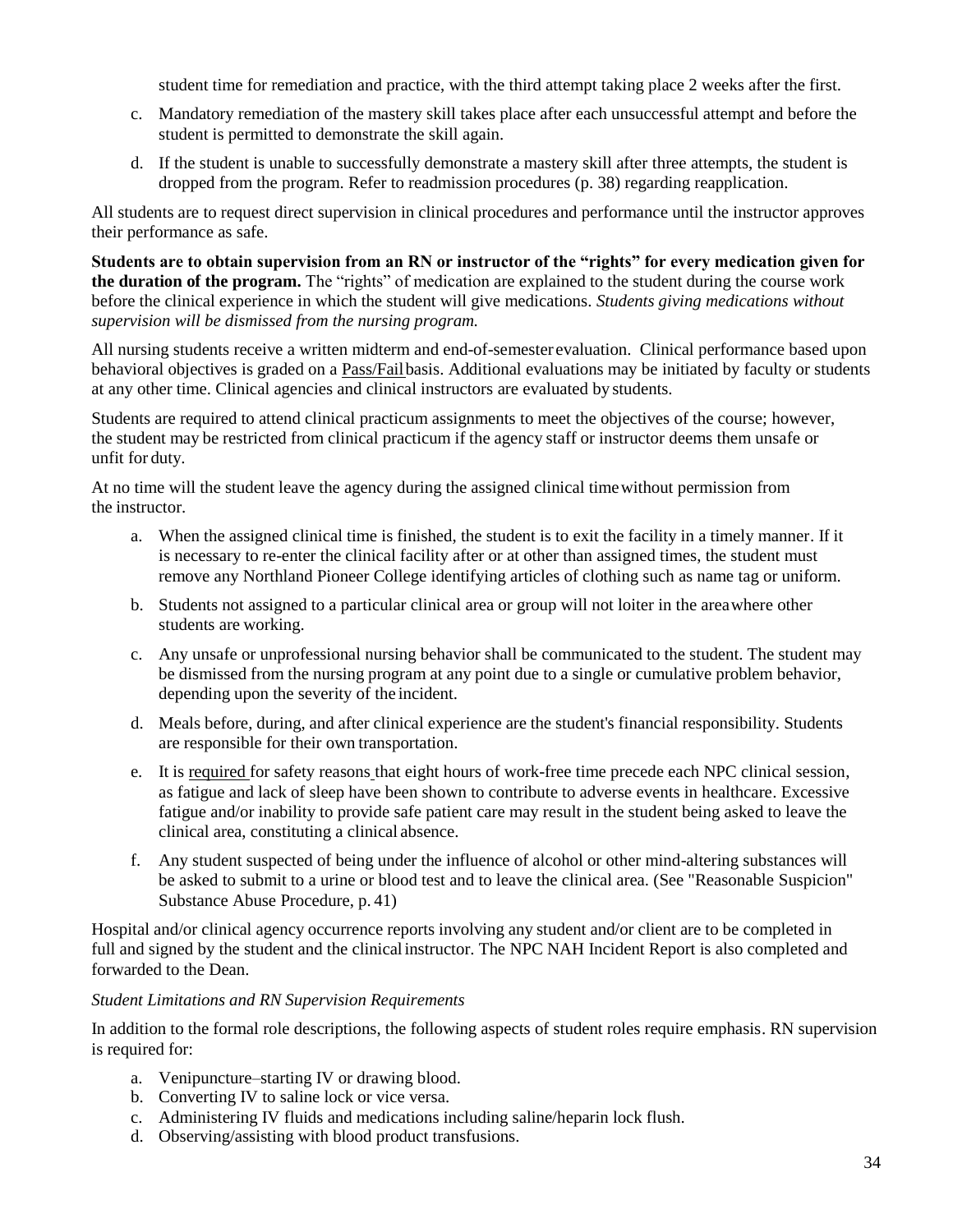- e. Giving or receiving report on a client transferred between units.
- f. Observing/assisting with verbal or phone orders from a provider.
- g. Observing/assisting with transcription of orders.
- h. Student signatures on controlled substances consent forms for procedures or surgery, admission and discharge sheets, and on blood transfusion must be countersigned by an RN.
- i. Changing dressings on central lines, performing peritoneal dialysis and other complex procedures.
- j. Emergency Department triage.
- k. Checking insulin, anticoagulants, oral anti-neoplastic medications, and all pediatric doses.
- l. Drawing blood from an arterial line.
- m. Administering medications for cardioversion.
- n. Monitoring epidural medications.

#### *The following will lead to immediate dismissal* and are *NOT* within the scope of practice of a nursing student. Thus, *even if performed with RN supervision, immediate dismissal from the nursing program will result.*

- a. Performing arterial sticks or drawing arterial blood (except arterial lines. See "l" above).
- b. Electrical defibrillation or cardioversion.
- c. Administering anti-neoplastic agents (except oral agents. See "k" above).
- d. Administering epidural medication (except for monitoring of. See "n" above).
- e. Administering IV emergency antiarrhythmic medication.

#### **Clinical and Laboratory Incidents**

#### *Student Injury or Illness*

The purposes of these procedures are:

- a. To protect vulnerable clients in the clinical setting from illness acquired from students and faculty.
- b. To protect students who may become ill or injured in the clinical setting.
- c. To document the type and frequencyof incidents that occur during student clinical and laboratory experiences in order to identify, analyze and act.
- d. To serve as an educational tool and assist faculty in detecting risks, gaps inunderstanding, and to direct changes in the educational program.

Students who are injured or become ill in the clinical area should notify the clinical instructor *immediately*. In the case of a clinical site-related injury, the student should follow the policy/procedure prescribed by the institution or agency for students who are injured.

Students who are injured in a skills laboratory or at a clinical agency complete, with the clinical instructor, the Nursing and Allied Health Division Clinical/Laboratory Incident Report found within this handbook. This form is used to provide information to the Campus Manager and the Dean, both of whom meet with the student within 24 hours. The clinical agency's occurrence report is also completed by the student and clinical instructor.

The Dean is notified of the occurrence by calling 928-532-6133 *after* following the procedure of the agency and contacting the clinical site's employee health office or nearest emergency room for immediate triage. Any treatment provided is the financial responsibility of the student; neither the College nor the agency will cover the cost. The student must pay for any care according to the policy of the agency providing it.

Students who become ill at the clinical site should, along with their clinical instructor, determine if their illness is communicable and presents a risk to patients/clients. The determination of whether an ill student who is symptomatic should be excluded from providing direct care shall be made on a case-by-case basis by the clinical instructor. A student's physician may also exclude a student from providing direct care. Treatment of any illness is at the student's expense.

#### *Definitions*

a. Incident – any unintended event, no matter how trivial, that could have harmed or did harm a patient/client, staff member, student, and/or visitor. **Incidents are immediately reported to the clinical instructor and clinical agency**. A clinical incident is an occurrence inconsistent with accepted professional standards of patient care or routine organizational policies and procedures. An incident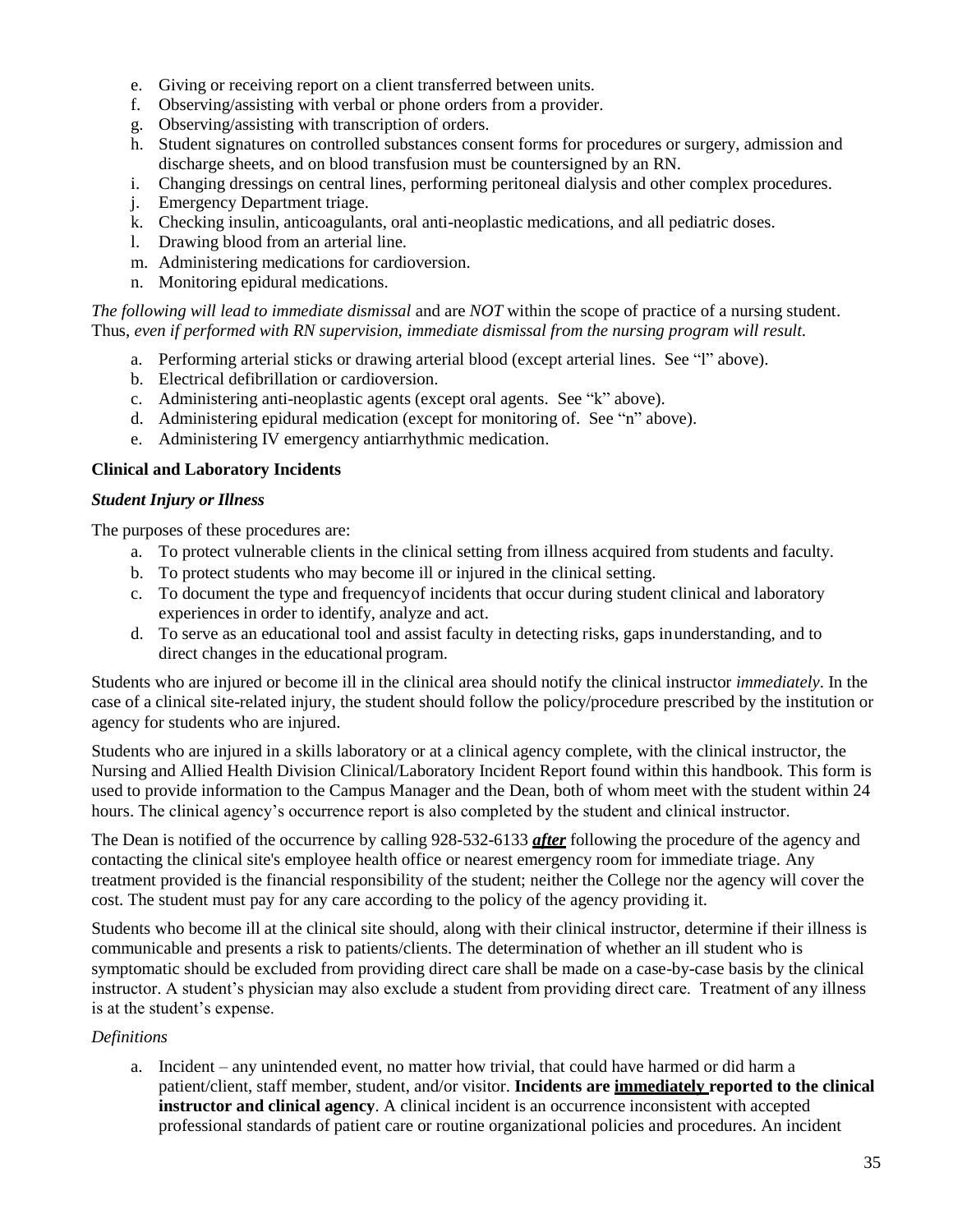could involve supplies, equipment, procedures, or particular services or programs. The term incident includes *near misses* and injuries as a result of medication errors, errors of execution, errors of planning, and medical errors.

- b. Medication error or medication misadventure An error in the processing, ordering, delivery, or administration of a medication.
- c. Error of execution Failure of a planned action to be completed as intended (i.e., desired outcome may or may not be achieved).
- d. Error of planning The use of a wrong plan to achieve an aim (i.e., desired outcome cannot be achieved).
- e. Medical errors When something planned as part of medical care does not occur or when a wrong plan is implemented.
- f. Near miss An occurrence that could have resulted in an accident, injury, or illness but did not by chance, skillful management, or timely intervention. *Near misses provide valuable opportunities to correct processes before harm occurs and are as important to report as events involving harm.*

#### **VIII. Progression and Graduation Requirements**

#### **Progression Requirements**

Students must meet the following criteria to progress to the third semester of the nursing program:

- a. Maintenance of a 2.0 or better grade point average for nursing classes (78.00%-84.00%).
- b. Grade of "C" or better in all co-requisite (general education) courses.
- c. Completion of all college requirements with a minimum of 51 credit hours required forthe Certificate of Applied Science Practical Nursing.

#### **PN Exit Exam Progression Requirement**

The purpose of the PN Exit Exam is to:

- a. Provide information for the ongoing systematic evaluation of the curriculum (as requiredfor state and national accreditation).
- b. Measure the ability of second semester students to think critically, synthesize knowledge, and make safe judgments and decisions in the discipline of nursing.
- c. Provide students with a comprehensive assessment of content strengths and weaknesses.
- d. Predict probability of passing the NCLEX-PNexam.

All second semester nursing students are required to complete the PN Exit Examination; the exam, vendor, and required score are chosen by the Nursing program. Students take the exit exam twice, with a different version of the exam for each attempt. The higher of the two scores is applied to the exam average and course grade.

Students who do not achieve the required score on the first attempt are required to complete structured remediation prior to the second and final attempt. Exams are scheduled at least 3 weeks apart to allow sufficient time for review and remediation.

The PN Exit Exam will be a component of the course grade approximately equal to the final exam. All students must have an average of 78.00 % on all unit exams and the final exam to receive a passing grade and progress to the thirdsemester. Rounding rules in the grading policy apply.

#### **RN Exit Exam Graduation Requirement**

The purpose of the RN Exit Exam is to:

- a. Provide information for the ongoing systematic evaluation of the curriculum (as requiredfor state and national accreditation).
- b. Measure the ability of senior students to think critically and synthesize knowledge to make safe judgments and decisions in the discipline of nursing.
- c. Provide students with a comprehensive assessment of content strengths and weaknesses.
- d. Predict probability of passing the NCLEX-RNexam.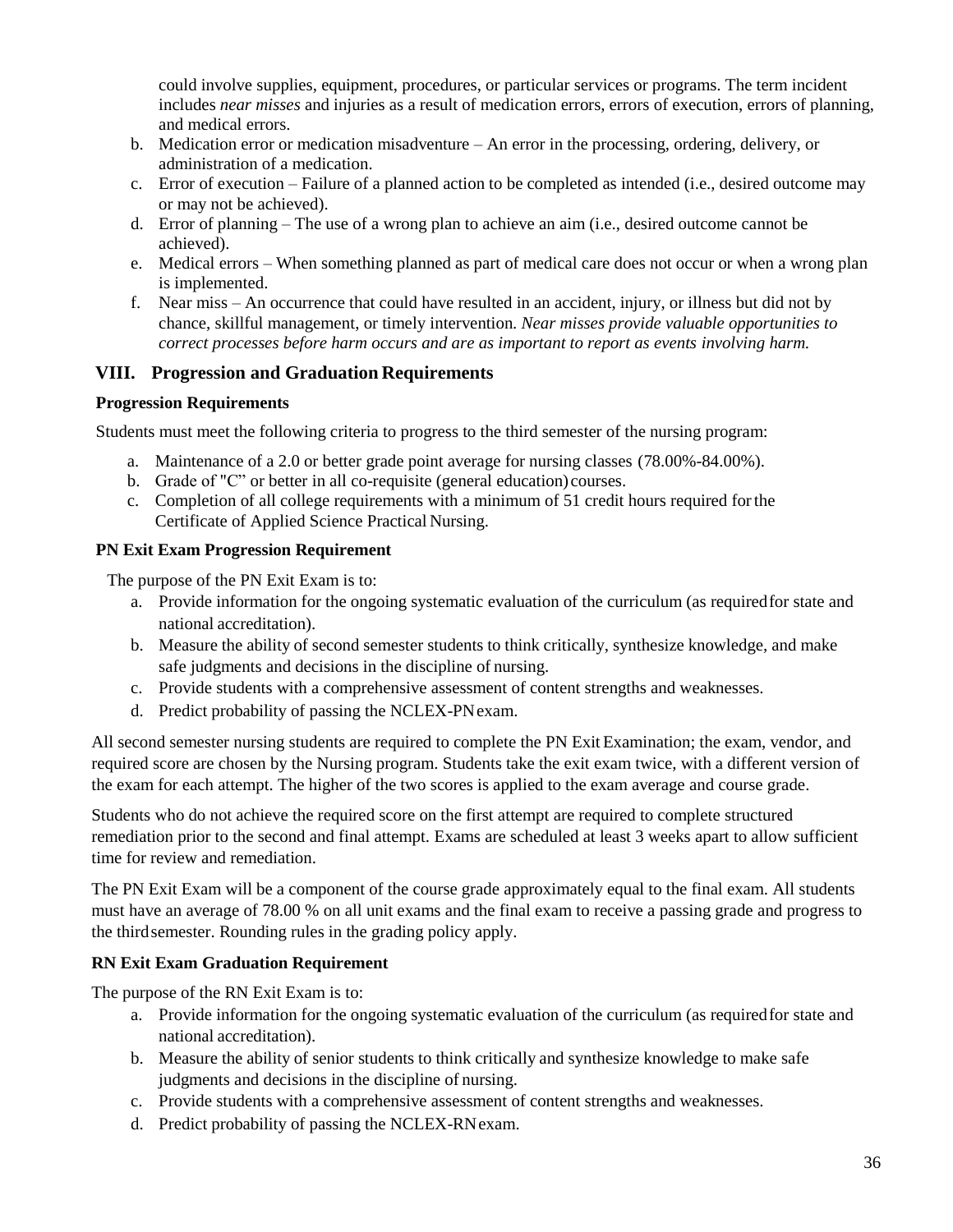All fourth semester nursing students are required to complete the RN Exit Examination; the exam, vendor, and required score are chosen by the Nursing program. Students take the exit exam twice, with a different version of the exam for each attempt. The higher of the two scores is applied to the exam average and course grade.

Students who do not achieve the required score on the first attempt are required to complete structured remediation prior to the second and final attempt. Exams are scheduled at least 3 weeks apart to allow sufficient time for review and remediation.

The RN Exit Exam will be a component of the course grade approximately equal to the final exam. All students must have an average of 78.00 % on all unit exams and the final exam to receive a passing grade and progress to the thirdsemester. Rounding rules in the grading policy apply.

Students who fail to achieve a 78.00% average on all exams and fail the nursing course as a result, and who are eligible to return to the nursing program, will be allowed to applyfor readmission to repeat the associated course the next time it is offered.

#### **IX. Conditions for Dismissal**

- a. Failure of any required nursing course results in automatic programdismissal.
- b. Failure to successfully complete the co-requisite courses by the semester listed on the nursing curriculum outline, without written permission by the Dean, results in automaticprogram dismissal. Course scheduling conflicts precluding registration will be considered on an individual basis.
- c. A student may be suspended from the program during a grade appeal, grievance, or student conduct code adjudication. Dismissal will be effective immediately after the deadline for filing a student grade appeal or grievance, or such grade appeal or grievance being fully adjudicated with the College, whichever islater.
- d. The following is a representative list of disciplinary reasons, any one of which may constitute a basis for dismissal or not being readmitted to the program: (This list is not meant to be exhaustive)
	- 1. Failure to maintain a minimum grade of **"C"(78.00%)** in all required nursingcoursework on an on-going basis.
	- 2. Any recurring performance or single incident which could jeopardize life,impede recovery, or interfere with the maintenance of the patient's current health status. (Example: medication error).
	- 3. Failure to report investigation, disciplinary, or regulatory actions taken in the past or currently pending against your nursing license, LNA certificate or any other license or certification you have held or hold currently in any state or territory of the United States.
	- 4. DPS violations that affect a student's fingerprint clearance status and/or failure toreport these violations.
	- 5. Denial, surrender, suspension, or revocation of a nursing license or nursing assistant certificate in any state or territory of the United States.
	- 6. Failure to immediately report a patient care error or incident (pp. 47-48) to thenursing instructor and responsible nursing personnel.
	- 7. Clinical evaluation indicating behaviors that pose a public safetyrisk.
	- 8. Violation of the NPC Student Conduct Code or Nursing Student Honor Code.
	- 9. Violation of HIPAA regulations or professional social media and other boundaries.
	- 10. Actions or verbal statements which threaten the personal safety of any faculty, staff, students, patients or others lawfully assembled on the campus or clinical agency;or any conduct which is harmful, obstructive, disruptive to, or interferes with the educational process or institutional functions.
	- 11. Being charged with a felony which may affect clinical performance.
	- 12. Behaviors that make it impossible for the student to perform the essential functions required of a student in the clinical experience, including but not limited to insuring patient confidentiality, safety, recovery, and health.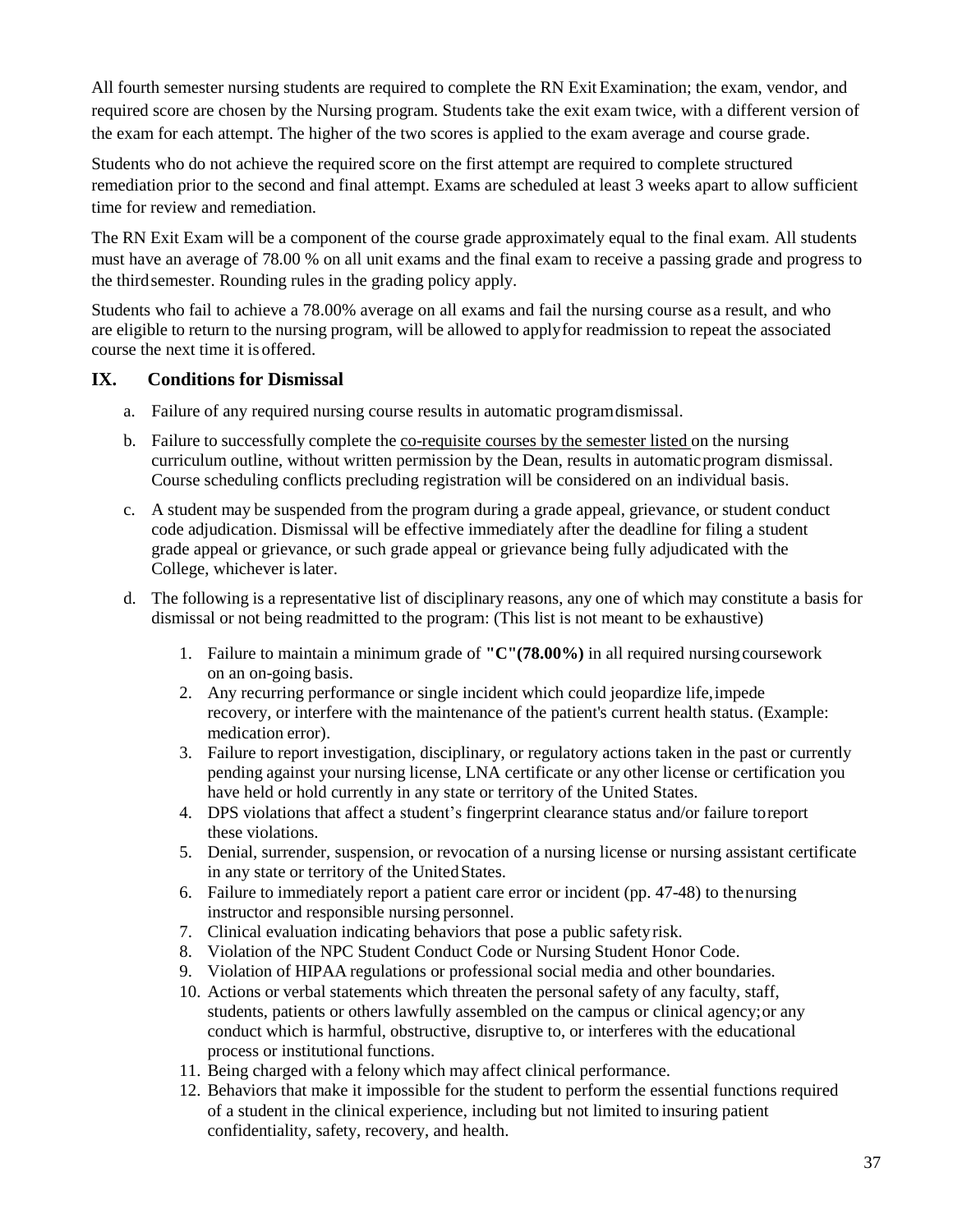- 13. Alcohol or drug use that impedes mental processes during or just before a clinical experience.
- 14. Failure to meet or maintain specific health and legal requirements, i.e., DPSfingerprint clearance, CPR training, communicable disease immunizations and tuberculosis testing, drug screening, and verification of abilityto perform Functions Essential for Nursing Practice.
- 15. Failure to disclose medical conditions or treatment plans that may influence the student's ability to safely care for patients or perform the Functional Abilities Essential for Nursing Practice.
- 16. Current illegal drug use or current abuse of prescription or mind-altering medicationsor substances such that a student's ability to safely care for patients and to function in the nursing profession appropriately is adverselyimpacted.
- 17. Failure to achieve **100% proficiency** on dosage calculation exams in the first, second, or third semesters.
- 18. Failure to demonstrate safe I.V. skills in second, third, and fourth semesters or demonstrate mastery of specific skills in any semester.
- 19. Failure to participate in the exit interview described below may constituteindependent grounds for dismissal and may bar readmission to theprogram.
- e. A student who is failing a nursing course may be dismissed prior to the end of thesemester. When a nursing student is dismissed from the nursing program, a grade of "F" will be givenin either the specific nursing course or all nursing courses in which he or she is enrolled that semester. Any decisions regarding dismissal will be discussed by the Dean of Nursing, the lecture instructor, and the clinical instructor prior to any decision beingmade.

#### **X. Withdrawal and Readmission**

#### **Procedure for Withdrawal**

Students will follow the procedures for withdrawal found in the Northland Pioneer College Catalog.

#### **Exit Interview**

Within 30 days of the last date of attendance in the nursing program, a student must arrange an exit interview with the Dean of Nursing and Allied Health. The Dean will document the student's reasons for leaving, make recommendations for readmission if any, and discuss other issues as appropriate. A summary of the exit interview will be placed in the student's permanent record in the Nursing and Allied Health office.

#### **Re-Admission Application**

Students who have failed or withdrawn from the nursing program are not guaranteed readmission. Students who have failed or withdrawn from any nursing (NUR) course for academic, disciplinary, or personal reasons more than once will be dismissed from the nursing program and will not be readmitted. Extraordinary circumstances may be evaluated by the Admission Committee.

The former student must send a written petition for re-admission in letter format to the Dean of Nursing by October  $1<sup>st</sup>$  for enrollment in the spring semester and by February  $15<sup>th</sup>$  for enrollment in the fall semester. Because petitions for re-admission to the nursing program are carefully considered, the former student must answer the following questions in the petition, and the answers must be specific:

- o Why were you dismissed or why did youwithdraw?
- $\circ$  If your exit interview identified causes for dismissal/withdrawal and/orrecommended support services or education, please answer the following questions (be specific):
	- $\checkmark$  What causes for dismissal/withdrawal and/or recommended supportive services/education were identified in your exitinterview?
	- ✓ What have you done since your dismissal/withdrawal to address these issues as noted in your exit interview?
- o Beyond the issues noted above having been addressed, why should yoube readmitted to the nursing program?
- o What commitments will you make to your nursing education to increase yourchances of academic success?
- o Are you willing to sign a behavioral contract as part of your re-admission if this was a condition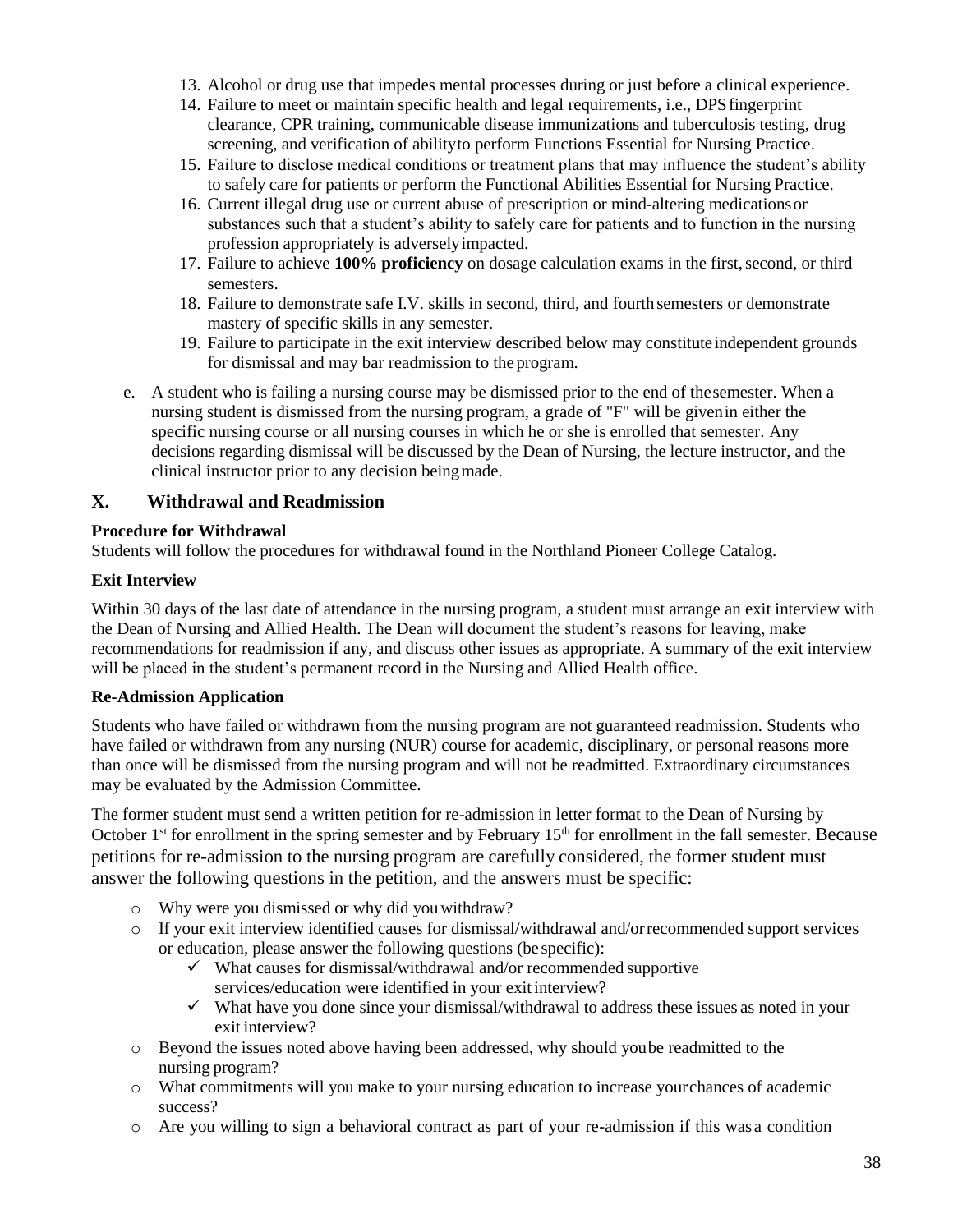discussed in your exit interview?

All readmission applications will be evaluated first by the instructor at the time of withdrawal or dismissal, the receiving instructor and the Dean of Nursing prior to forwarding the request to the admission committee.

When a petition is received on or before the deadline, the Admission Committee for the nursing program meets to consider the former student's request for re-admission. The committee's decision is based on the former student's exit interview, application and record. Available space will be a factor in the committee's decision. Meeting contingencies such as a required course, skills lab or clinical practice, or a contractto fulfill specific objectives may be part of the re-admissiondecision.

An applicant requesting re-admission to the first semester of the program is required to compete with all other first-time applicants to the program. The original HESI score is good for eighteen (18) months, but the applicant may choose to retake it. Any co-requisites taken in the interim will be used in the admission criteria.

*A student not being readmitted to the nursing program within 12 months of last date of attendance must reapply as a new applicant with a complete application, following allcurrent nursing application requirements and deadlines. Students will need to retake NUR117 and NUR121. If the student is a licensed LPN they may apply for the LPN to RN transition program.*

#### **XI. Advanced Placement**

#### **Licensed Practical Nurses, Transfer Students, and Paramedic to RN Students**

Graduates of state-approved Practical Nursing programs, certified Paramedics, and students transferring at any level from other state-approved nursing programs may apply for advanced placement when the following criteria are met:

- a. Satisfy the NPC Nursing program's admission requirements listed in the AdmissionPacket.
- b. Prerequisite completion with a grade of "C" or better in each course is required. Acumulative GPA of 3.0 "B" or higher is preferred for the prerequisitecourses.
- c. Applicants whose science course work was not completed within the last eight years maybe required to test for knowledge prior to admission to the program.

Enrollment in NUR116 first semester of the program is required for LicensedPractical Nurses; enrollment in NUR123 first semester of the program is required for certified Paramedics. Candidates must pass the Nursing Math Dosage Calculations tests with a score of 100%.

LPN applicants must possess a valid Arizona Practical Nursing license which is active and in good standing. Paramedic applicants must possess a valid and active Arizona Paramedic Certificate. Applicants must also submit a current resume.

Final admission and methods of selection are decided by the Nursing AdmissionsCommittee and are dependent upon available space. While admission to the program will be based on completion of pre-requisites, GPA, and admission scores, campus priority will be based on availability. Candidates should be willing to attend either campus.

Licensed LPNs and Paramedics must provide a current Admission Examination cumulative report for admission to the program. Transfer students require a letter of recommendation from the Dean of theirprevious nursing program. LPN students must have a letter of recommendation from a former employment clinical supervisor. Petitions for exception to these policies will be reviewed by the NursingAdmissions Committee and handled on an individual basis.

#### **XII. Guidelines Regarding Blood-Borne Diseases**

For their own protection, it is recommended that students have a baseline HIV test drawn, on a confidential basis, prior to starting the program.

Students may be exempted from caring for clients with AIDS (Acquired Immune Deficiency Syndrome) under the following circumstances. A provider note may be necessary.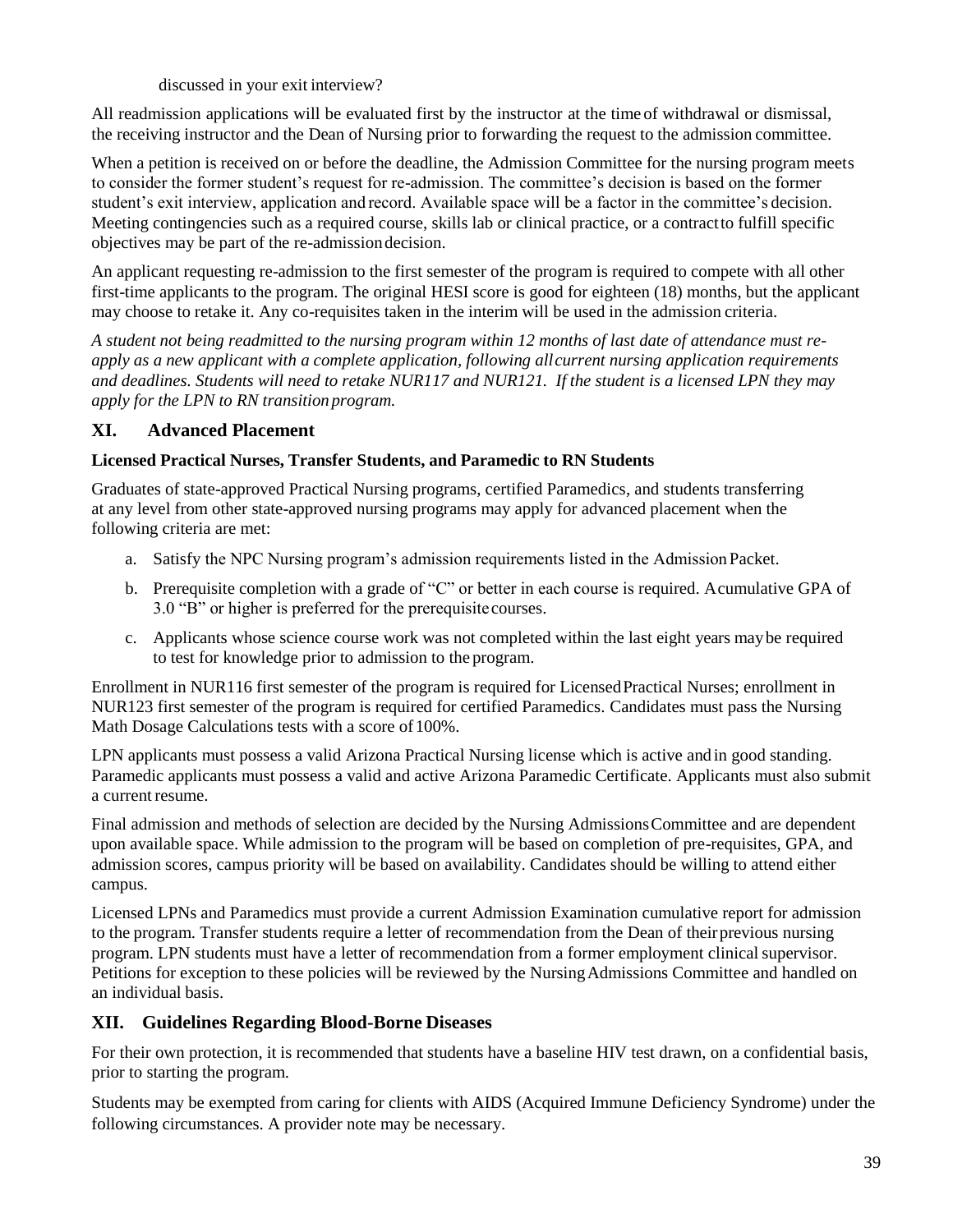- a. Confirmed Pregnancy: The risk of transmission of HIV infection to pregnant health care workers is not known to be greater than the risk to those not pregnant.
- b. Incompetent Immunological Systems: Students with diagnosed immunological deficiencies are at an increased risk for developing opportunistic infections.
- c. Infections: A student with an infectious process could further compromise the already incompetent immunological system of the AIDS client.

The decision to exempt a student from caring for an AIDS client due to illness or pregnancy will be made on a case-by-case basis by the faculty responsible for the clinical course. Decisions about longer exemptions (more than one clinical session) will be made in consultation with the student's physician and appropriate college faculty/administrators.

#### **Student Clinical Assignments to AIDS Clients**

Principles of infection control and standard precautions are covered in the early weeks of the Nursing program. Because several types of hepatitis are transmitted via the same routes as HIV (human immunodeficiency virus), guidelines for caring for someone with AIDS are the same as those for any bloodborne illness. Except for the exemptions to clinical assignments as stated above, students who have received instruction in Standard Precautions and the general principles of infection control may be subject to disciplinary action in the event they refuse a clinical assignment.

#### **Students Who Are Antibody Positive, or Have AIDS**

Students with HIV infection who are asymptomatic need not be restricted from clinical experience unless they have some other illness for which any health care worker would be restricted. The student should be aware that HIV infection may cause immunosuppression and therefore increase the student's susceptibility to infections acquired from client-student interaction. The student who is HIV positive has a moral/legal responsibility to protect clients and others with whom they come in contact.

The determination of whether an infected student who is symptomatic should be excluded from providing direct care shall be made on a case-by-case basis by a team composed of appropriate college faculty/administrators and the student's physician.

#### **Accidental Exposure to Blood/Body Fluids**

Standard precautions are the minimum infection prevention practices that apply to all patient care, regardless of suspected or confirmed infection status of the patient, in any setting where health care is delivered (CDC). Standard precautions include hand hygiene, use of personal protective equipment (such as gloves, masks, eyewear), respiratory hygiene/cough etiquette, sharps safety, safe injection practices, sterile instruments and devices, and clean and disinfected environmental surfaces.

The accidental exposure of a nursing student while in a clinical agency will be treated per that agency's policy on blood/body fluid exposure and includes completion of both the agency and NPC occurrence reports. Students agree to the occurrence report and to following agency policy and procedures by their signature on the form included with this handbook and by their continued enrollment in the program. While the College will make every effort to maintain confidentiality, the student's agreement to follow agency procedure may not allow total confidentiality. The student agrees to execute any releases required by FERPA in connection with the Agency actions pursuant to their procedures. The supervising faculty follow the agency policy and procedure for reporting accidental exposure.

The student should immediately notify the clinical instructor who then notifies the supervisor within the health care facility where the accident occurred. The exposed student is strongly encouraged to pursue testing and followup according to current Center for Disease Control recommendations, however, that decision is up to the student.

The Dean of Nursing and Allied Health must be notified immediately when a student has been accidentally exposed.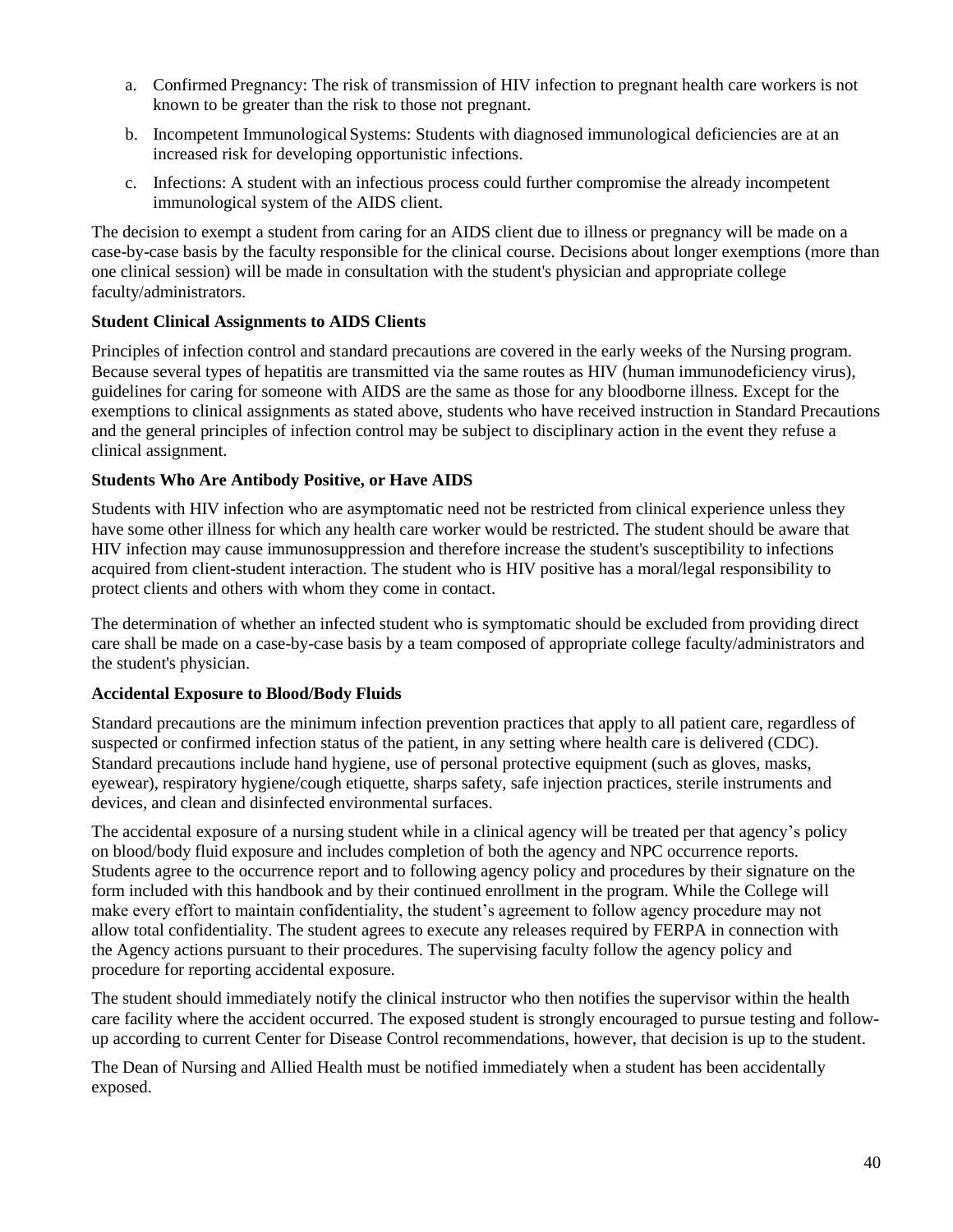#### **XIII. Substance Abuse Procedures**

Northland Pioneer College has a great interest in the success of its nursing students, the safety of any patients they work with, and the continued viability of its nursing program. In addition, the community NPC serves also has a compelling interest in both patient safety and in the continued viability of the NPC nursing program. The public in the area served by the College also has an interest in producing as many nursing graduates as possible. Shortages in skilled nurses directly impact the quality and availability of health care in NPC's area of service. Only students and nurses who are unimpaired by drug or alcohol use while they render care can properly attend patients, learn and understand proper procedures and adequately perform to the technical standards of their profession. As confirmed by the Arizona State Board of Nursing's regulations, obtaining, possessing, administering, or using any narcotic, controlled substance, or illegal drug\* in violation of any federal or state criminal law, or being under the influence of alcohol, drugs (including prescription drugs), or a similar substance in a manner that impairs patient safety disqualifies a student from licensure by the Board and subjects a licensed nurse to discipline including possible loss of license. Likewise, failure to report such illegal drug use or use of legal drugs or alcohol in a manner that impacts patient safety is cause for State Board discipline.

#### *\*"Illegal drug" includes recreational and medicinal use of marijuana as marijuana is classified as an illegal drug under federal law.*

Based on the compelling needs indicated above, and in conjunction with NPC's adopted policies and procedures requiring a drug free environment on its property and in any of its activities, NPC requires all nursing students to: 1) consent to any drug testing, including random drug testing, or as may be required by any affiliated health care provider involved in administering a nursing clinical experience; consent to and participate in pre-clinical drug screening; 3) execute any consents that may be required by any testing entity whether an affiliate or a laboratory to allow college personnel to receive test results and any connected medical information; 4) consent to and participate in any reasonable cause drug testing; 5) abide by the State Board Standards in relation to drug and alcohol use including reporting to the Dean of Nursing and Allied Health or the Vice President of Learning and Student Services any student or nurse who violates the State Board rules.

#### **General Procedures**

- a. General Notice This procedure shall be given to all nursing students upon acceptance into the nursing program. Nursing faculty and students shall sign an acknowledgment that they have read and understood this procedure. Failure to sign the acknowledgment shall result in disqualification from the program. In addition to receiving a written copy of the procedure, all entering nursing students and all students about to begin the clinicalrotation shall receive instruction from the nursing faculty concerning this procedure. Specific mention shall be made of: the drugs tested for as set out below, the detrimental effects of drugs and alcohol and the lingering effects of drugs and alcohol in the body, and the consequences of either failing to consent to drug testing as required bythis procedure or of a positive test. The Student Grievance procedure shall also be explained.
- b. Change in Procedure. NPC reserves the right to modify this procedure at any time without notice. Whenever this Procedure is changed, NPC shall provide notice of the change to all affected students. Failure to provide such notice, however, shall not affect the validity of this procedure. All nursing faculty and students are expected to be aware of thecurrent provisions of this procedure at all times. Current NPC Policies and Procedures are available online at npc.edu.
- c. Notice of Drugs Tested. Tests under Section II of this procedure shall include tests for drugs in the following categories:
	- 6-Acetyl Morphine Amphetamines **Barbiturates** Benzodiazepines Cocaine Marijuana Metabolites Methadone Opiates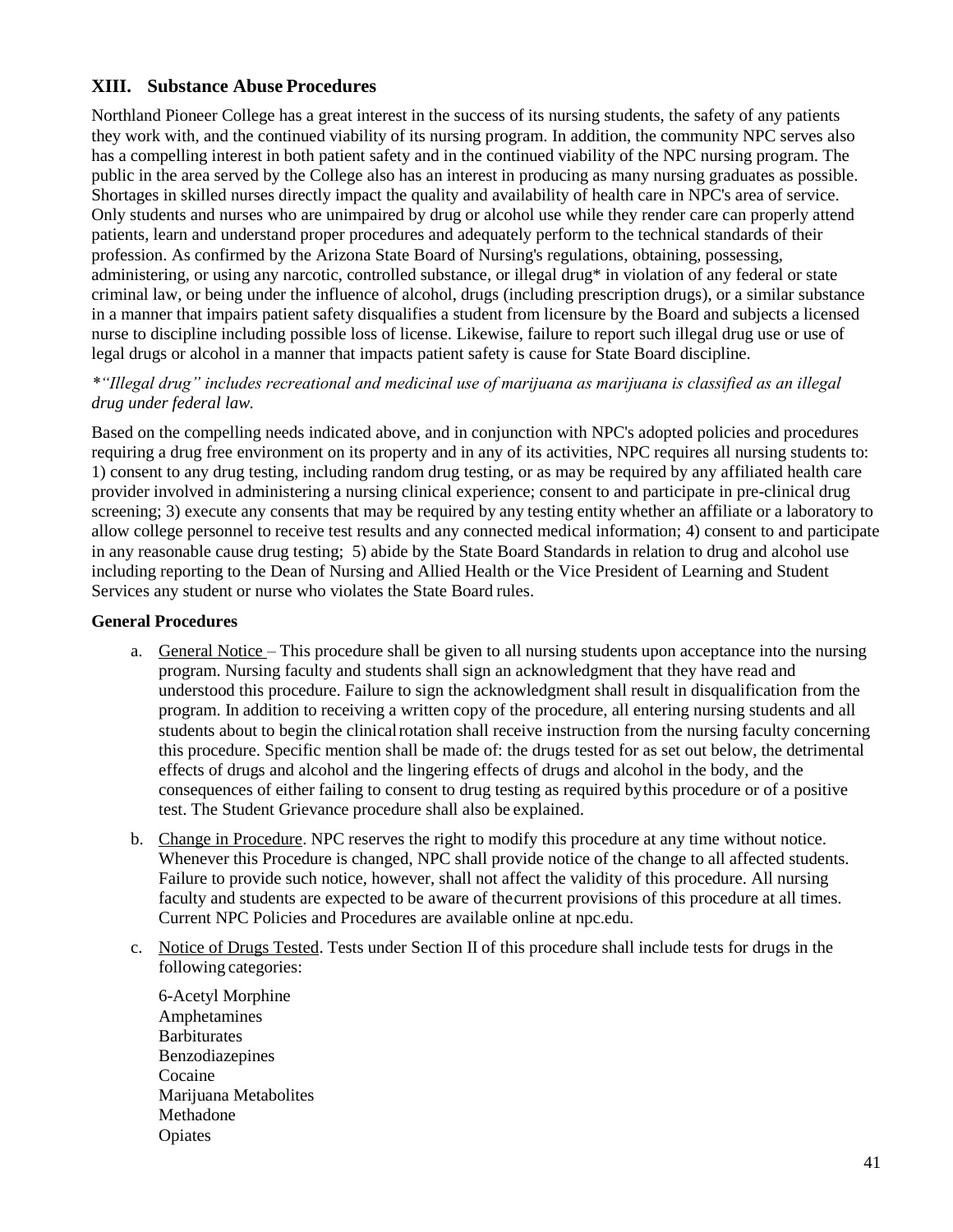Oxycodone Phencyclidine Propoxyphene

Tests under Section III of this procedure include all those listed above and Alcohol and additional prescription drugs which may inhibit judgment. A more comprehensive detailed list of specific drugs tested for under this procedure may be obtained upon request.

- d. Confidentiality. Drug test results and related information shall be maintained in a separate file in a locked file cabinet. Only the Vice President of Learning and Student Services and the Dean of Nursing and Allied Health shall have access to the file unless one of the exceptions below applies. All drug testing results and related medical information shall not be disclosed to third parties unless disclosure is required by law, the information is needed by appropriate school officials to perform their job functions, disclosure is needed to override public health and safety concerns, or the student has consented in writing to the release of the information. The College shall have the right to use and disclose the results of drug testing required by this policy in connection with internal academic purposes and in connection with the defense of any student grievance and any claims filed by a student, or by his/her personal representative, in any court of law or with any state or federal administrative agency including, but not exclusively, the Arizona State Board of Nursing when required by law regulation or subpoena.
- e. Withdrawal. At any time before a regularly scheduled drug test under this procedure a nursing student may withdraw from the nursing program or withdraw their application to participate in the clinical program the nursing program. A student may not withdraw from the nursing program if a drug test based on reasonable suspicion of illegal drug use or alcohol use while attending patients or working at an affiliated health care facility has been required. A refusal to take a drug test ordered on reasonable suspicion shall be considered a breach of this policy and cause for dismissal from theprogram.
- f. Records Retention. NPC shall maintain all consent forms, test results (including negative tests), chain of custody documents, any internal memoranda concerning the circumstances of the test and related medical information including negative test results for a period of at least five years or as required by the Department of Library Archives and Public Records, whichever is longer. The Dean of Nursing and Allied Health shall keep a record of all training provided under this Procedure.

#### **Pre-Clinical Screening for Use of Alcohol and Drugs**

All students are to be screened for drugs prior to their first day of clinical practicum in any semester of the nursing program. A positive and unexplained test for any of the drugs listed in this procedure will result in the student being excused from the practicum and informed of the intention of NPC to dismiss her or him from the nursing program.

#### **Procedure**

- a. Students are informed of the pre-clinical screening procedure and outcomes atthe beginning of the semester as provided above.
- b. Students are notified by their instructors the maximum time frame in which to complete a urine drug screening at the designated place.
- c. Northland Pioneer College is to pay for this pre-clinical screeningtest.
- d. The Medical Exam Officer reviews the results of the urine specimens that are then sentto the Northland Pioneer College Dean of Nursing and Allied Health.
- e. Students with negative results are to start their clinical practicum perschedule.
- f. Students with positive results are advised of the results by the Dean of Nursing and Allied Health, and are to follow subsection (F) and (G) of Section III "Reasonable Suspicion" Procedure sectionon pages 43 – 46 of the Nursing Student Handbook.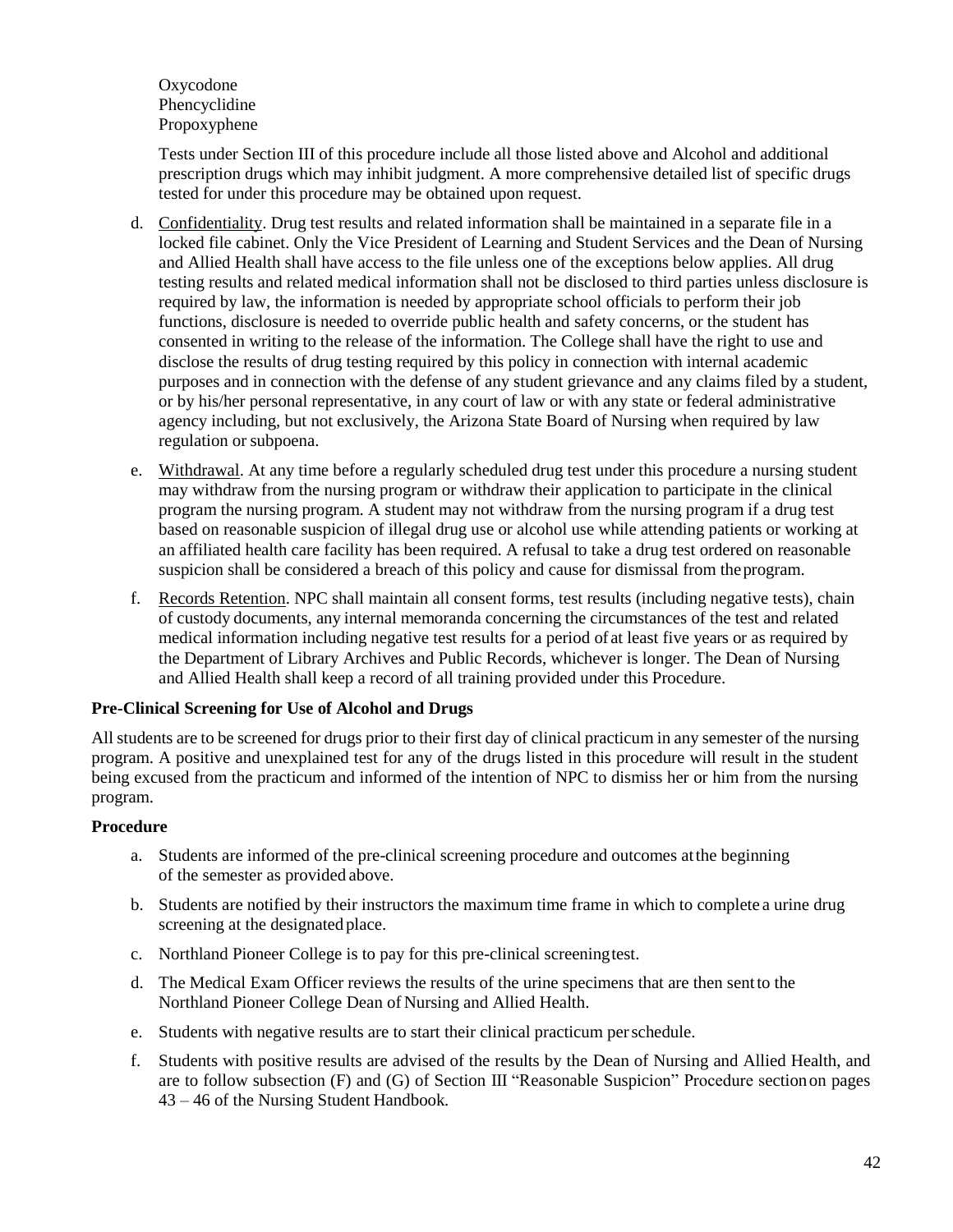#### **"Reasonable Suspicion" Testing for Use of Alcohol and Drugs Procedure**

If the nursing faculty, clinical supervisor, or staff ("supervising nurse") in the clinical facility or college where the student is assigned have reasonable cause to suspect that the student is mentally or physically impaired due to alcohol or drug use immediately prior to or during the performance of his/her clinical duties the student will be asked to submit to a urine drug and alcohol screening test.

- a. An affiliated health care provider may choose to follow its procedures in connection with the incident. In that case the NPC faculty member shall determine in consultation with the Dean of Nursing and Allied Health and the Vice President of Learning and Student Services whether to proceed under this procedure in addition to any procedure required by the affiliated entity. Any test results obtained by an affiliated health care entity, whether a random, reasonable suspicion or regularly scheduled test, may be used by NPC under this procedure provided NPC administrators are satisfied that the affiliated entity's procedures are fair to the student. This procedure may be invoked whether or not an affiliated health care provider requires testing.
- b. If this procedure is invoked, the faculty member will have another faculty member or licensed health care professional confirm the suspicious behavior if possible. The faculty member or licensed health care professional must complete the form "Faculty Report for Reasonable Suspicion of Drug/Alcohol Use."
- c. The student will be removed from patient care assignment and/or college premises pending results of the test.
- d. The student will provide a urine specimen for alcohol/drugs test which will be paid for by Northland Pioneer College. The testing will be conducted by an agency contracted by NPC pursuant to the guidelines set out in this procedure, including, if requested, splitting the specimen for a follow up test. The student will be responsible for any charges associated with the split specimen storage or follow-up testing. The student shall cooperate in all testing procedures. Failure to cooperate constitutes grounds for dismissal from the program. Student cooperation shall include, but not exclusively:
	- 1. Reporting to the collection site as soon as possible after notification to report.
	- 2. Bringing and showing official photo identification to collection personnel.
	- 3. Checking outer garments with collection personnel.
	- 4. Rinsing and drying hands without soap or as instructed by collection personnel.
	- 5. While under indirect observation (collector in same room) providing a 45ml sample or staying at the site and consuming fluids until such a sample can be provided.
	- 6. Providing an oral temperature on request. If the oral temperature is outside the range of the specimen or the student refuses, the student is required to provide a specimen while under direct observation.
	- 7. Giving the specimen to the collection personnel, and indicating whether a split specimen is desired. Students are responsible for any charges associated with split specimen storage or testing. Observe sealing and labeling of bottle(s), initial the label(s) and sign the collection form. Students may wish to indicate on the collection form any medications being taken as a memory aid should the Medical Review Officer seek clarification or explanation of test results.
	- 8. Cooperating with any other reasonable request of collection personnel andthe Medical Review Officer.
- e. The Medical Review Officer reviews the results of the urine specimen. If the test is positive, the Medical Review Officer may contact the student to obtain any explanationfor the positive test results. The Medical Review Officer will inform the Dean of Nursing and Allied Health at Northland Pioneer College of the outcomes. A copy of the written results is sent to the Dean.
- f. If the results of the urine test are positive and inadequately explained for one ormore illegal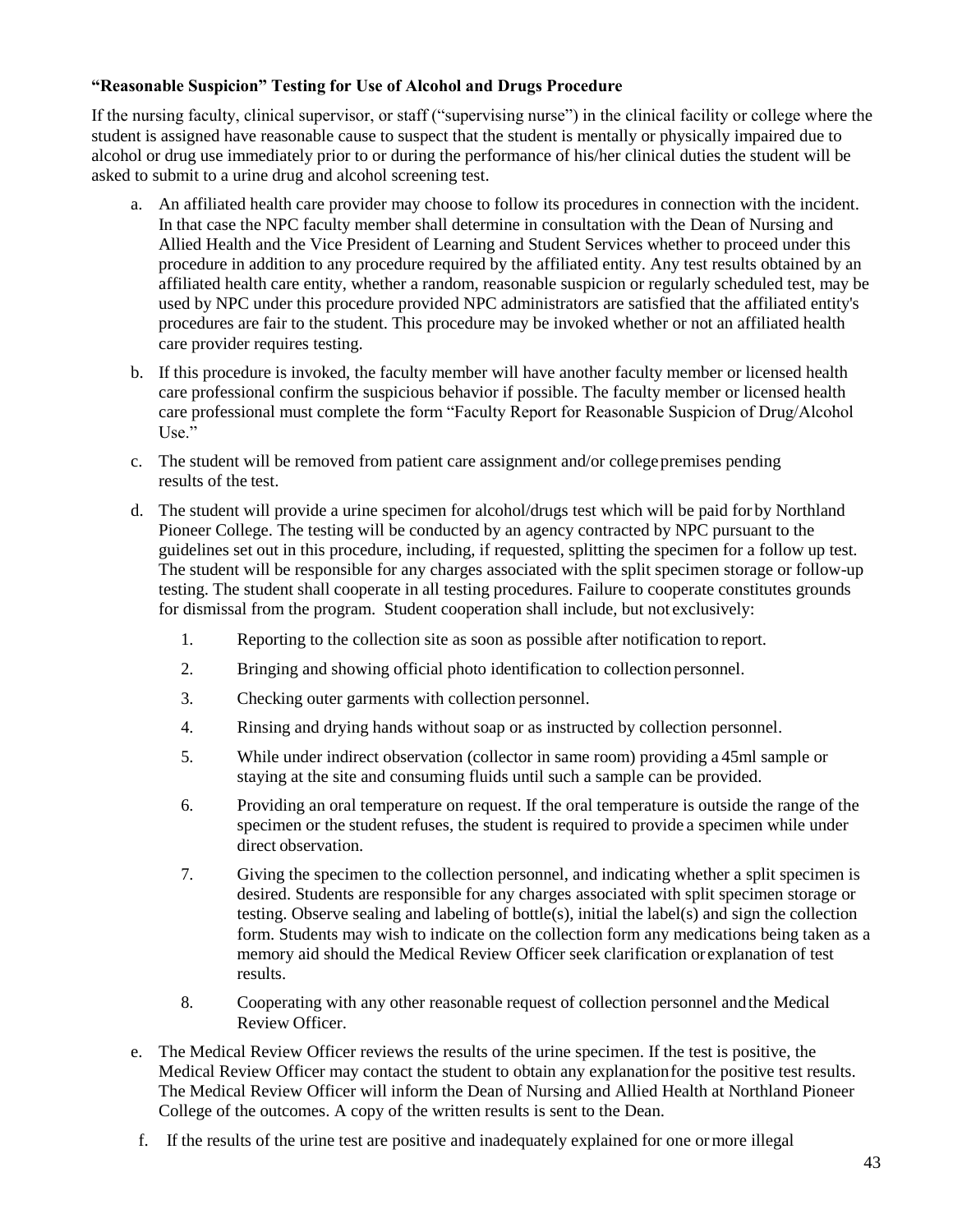#### substance $(s)$ <sup>1</sup>:

l

- 1. The student is informed of the results, is excused from the practicum, and is informed of the intention of NPC to dismiss him or her from the nursing program. The Student shall have 10 days to initiate a grievance in accordance with the NPC Grievance Procedure. The Student may contest or attempt to explain the results of the positive test through the Grievance Procedure. The Student will be given the opportunity to have the split portion of the sample tested at a laboratory agreeable to both thestudent and the college; the Student shall pay for any such second test. The results of the second test shall be considered in the grievance. Unless a grievance is properly initiated within that time, the tentative dismissal shall become effective.
- 2. Any student dismissed under this procedure is encouraged to seekprofessional addictions counseling and/or enter an addictions treatment program.
- 3. Involvement of the Arizona State Board of Nursing is required if the studentis a Licensed Practical Nurse or LNA. The student waives any confidentiality of records pursuant to Family Education Rights and Privacy Act and any other federal law including 42 U.S.C & 290-2.
- 4. After twelve months of absence from the nursing program, the studentmay petition for readmission per the Readmission Procedure in the Student Handbook. Admission is dependent on space availability and requires evidence of rehabilitation of alcohol/drug addictions as part of the application process as follows:
	- o Documentation of a completion of a recognizedtreatment program.
	- o Acknowledgment of continued attendance in an anonymous 12-Stepprogram.
	- o Evidence of after-care attendance upon completion of the treatment program.
	- o Letter/documentation from treatment facility and/or therapist stating that the student would be able to function effectively and provide safe and therapeutic care for patients in a clinical setting.
	- o A pre-admission drug screening exam and drug testing thereafteras required by the NPC or its affiliated entities.
- g. If the results of the urine test indicate use of a prescribed medication, other than medical marijuana:
	- 1. The student meets with the Northland Pioneer College Dean of Nursing and Allied Health within 24 hours of the test results to discuss the use of the medication and related impaired clinical behavior/judgment.
	- 2. The student consults with his/her provider regardingthe continued use of the prescribed medication. If the student's provider discontinues the medication, and the student's behavior/judgment is no longer impaired, the Dean of Nursing and Allied Health and the Vice-President of Learning and Student Services in consultation with the Accessibility and Inclusion coordinator for the college, decide regarding the student returning to the clinical/classroom settings. Subsequent testing may be required. If the student is to remain on the medication and consequently exhibits impaired behaviors/judgment, the Dean in conjunction with the Accessibility and Inclusion Coordinator inquire of the studentwhether any reasonable accommodation can be made so that the student can perform the technical standards required by the State Board of Nursing. If the student cannot or, with adequate instruction, will not be able to perform to the State Board technical standards (regulations), with or without reasonable accommodation, s/he will be asked to withdraw. If any of the student's actions place the health

<sup>&</sup>lt;sup>1</sup> Pursuant to A.R.S. § 15-108, NPC prohibits the possession and use of marijuana on all campuses and in all offcampus student activities, including internships and clinical learning experiences in health programs, regardless of whether the possessor or user is in possession of a medical marijuana card, or the use is permitted under the Smart and Safe Arizona Act, A.R.S. § 36-2850 through -2865. Marijuana, or its metabolite, is not an accepted substance in urine drug screens and will result in a positive urine drug screen. Students with a prescription for medical marijuana are not considered exempt from urine drug screening.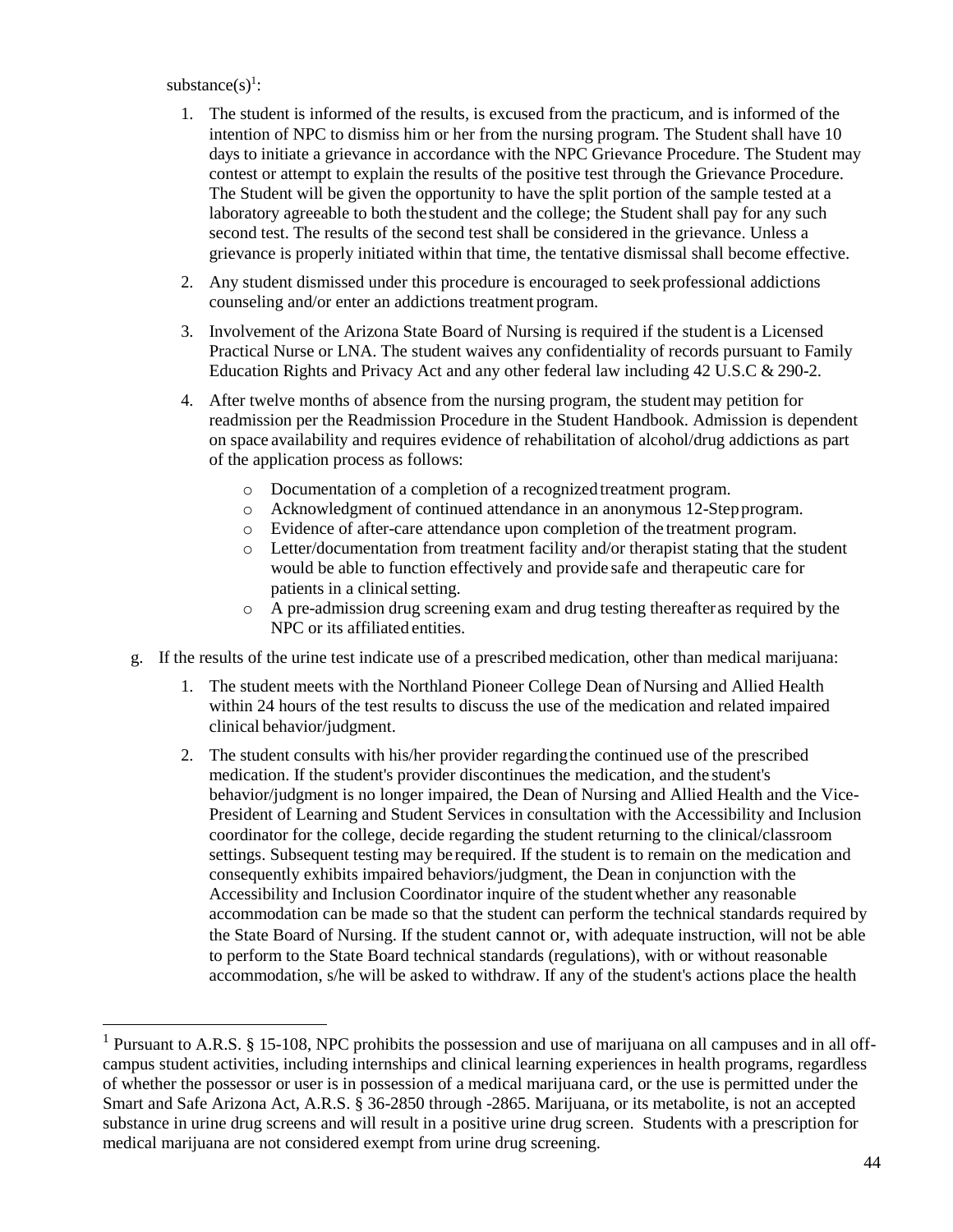and/or safety of a patient at risk, he or she may be dismissed from the program.

- o At any time, the student who withdraws under this subsection may petition for readmission per the Re-Admission Procedure in the Student Handbook. Admission is dependent on space availability and not guaranteed.
- o The student is required to show evidence of change in or discontinued use of prescribed medication that contributed to the impaired behavior/judgment or that he or she can now perform or will be able to perform with adequate instruction the technical standards required by the State Board with or without reasonable accommodation.
- h. If the results of the urine test are negative:
	- 1. The student meets with the Northland Pioneer College Dean of Nursing and Allied Health within 24 hours of the test results to discuss the circumstances surrounding the impaired clinical behavior.
		- $\circ$  If the indicator was the odor of alcohol, the student is mandated to discontinue the use of whatever may have caused the alcohol-likeodor, before being allowed to return to the clinical setting.
		- o If the indicator was behavioral, consideration must be given to a possible medical or mental condition being responsible for the symptoms. Medical or psychiatric evaluation may beindicated.
		- o Based on the information proved in this meeting and any follow-up evaluations, the Dean decides regardingreturn to the clinical/classroom settings.
- i. If a student refuses to submit to a urine drug screen, the student is required to leave the clinical area and make an appointment with the Dean of Nursing and Allied Health. The Dean may recommend that the student be dismissed from the nursing program for failure to conform to the guideline and procedure. Refusal to take a test constitutes grounds for dismissal from the program. The recommendation is not binding on the Administration.
- j. A second positive, inadequately explained result on an alcohol/drug screen shall have the same results as a first inadequately explained result. NPC does not discriminate on the basis of alcoholism or past drug addiction. Students should be informed, however that use of illegal drugs while a student in the program and use of alcohol during a clinical rotation or before a clinical rotation so that judgment is impaired during a clinical rotation will be grounds for dismissal from the program no matter the student's past history. In addition, students must be aware that Arizona State law prohibits an individual from obtaining a license from the State Board of Nursing for three years after any sentence or probation on any felony criminal conviction is concluded.

#### **Testing Procedures**

NPC shall contract for testing services with reputable laboratories. In procuring testing services, the following minimum testing procedures shall apply.

Collection facilities must:

- a. Be clean.
- b. Well lit.
- c. Use toilet bluing agent.
- d. Have no other source of water in the enclosure where collectionoccurs.

Collection personnel must:

- a. Contact NPC if the student fails to arrive for test.
- b. Request a photo identification from the student.
- c. Use a chain of custody control form.
- d. Fill out necessary information on the chain of custodyform.
- e. Ask student to remove unnecessary coats or jackets or other unnecessary clothing.
- f. Ask student to remove all personal belongings such as purse orbriefcase. Student may retain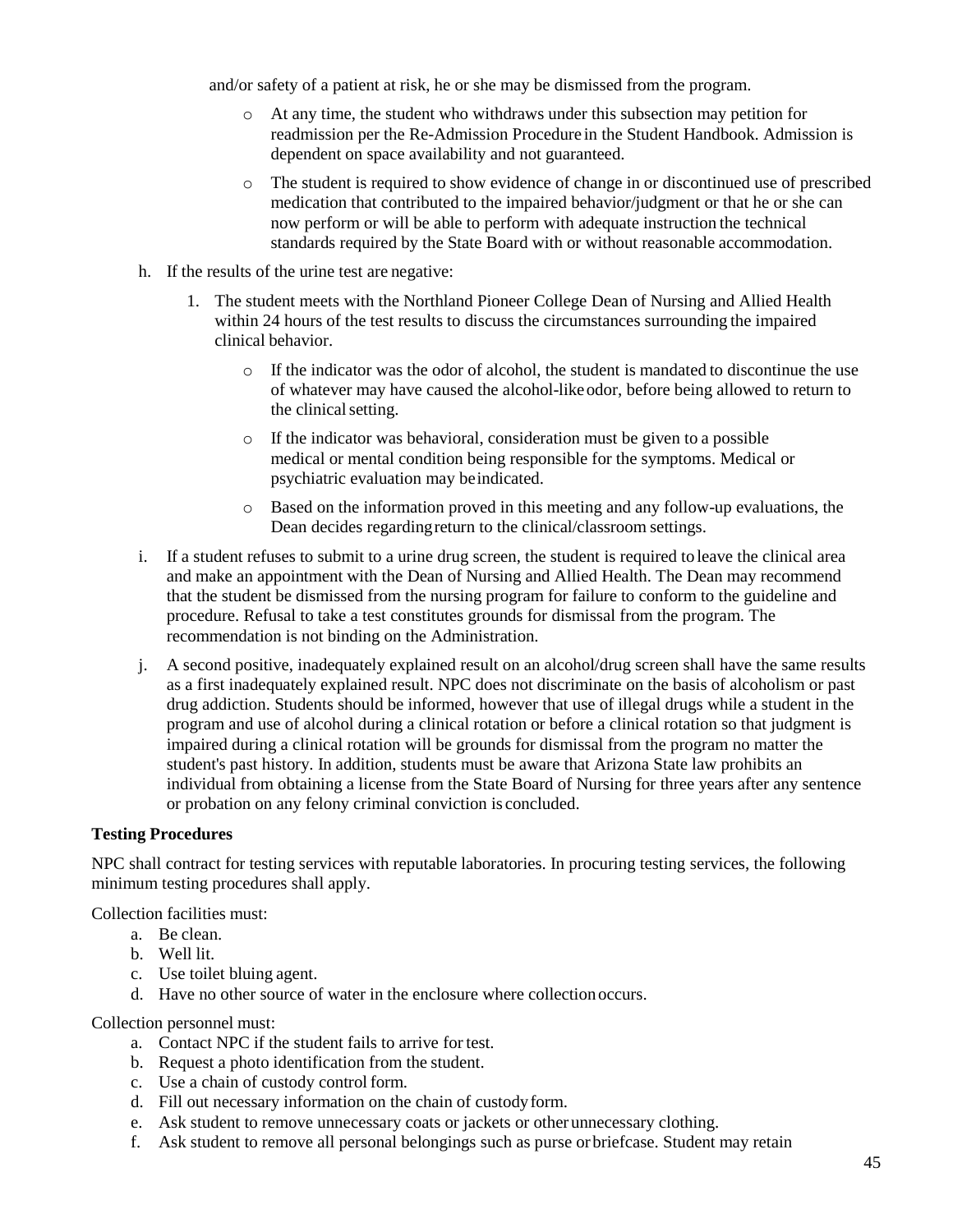wallet.

- g. Instruct student to wash and dry hands withoutsoap.
- h. Remain present but outside stall or privacy area with only toilet withbluing agent while specimen is provided.
- i. Note any unusual circumstances, behavior or appearance on custodycontrol form.
- j. Ask the student if he or she desires a split specimen. If the specimen is insufficient for splitting to two samples, require the Student to remain to provide sufficient specimen.
- k. If the specimen is outside normal temperature range of 32 to 38C or 90 to 100 F and student will not provide oral body temperature or if the reasonable grounds exist to believe the student has altered a specimen, obtain a specimen by direct observation. Any decision to collect a specimen by direct observation shall be confirmed by a supervisor. Direct observation shall be only by one same-gender collector.
- l. Verify that at least 45ml collected for splitsample.
- m. Measure and document temperature of specimen(s).
- n. Inspect specimen's color and inspect for contaminants.
- o. Keep the specimens in view at all times until they are sealed andlabeled.
- p. Use tamper proof seals and label in presence of student.
- q. Require student to initial the label(s).
- r. Enter all identifying information for specimen on chain of custody form andin on-site logbook.
- s. Collector must sign chain of custody form.
- t. Have student sign chain of custody form and logbook.
- u. Have student sign any release form required by collection agency or laboratory.
- v. Note any refusal by student to sign any release form required and immediately notify NPC of such refusal.
- w. Prepare and mail specimen(s) if necessary as soon as possible but at least within 24 hours, safeguarding specimen until mailed.
- x. Document the date and purpose of all handling or transferring of specimen(s) on chain of custody form. Handling should be kept to aminimum.

**PUBLIC NOTICE OF NONDISCRIMINATION:** Northland Pioneer College does not discriminate on the basis of race, color, national origin, veteran status, religion, marital status, gender, age or disability in admission or access to, or treatment or employment in its educational programs or activities. District grievance procedures will be followed for compliance with Title IX and Section 504 requirements. The Affirmative Action Compliance Officer is the Dean of Human Resources, 2251 E. Navajo Blvd., Holbrook, Arizona 86025, (800) 266-7845. The Section 504 Compliance Officer is the Accessibility and Inclusion Coordinator, 1611 S. Main St., Snowflake, Arizona 85937, 928-536-6211 The lack of English language skills will not be a barrier to admission and participation in vocational education programs.

Revised 6/2020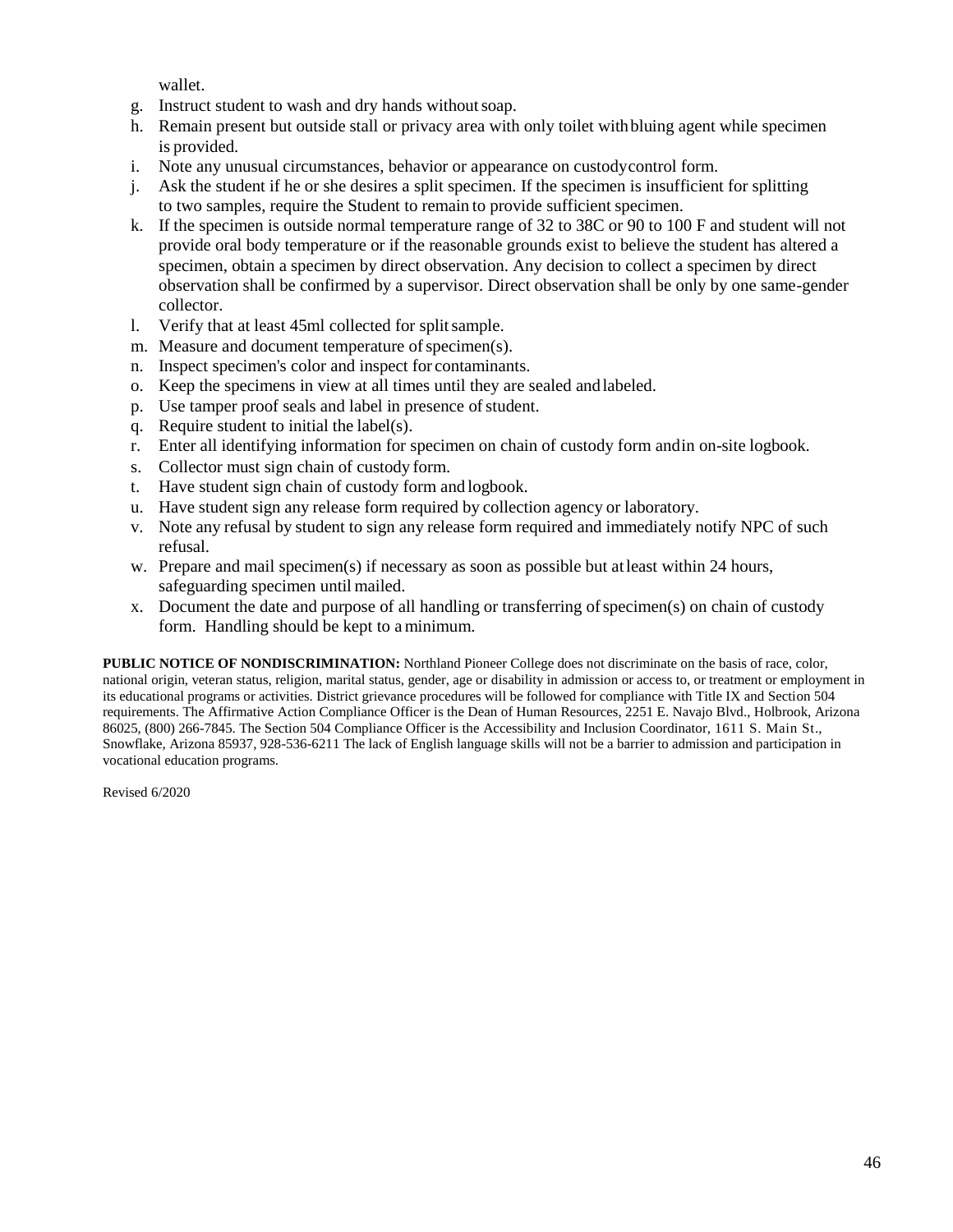## **Nursing and Allied Health Division Clinical/Laboratory Occurrence Report**

DATE OF INCIDENT: \_\_\_\_\_\_\_\_\_\_\_\_\_\_\_\_\_\_\_\_\_TIME OF OCCURRENCE: \_\_\_\_\_\_\_\_\_\_\_\_\_\_\_\_\_\_\_\_\_

STUDENT: \_\_\_\_\_\_\_\_\_\_\_\_\_\_\_\_\_\_\_\_\_\_\_\_\_\_\_\_\_\_ COURSE NUMBER: \_\_\_\_\_\_\_\_\_\_\_

CLINICAL INSTRUCTOR: \_\_\_\_\_\_\_\_\_\_\_\_\_\_\_\_\_\_\_\_\_\_\_\_\_\_\_\_\_\_

LABORATORY OR CLINICAL AGENCY AND LOCATION WHERE INCIDENT OCCURRED:

LABORATORY OR CLINICAL AGENCY WHERE CARE WAS RENDERED

\_\_\_\_\_\_\_\_\_\_\_\_\_\_\_\_\_\_\_\_\_\_\_\_\_\_\_\_\_\_\_\_\_\_\_\_\_\_\_\_\_\_\_\_\_\_\_\_\_\_\_\_\_\_\_\_\_\_\_\_\_\_\_\_\_\_\_\_\_\_\_\_

\_\_\_\_\_\_\_\_\_\_\_\_\_\_\_\_\_\_\_\_\_\_\_\_\_\_\_\_\_\_\_\_\_\_\_\_\_\_\_\_\_\_\_\_\_\_\_\_\_\_\_\_\_\_\_\_\_\_\_\_\_\_\_\_\_\_\_\_\_\_\_\_

AGENCY PRECEPTOR: \_\_\_\_\_\_\_\_\_\_\_\_\_\_\_\_\_\_\_\_\_\_\_\_\_\_\_\_\_\_

| AGENCY OCCURRENCE FORM COMPLETED?           | YES NO |  |
|---------------------------------------------|--------|--|
| NPC OCCURRENCE FORM COMPLETED?              | YES NO |  |
| DEAN OF NURSING AND ALLIED HEALTH NOTIFIED? | YES NO |  |

PLEASE NAME *ALL* PERSONS THAT APPLY TO THE FOLLOWING DESCRIPTIONS:

| THE INCIDENT WAS      | <b>NAME</b> | <b>TITLE</b> | <b>PHONE</b> | <b>DATE AND TIME</b> |
|-----------------------|-------------|--------------|--------------|----------------------|
| <b>DISCOVERED BY:</b> |             |              |              |                      |
|                       |             |              |              |                      |
| WITNESSED BY:         |             |              |              |                      |
|                       |             |              |              |                      |
| <b>REPORTED TO:</b>   |             |              |              |                      |
|                       |             |              |              |                      |

STUDENT STATEMENT OF EXACTLY WHAT HAPPENED: